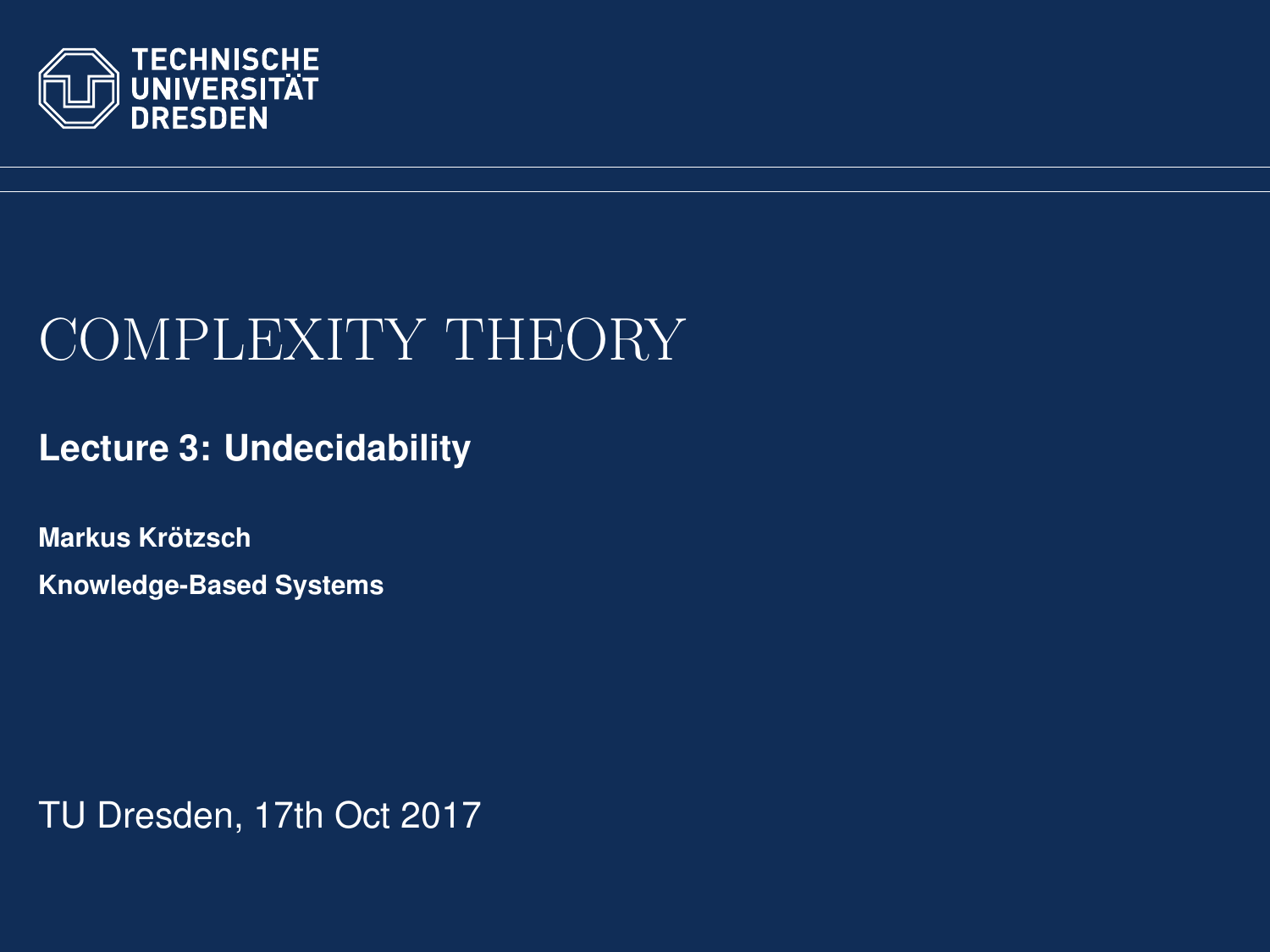# Decidability and Computability

#### **Review:** A language is

- recognisable (or semi-decidable, or recursively enumerable) if it is the language of all words recognised by some Turing machine
- decidable (or recursive) if it is the language of a Turing machine that allways halts, even on inputs that are not accepted
- undedicable if it is not decidable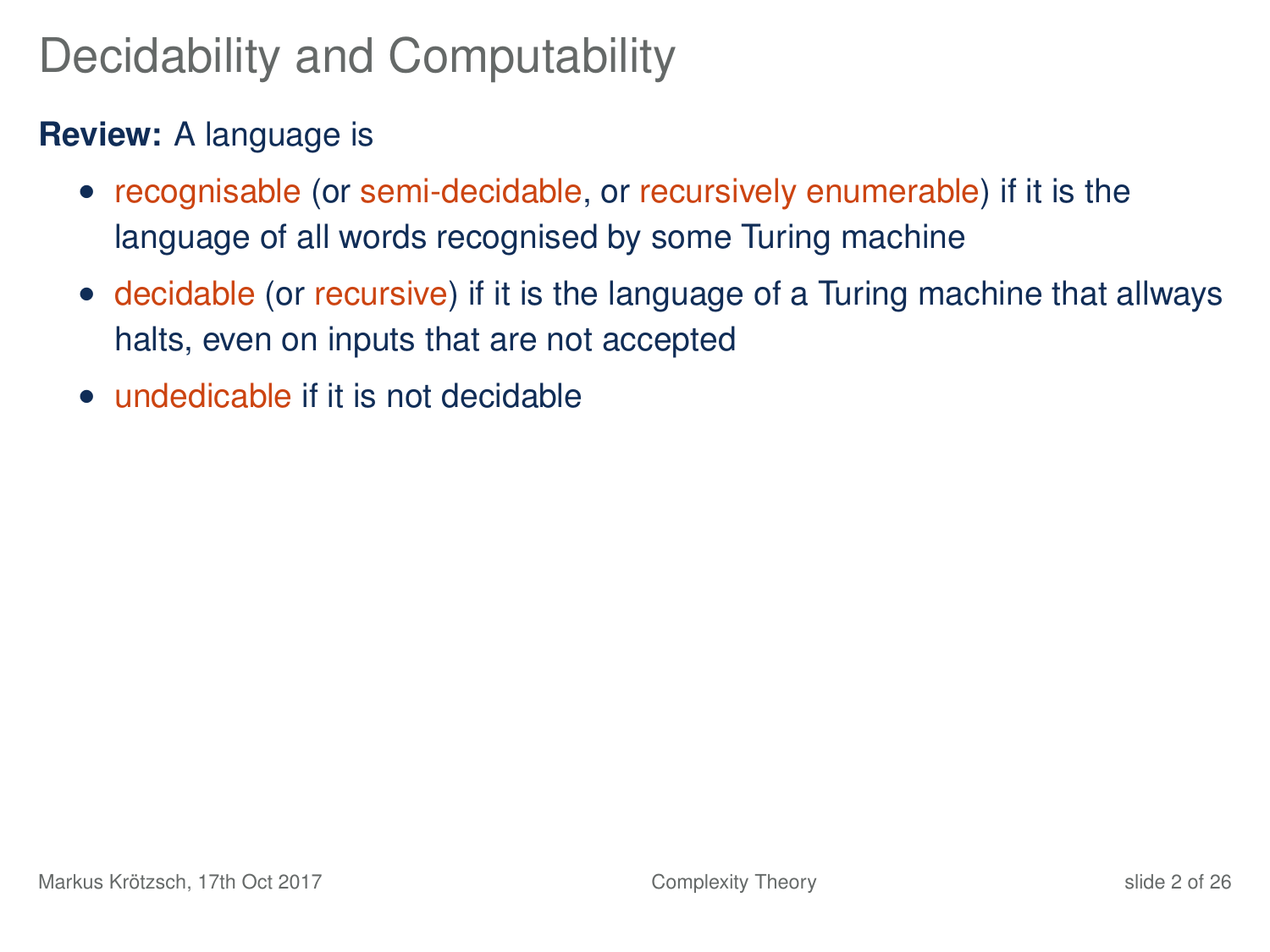# Decidability and Computability

#### **Review:** A language is

- recognisable (or semi-decidable, or recursively enumerable) if it is the language of all words recognised by some Turing machine
- decidable (or recursive) if it is the language of a Turing machine that allways halts, even on inputs that are not accepted
- undedicable if it is not decidable

Instead of acceptance of words, we can also consider other computations:

**Definition 3.1:** A TM M computes a partial function  $f_M : \Sigma^* \to \Sigma^*$  as follows. We have  $f_{\mathcal{M}}(w) = v$  for a word  $w \in \Sigma^*$  if M halts on input w with a tape that contains only the word  $v \in \Sigma^*$  (followed by blanks). In this case, the function  $f_M$  is called computable. Total, computable functions are called recursive.

Functions may therefore be computable or uncomputable.

Markus Krötzsch, 17th Oct 2017 **[Complexity Theory](#page-0-0)** Complexity Theory **Shipers** slide 2 of 26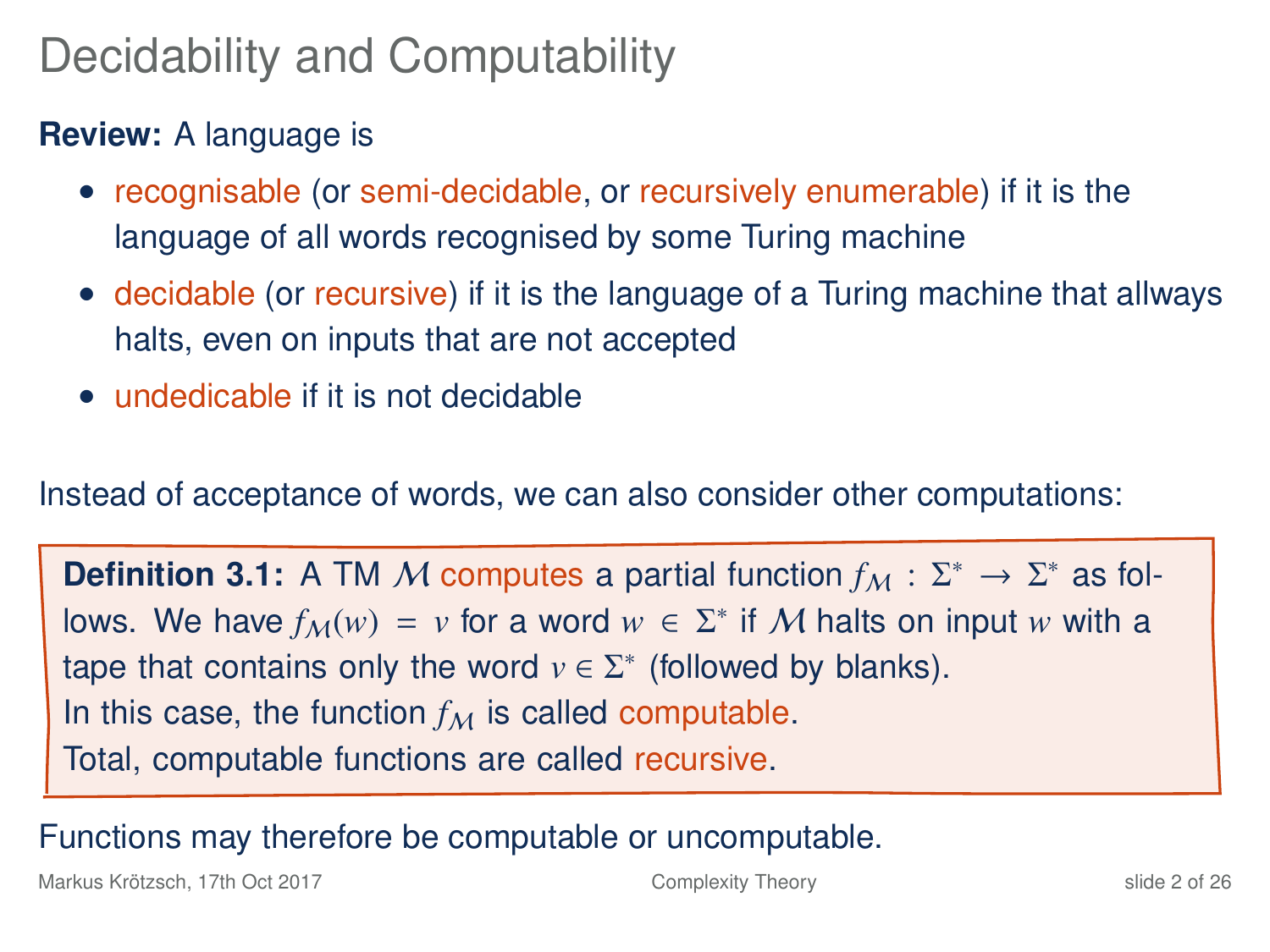A fundamental insight of computer science and mathematics is that there are undecidable languages:

**Theorem 3.2:** There are undecidable languages over every alphabet Σ.

**Proof:** See exercise.

Analoguously, there are uncomputable functions.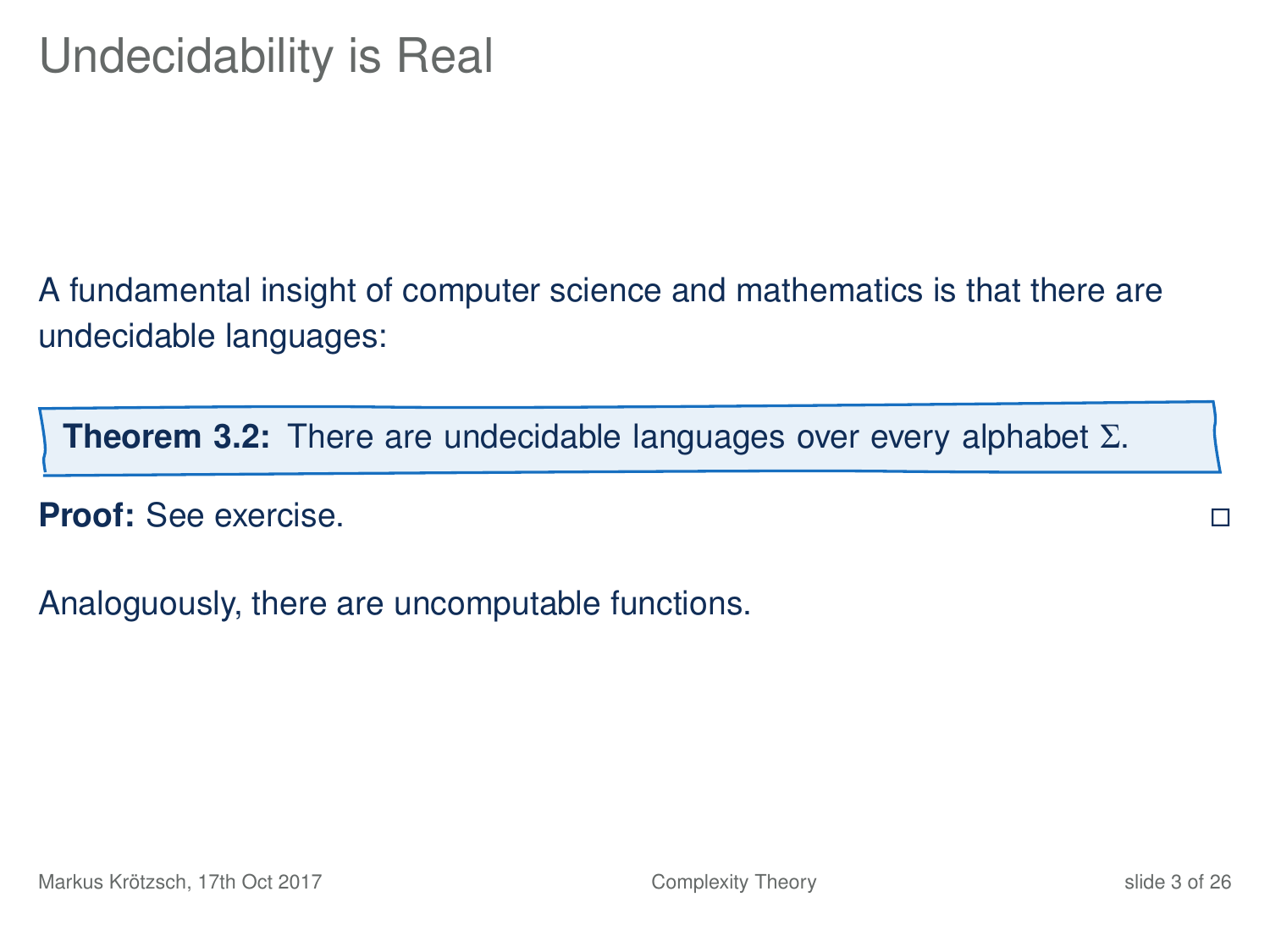## Unknown  $\neq$  Undecidable

How do we find concrete undecidable problems?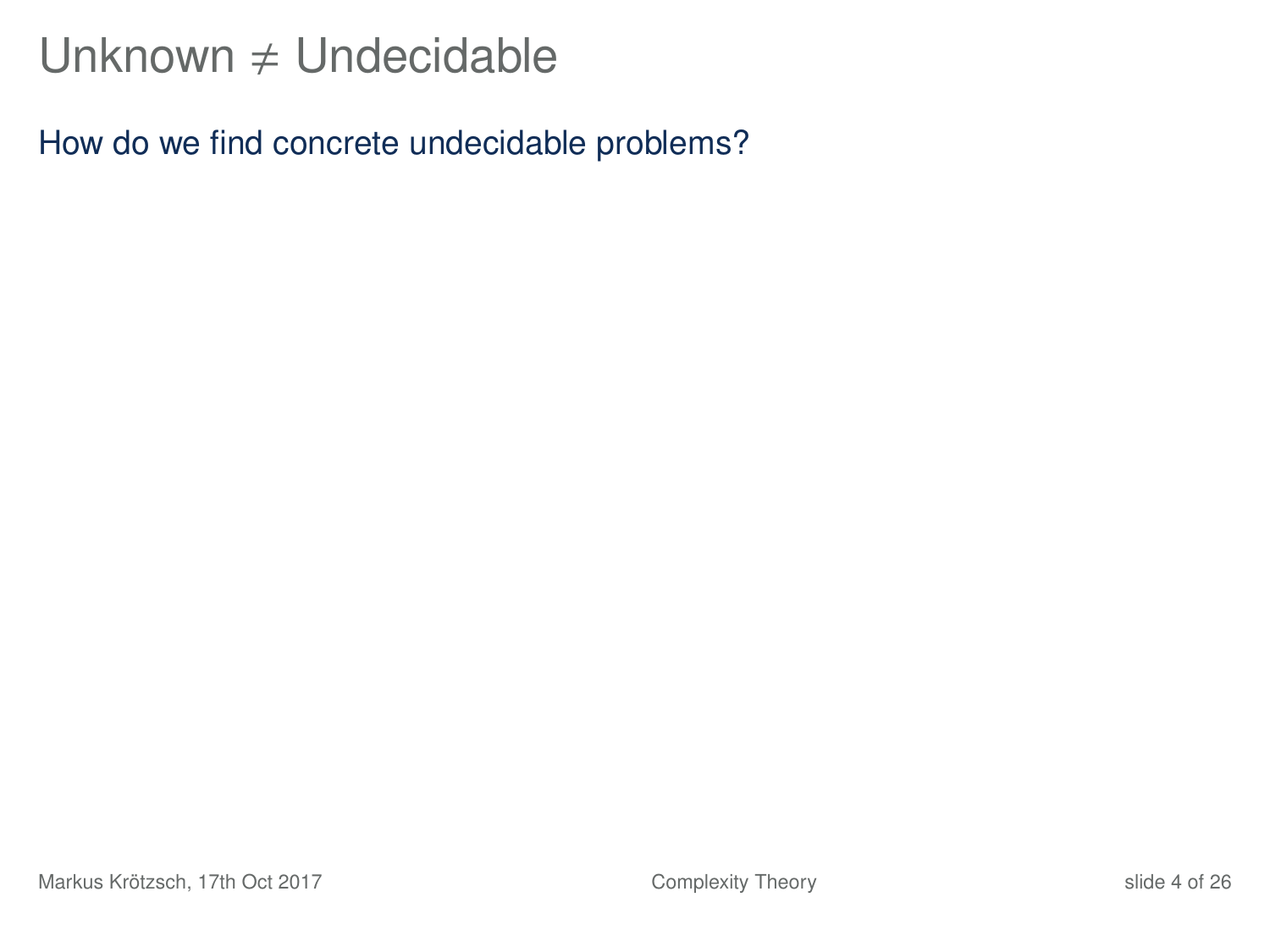### Unknown  $\neq$  Undecidable

How do we find concrete undecidable problems?

It is not enough to not know how to solve a problem algorithmically!

**Example 3.3:** Let  $\mathbf{L}_{\pi}$  be the set of all finite number sequences, that occur in the decimal representation of  $\pi$ . For example, 14159265  $\in L_{\pi}$  and 41  $\in$ **L**π.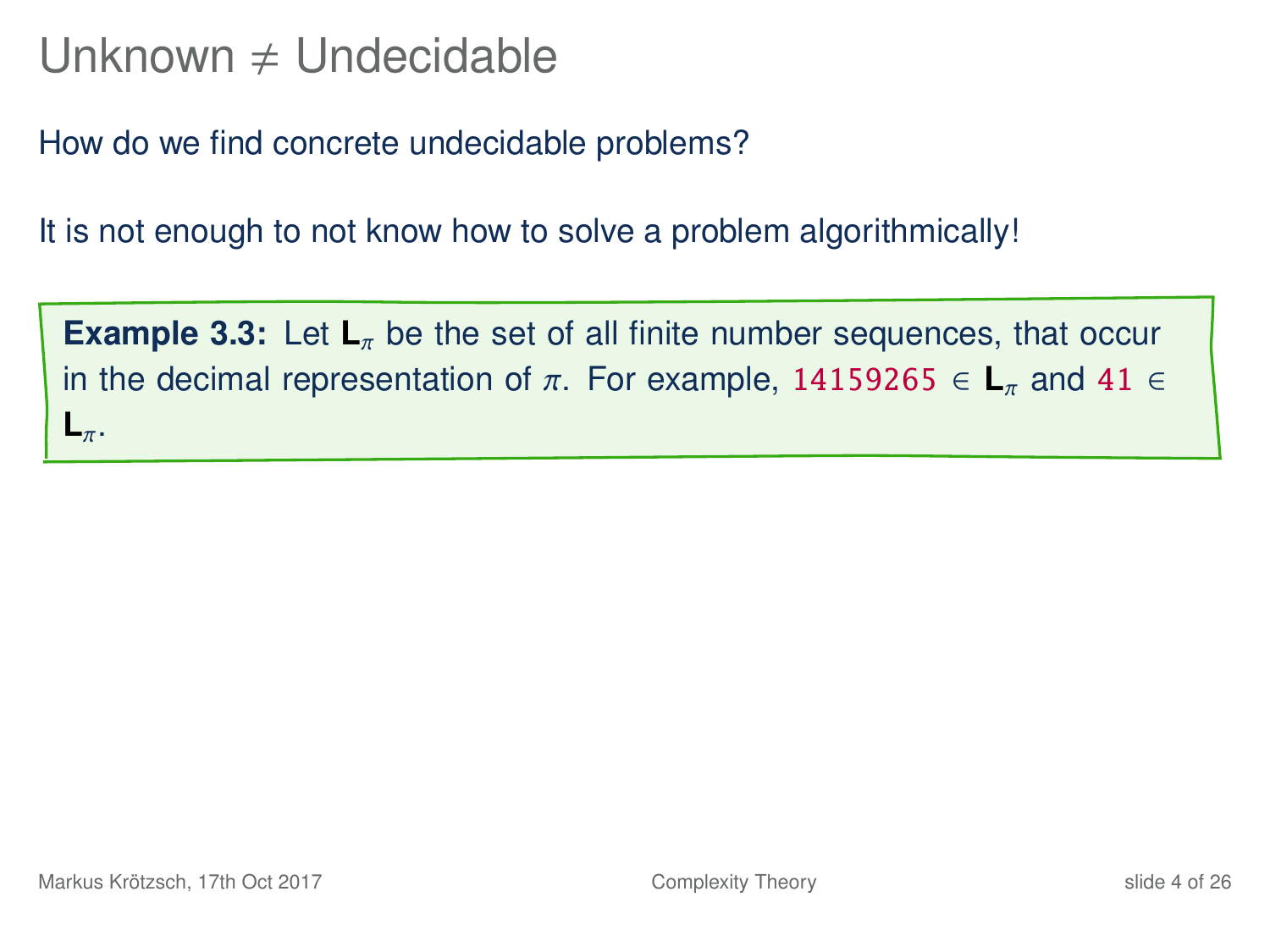## Unknown  $\neq$  Undecidable

How do we find concrete undecidable problems?

It is not enough to not know how to solve a problem algorithmically!

**Example 3.3:** Let  $L_{\pi}$  be the set of all finite number sequences, that occur in the decimal representation of  $\pi$ . For example, 14159265  $\in L_{\pi}$  and 41  $\in$ **L**π.

We do not know if the language  $L_{\pi}$  is decidable, but it might be (e.g., if every finite sequence of digits occured in  $\pi$ , which, however, is not known to be true today).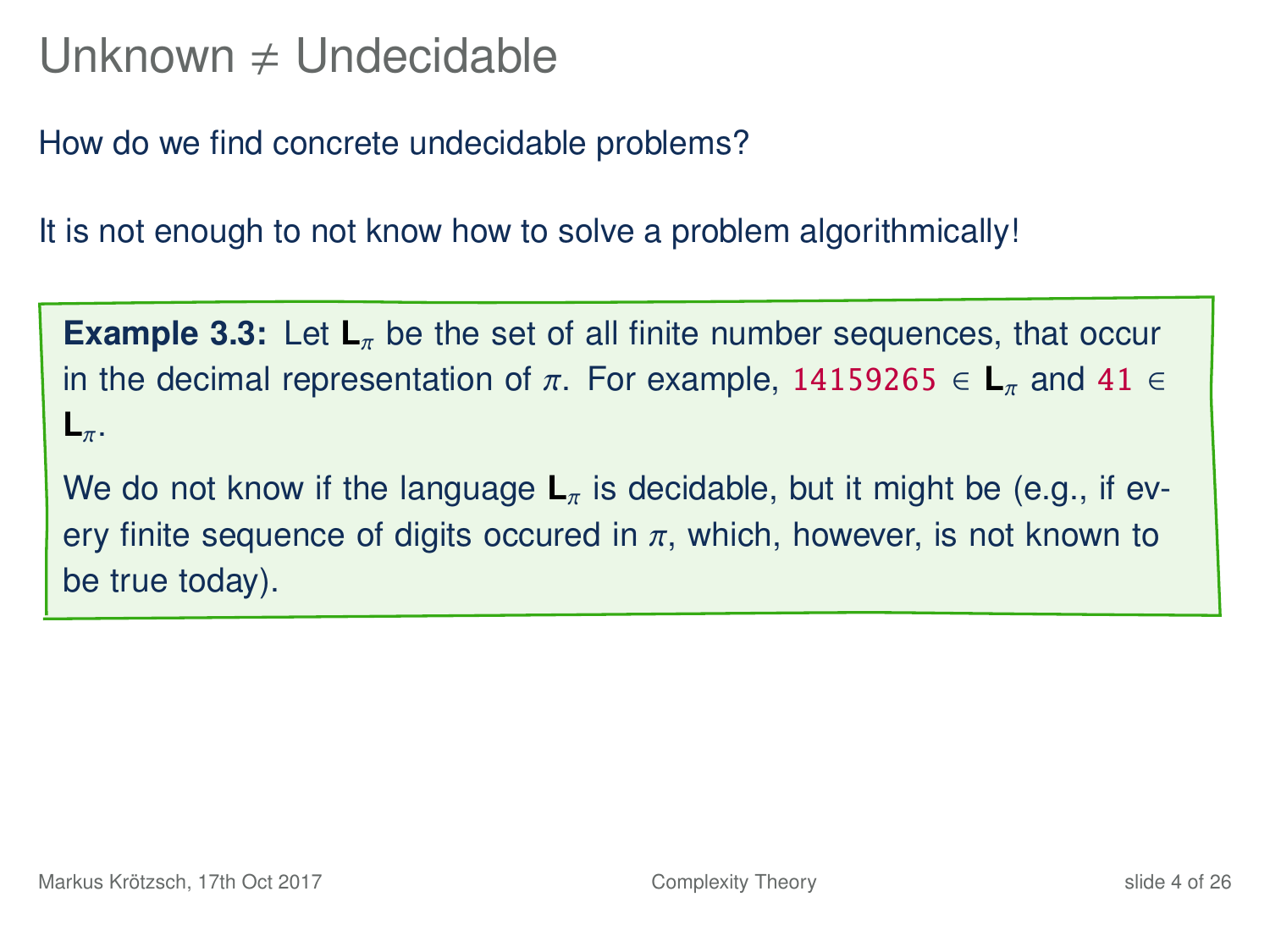## Unknown  $\neq$  Undecidable (2)

There are even case, where we are sure that a problem is decidable without knowning how to solve it.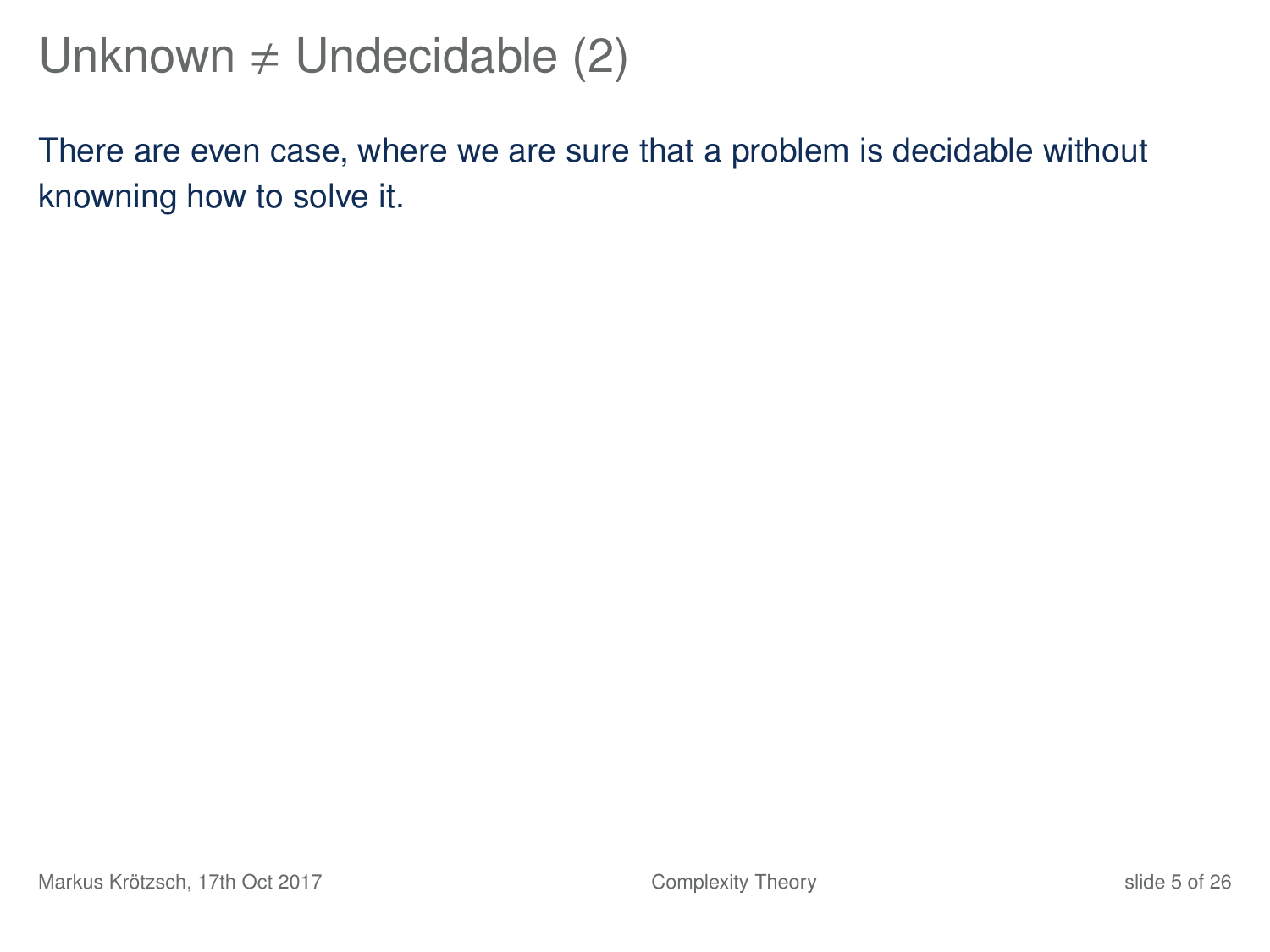# Unknown  $\neq$  Undecidable (2)

There are even case, where we are sure that a problem is decidable without knowning how to solve it.

**Example 3.4 (after Uwe Schöning):** Let  $\mathbf{L}_{\pi}$  be the set of all number sequences of the form  $7^n$  that occur in the decimal representation of  $\pi$ .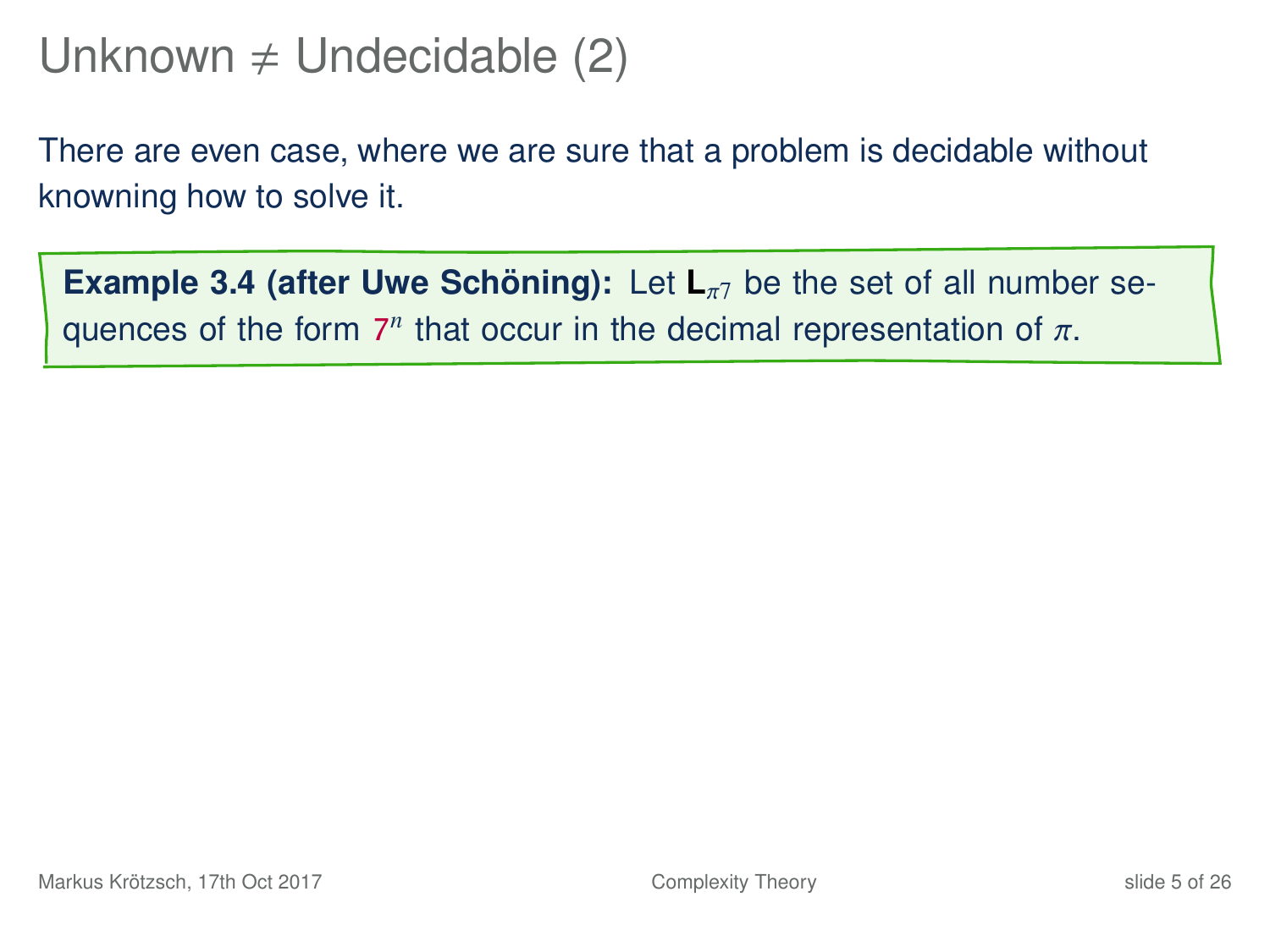## Unknown  $\neq$  Undecidable (2)

There are even case, where we are sure that a problem is decidable without knowning how to solve it.

**Example 3.4 (after Uwe Schöning):** Let  $\mathbf{L}_{\pi}$  be the set of all number sequences of the form  $7^n$  that occur in the decimal representation of  $\pi$ .

#### $L_{\pi7}$  is decidable:

- Option 1: π contains sequences of arbitrary many 7. Then **L**<sub>π7</sub> is decided by a TM that accepts all words of the form 7 *n* .
- Option 2:  $\pi$  contains sequences of 7s only up to a certain maximal length  $\ell$ . Then  $\mathbf{L}_{\pi}$  is decided by a TM that accepts all words of the form  $7^n$  with  $n \leq \ell$ .

In each possible case, we have a practical algorithm – we just don't know which one is correct.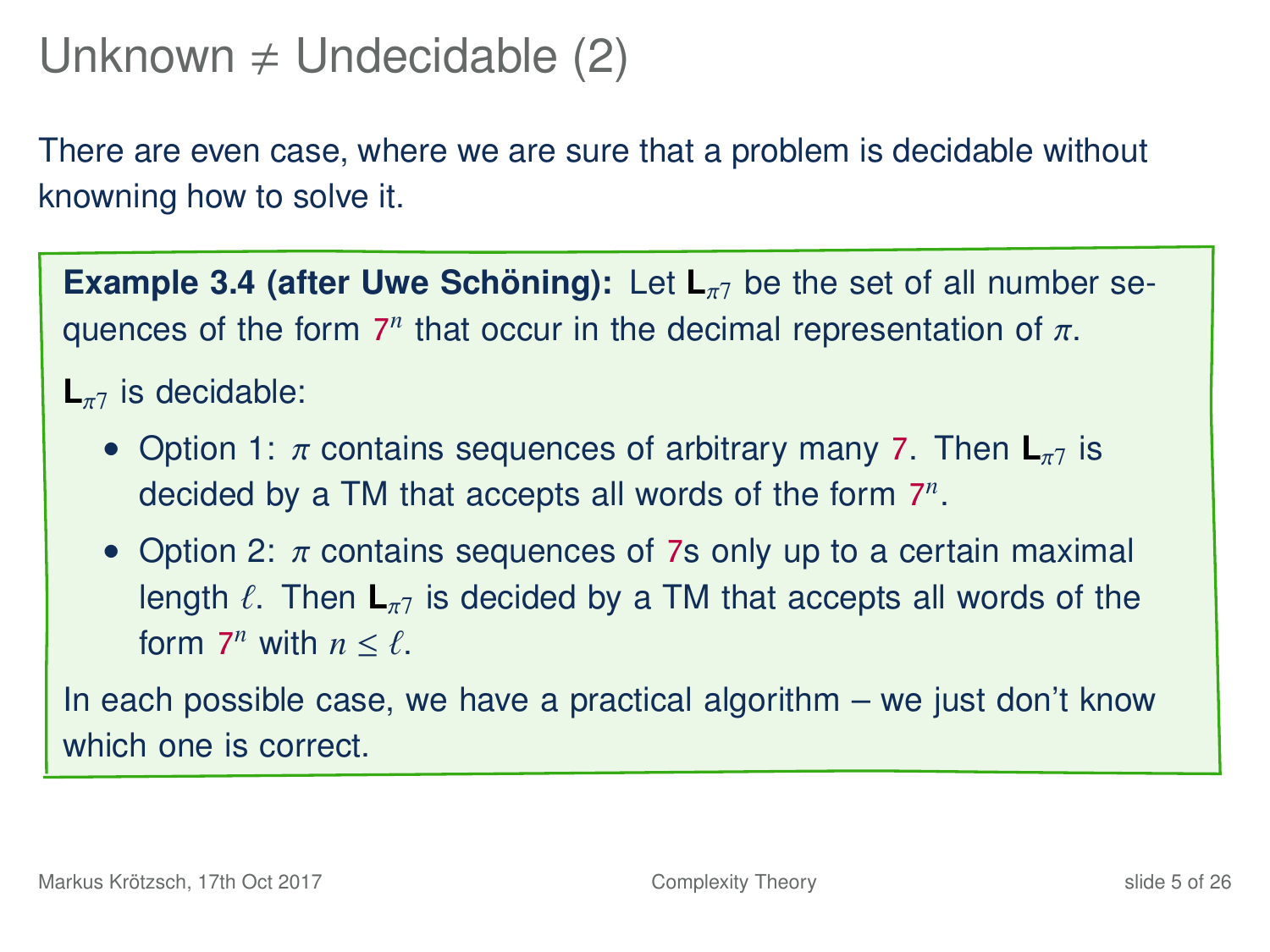**Question:** If a TM halts, how long may this take in the worst case?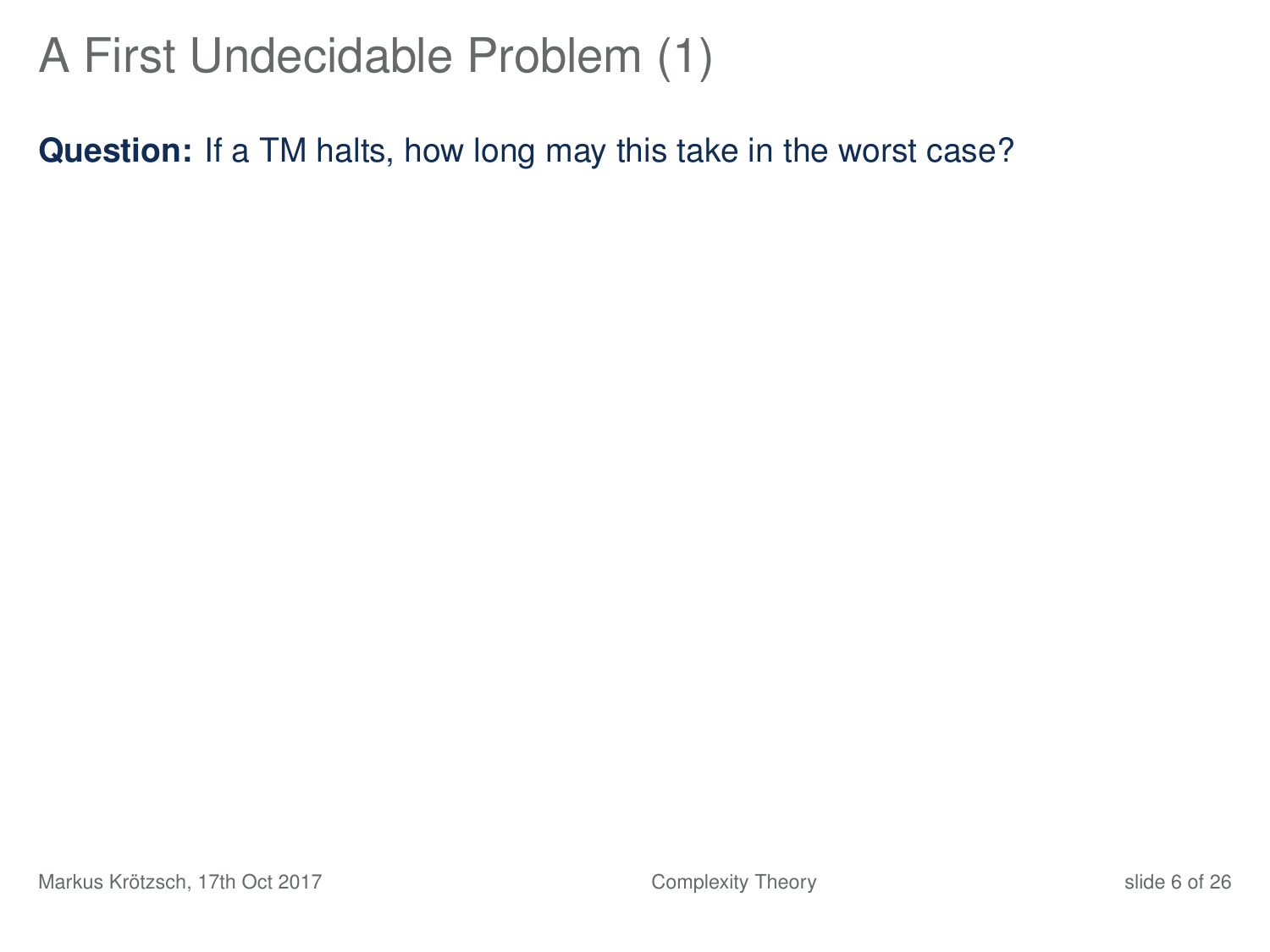**Question:** If a TM halts, how long may this take in the worst case?

- **Answer:** Arbitrarily long, since:
- (a) the input might be arbitrarily long
- (b) the TM can be arbitrarily large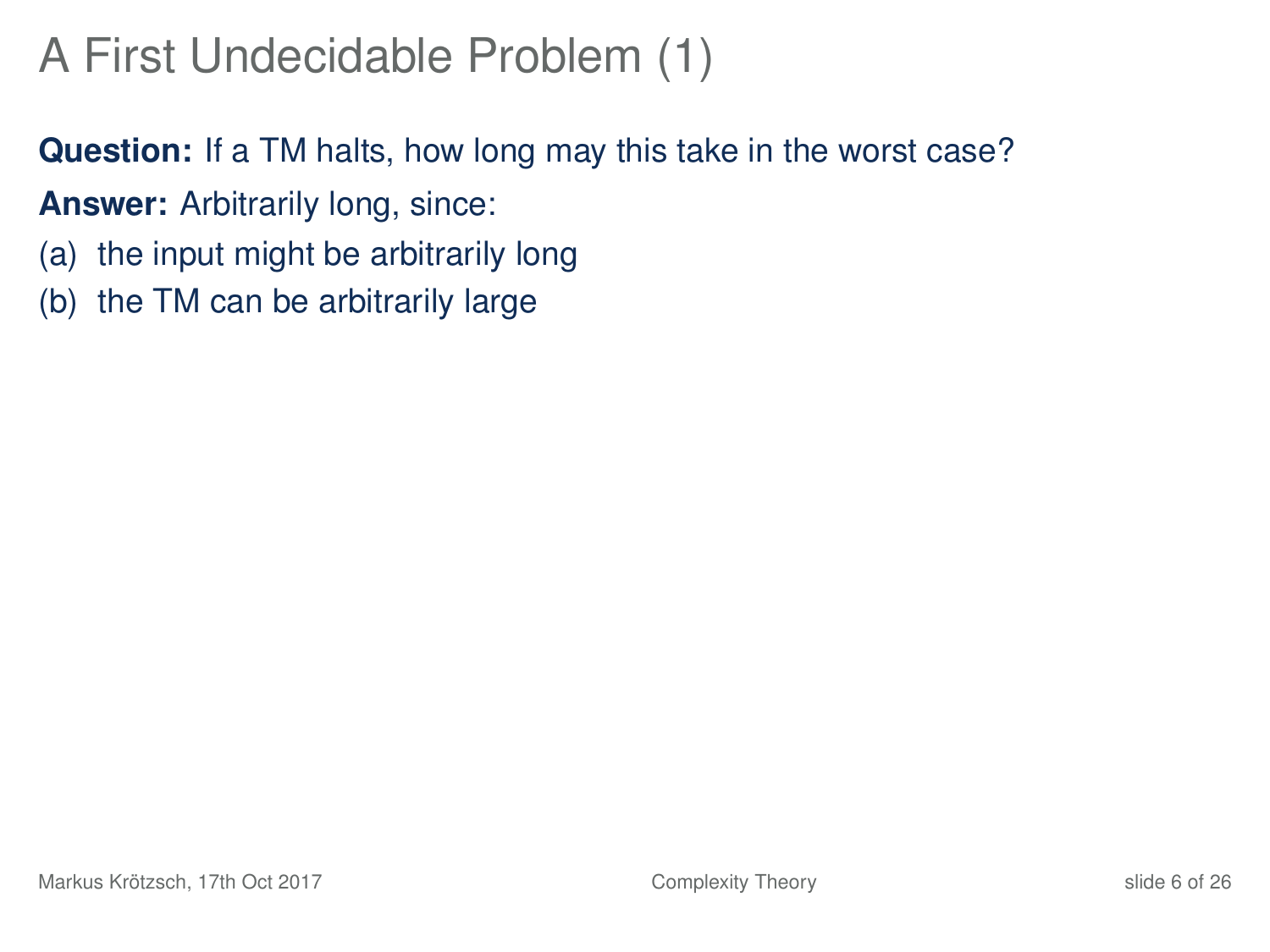**Question:** If a TM halts, how long may this take in the worst case?

- **Answer:** Arbitrarily long, since:
- (a) the input might be arbitrarily long
- (b) the TM can be arbitrarily large

**Question:** If a TM with *n* States and a two-element tape alphabet  $\Gamma = \{x, \Box\}$  halts on the empty input tape, how long may this take in the worst case?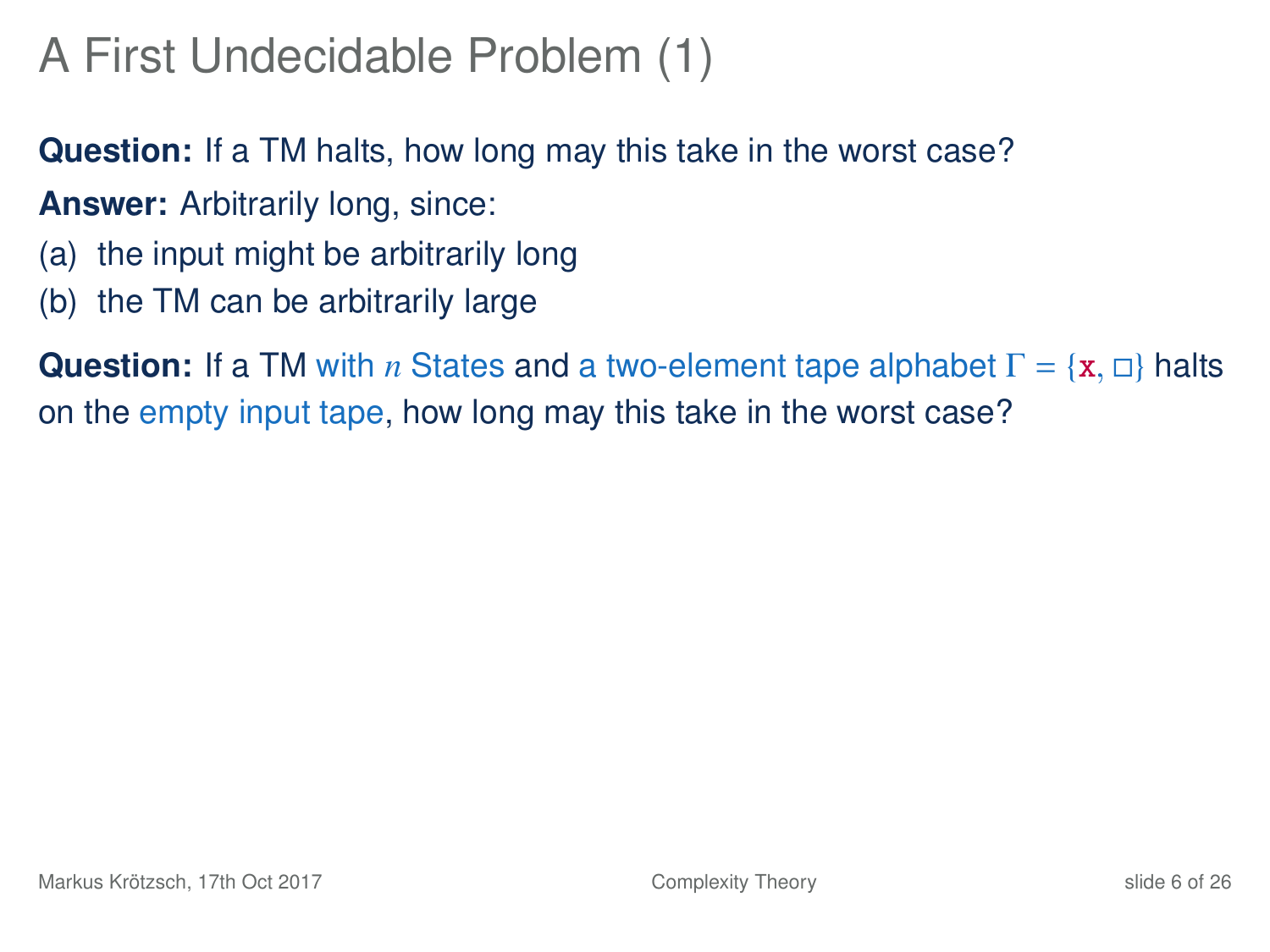**Question:** If a TM halts, how long may this take in the worst case?

- **Answer:** Arbitrarily long, since:
- (a) the input might be arbitrarily long
- (b) the TM can be arbitrarily large

**Question:** If a TM with *n* States and a two-element tape alphabet  $\Gamma = \{x, \Box\}$  halts on the empty input tape, how long may this take in the worst case? **Answer:** That depends on *n* . . .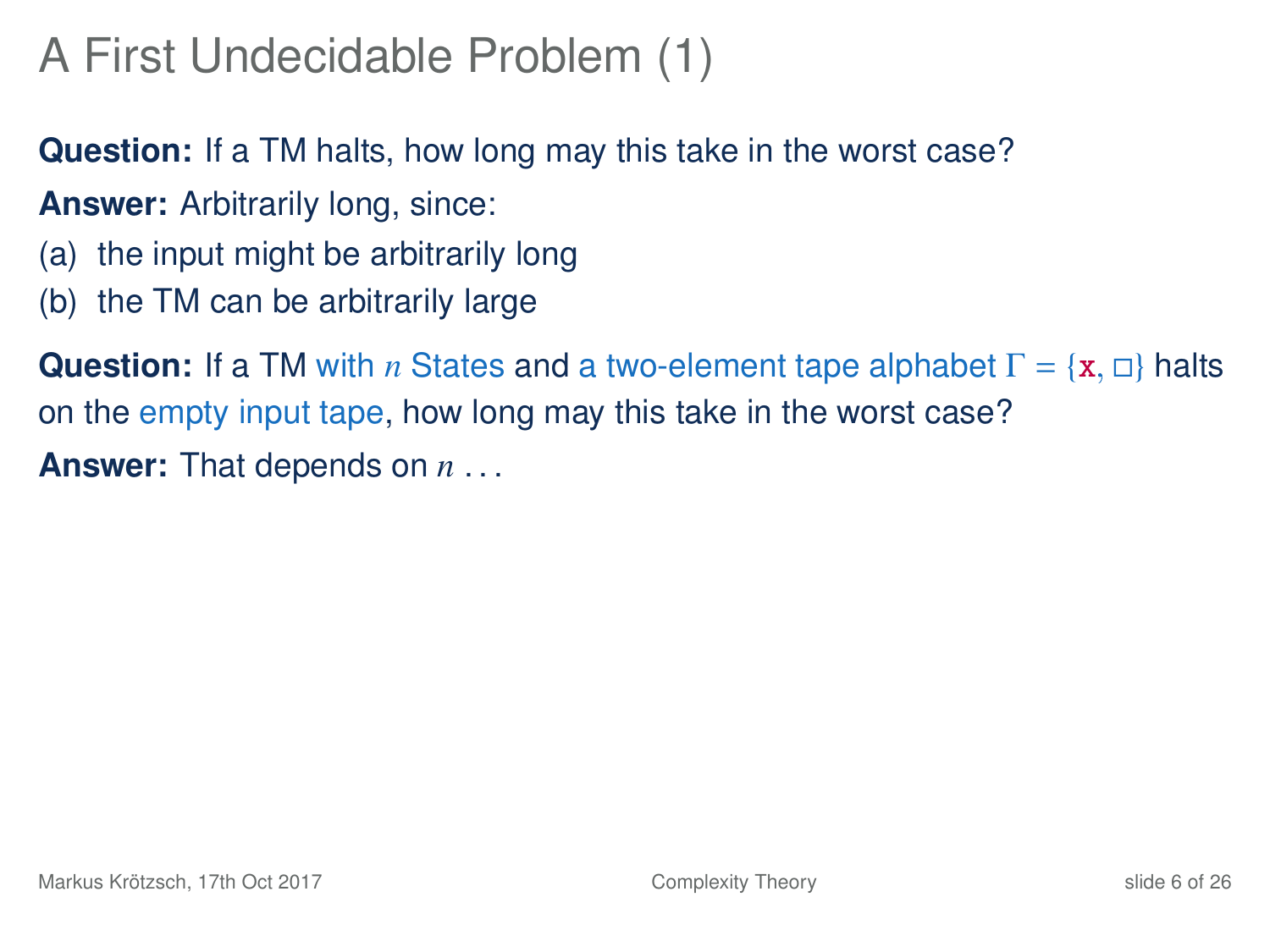**Question:** If a TM halts, how long may this take in the worst case?

- **Answer:** Arbitrarily long, since:
- (a) the input might be arbitrarily long
- (b) the TM can be arbitrarily large

**Question:** If a TM with *n* States and a two-element tape alphabet  $\Gamma = \{x, \Box\}$  halts on the empty input tape, how long may this take in the worst case?

**Answer:** That depends on *n* . . .

**Definition 3.5:** We define *S*(*n*) as the largest number of steps that any DTM with *n* states and tape alphabet  $\Gamma = \{x, \Box\}$  executes on the empty tape, before it eventually halts.

**Observation:** *S* is well defined.

- The number of TMs with at most *n* states is finite
- Among the relevant *n*-state TMs there must be a largest number of steps before halting (TMs that do not halt are ignored)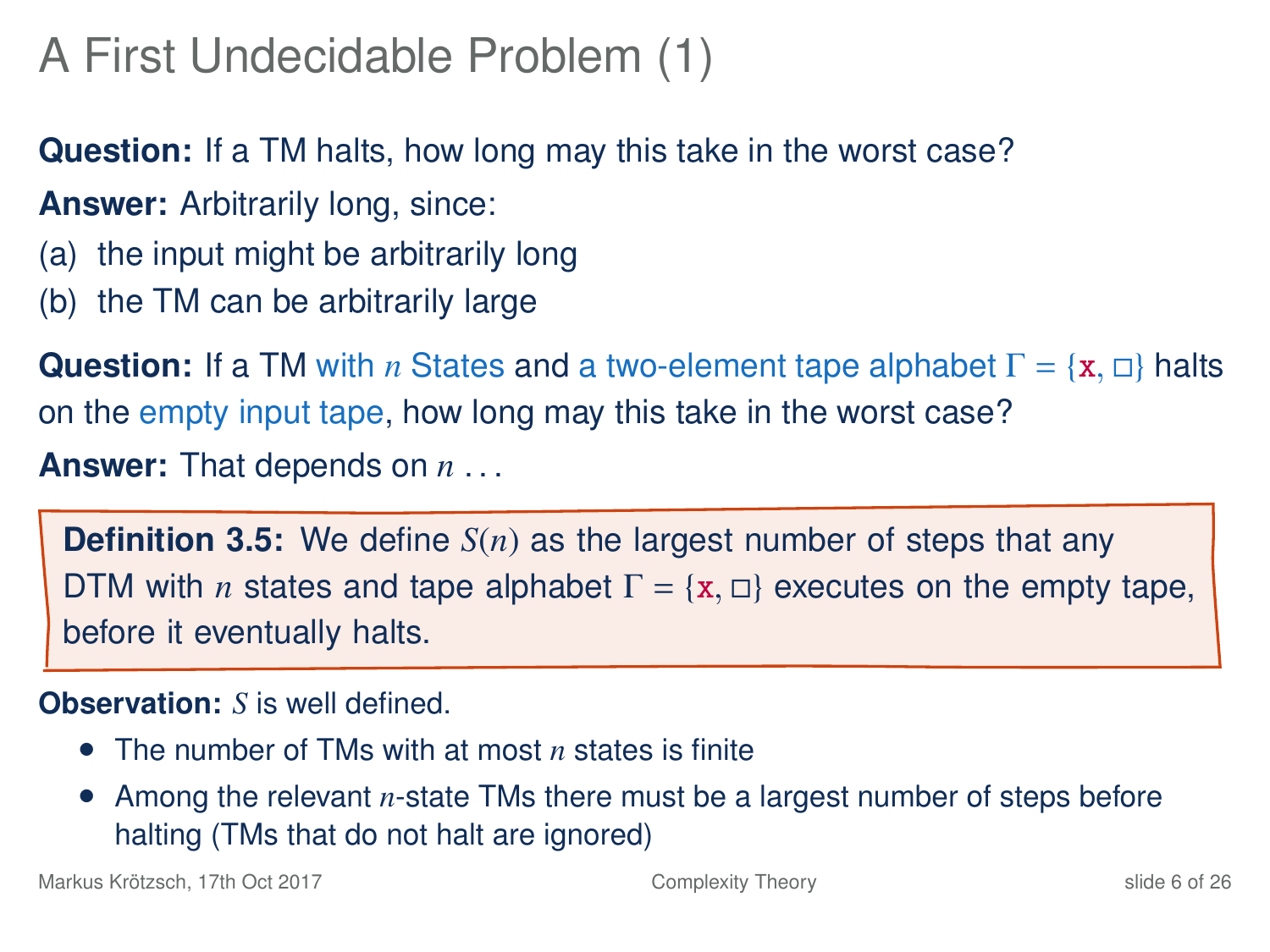to the Busy-Beaver Problem:



Tibor Radó, BB inventor

**Definition 3.6:** The Busy-Beaver function  $\Sigma : \mathbb{N} \to \mathbb{N}$  is a total function, where Σ(*n*) is the maximal number of x that a DTM with at most *n* states and tape alphabet  $\Gamma = \{x, \Box\}$  can write when starting on the empty tape an dbefore it eventually halts.

A small variation of the step counter function leads

**Note:** The exact value of Σ(*n*) depends on details of the TM definition. Most works in this area assume a two-sided infinite tape that can be extended to the left and to the right if necessary.

Markus Krötzsch, 17th Oct 2017 [Complexity Theory](#page-0-0) slide 7 of 26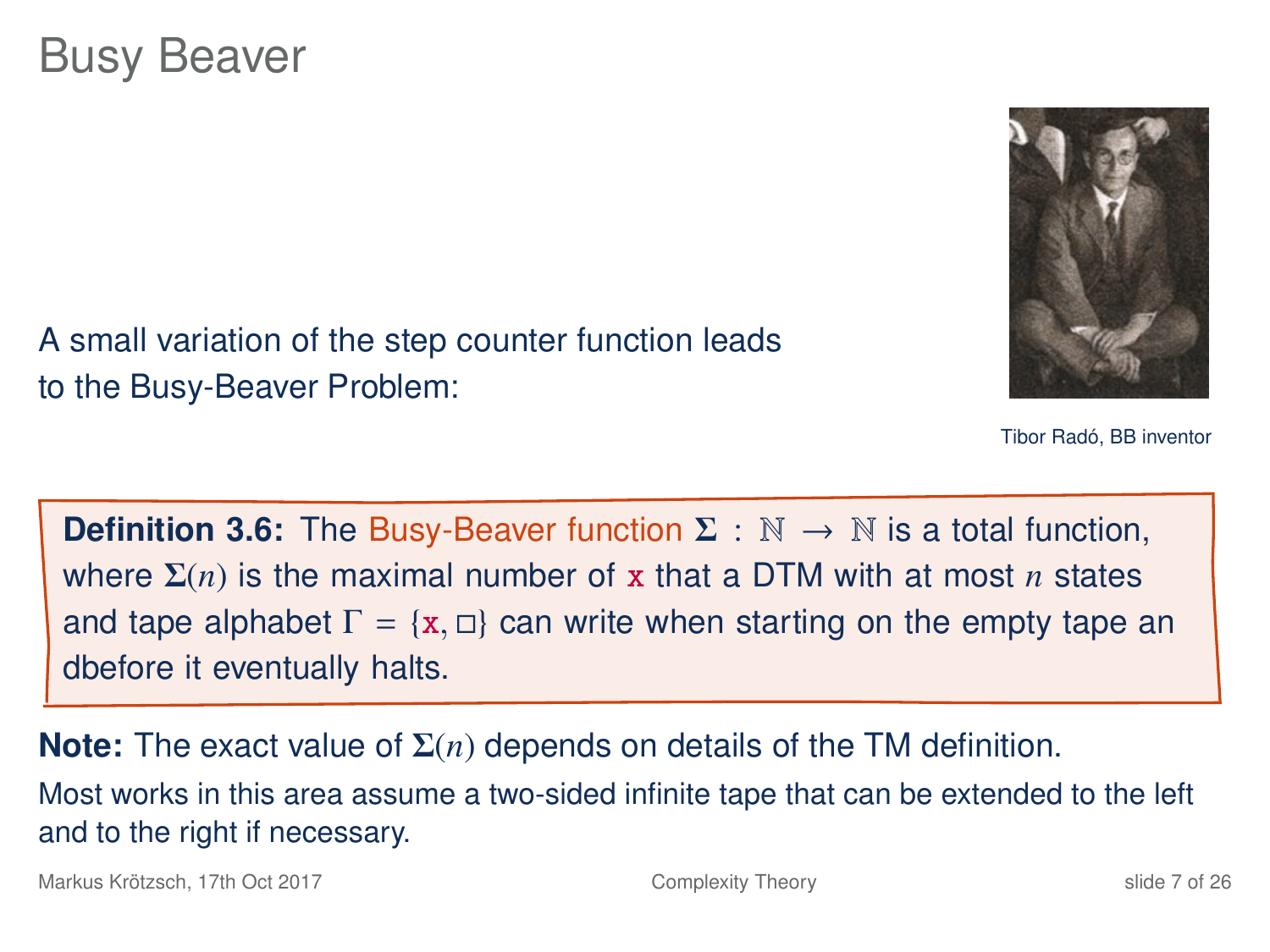Example

The Busy-Beaver number  $\Sigma(2)$  is 4 when using a two-way infinite tape. The following TM implements this behaviour:



 $W$ e obtain:  $A \sqcap F \times B \sqcap F$  *Axx*  $F$  *B* $\sqcap$ xx  $F$  *A* $\sqcap$ xxx  $F$  x*Bxxx*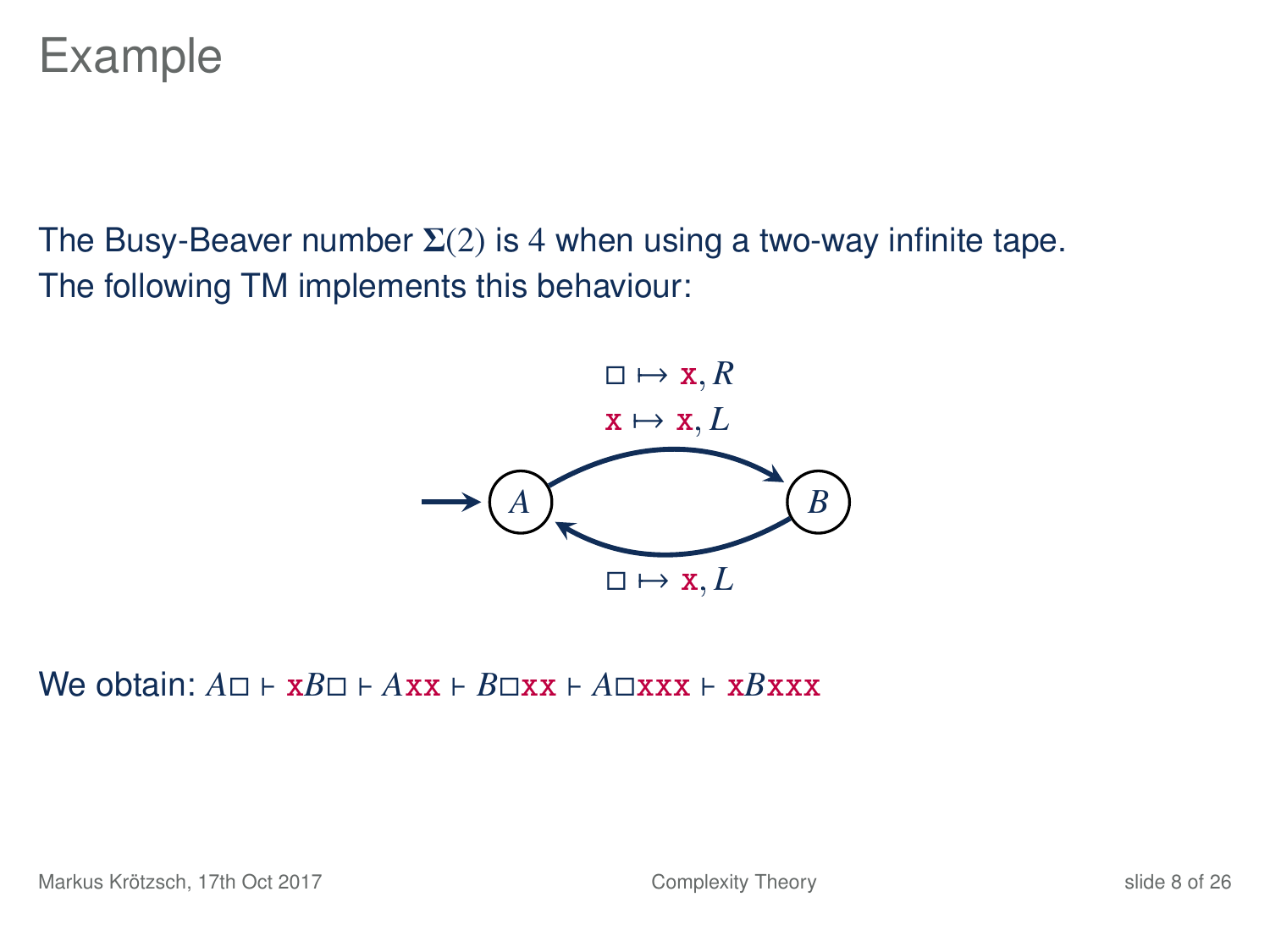How hard could this possibly be?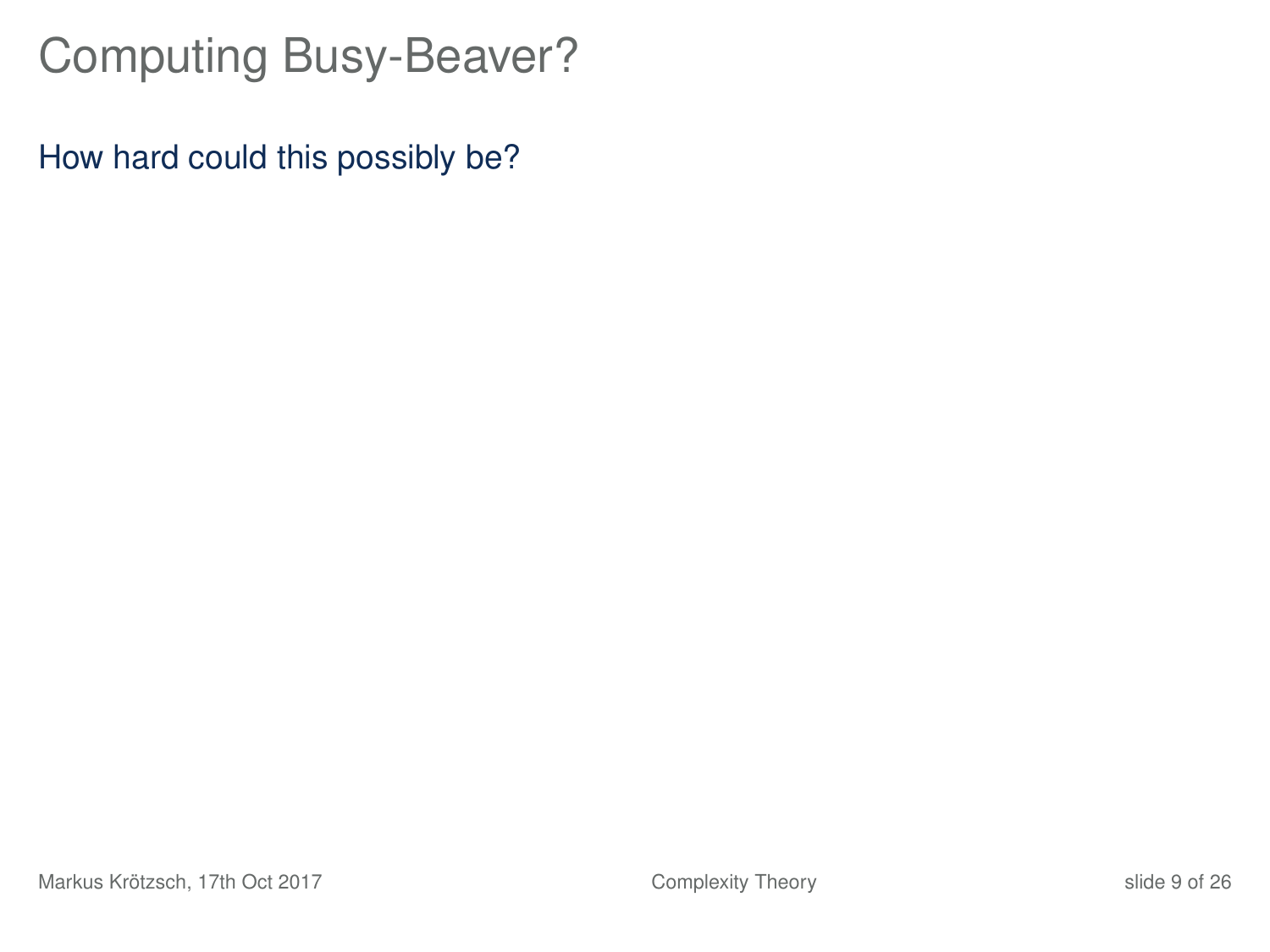How hard could this possibly be?

**Theorem 3.7:** The Busy-Beaver function is not computable.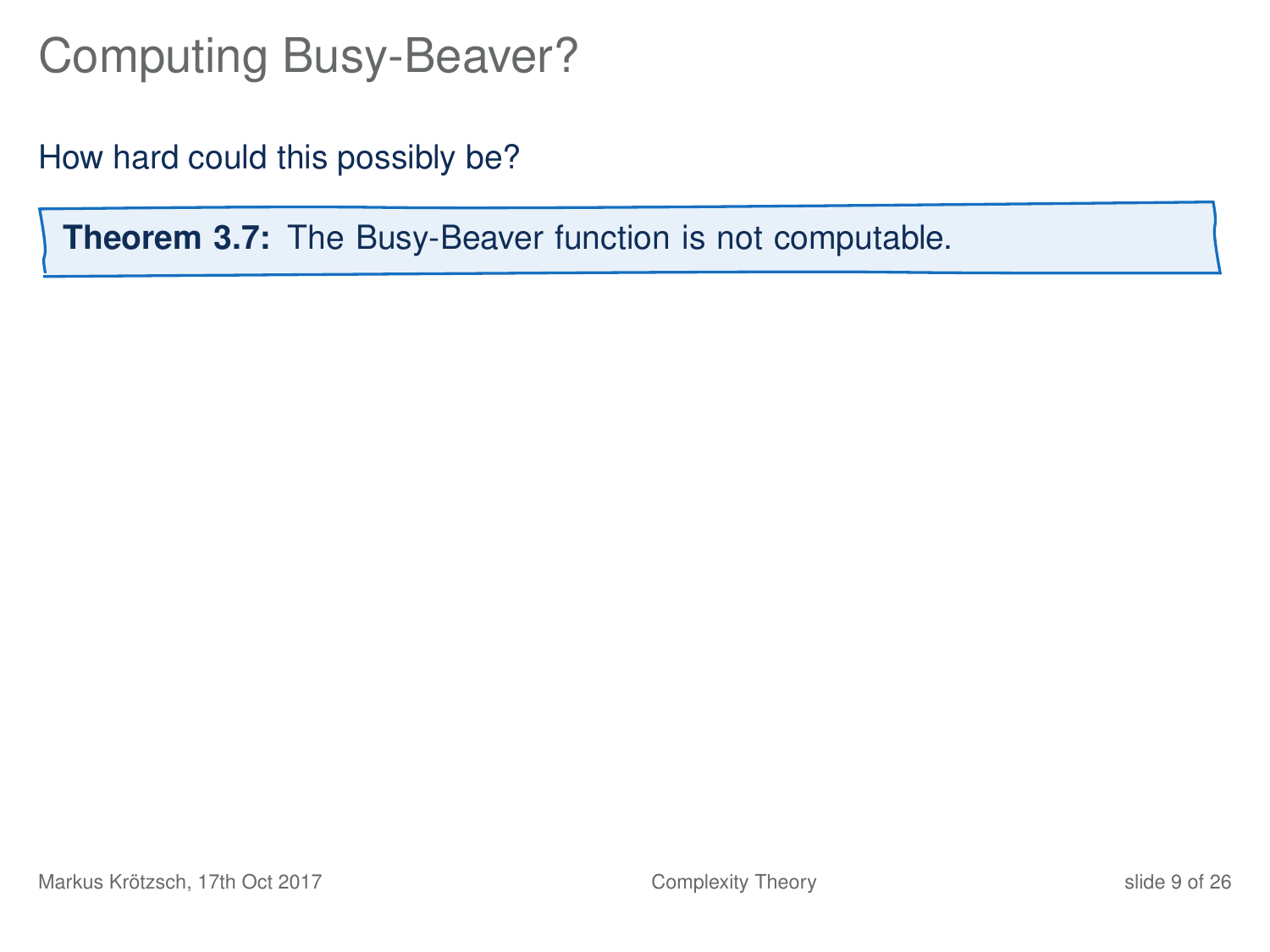How hard could this possibly be?

**Theorem 3.7:** The Busy-Beaver function is not computable.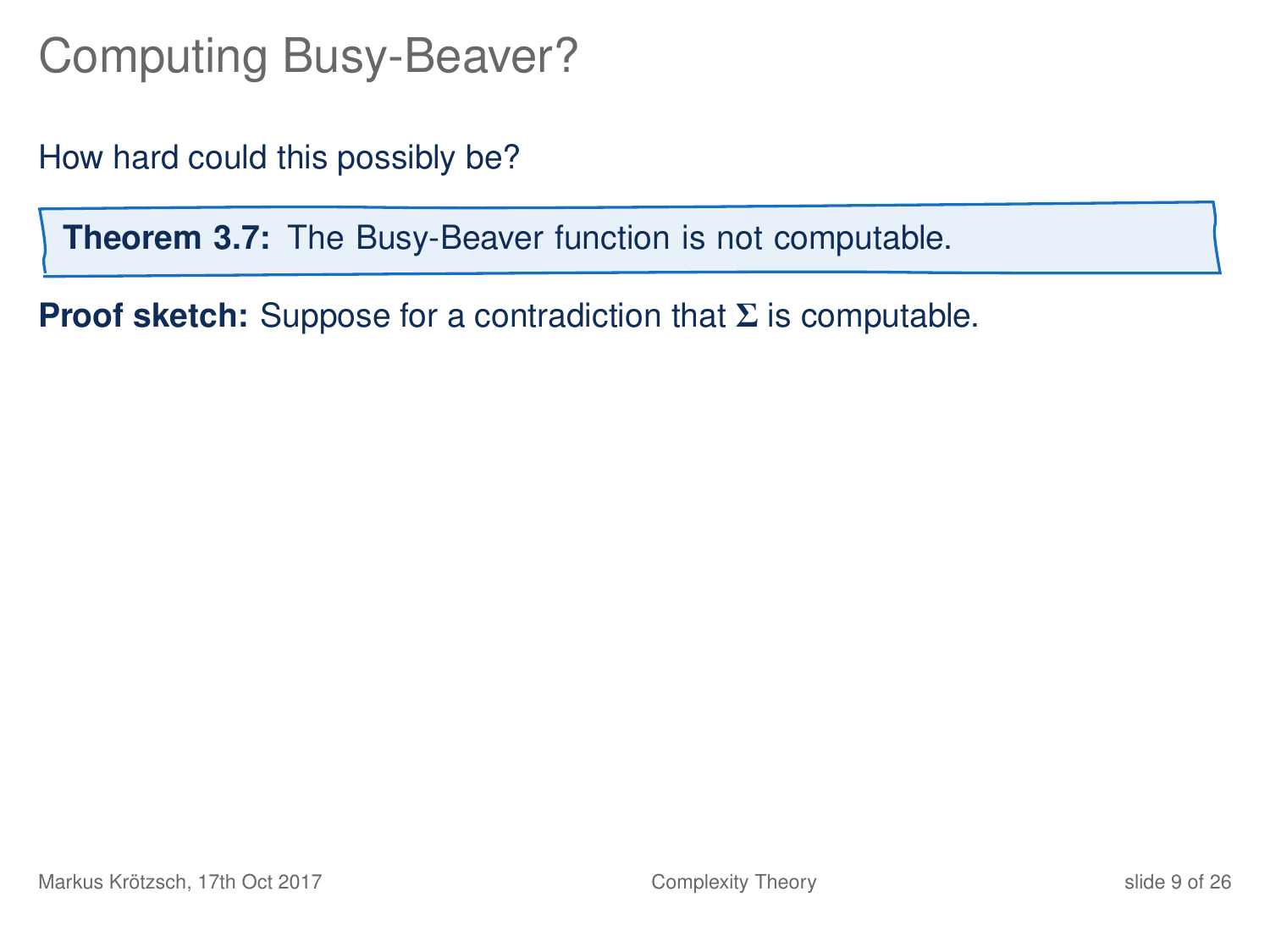How hard could this possibly be?

**Theorem 3.7:** The Busy-Beaver function is not computable.

**Proof sketch:** Suppose for a contradiction that Σ is computable.

• Then we can define a TM  $M_{\Sigma}$  with tape alphabet {x,  $\Box$ } that computes  $\mathbf{x}^n \mapsto \mathbf{x}^{\Sigma(n)}$ .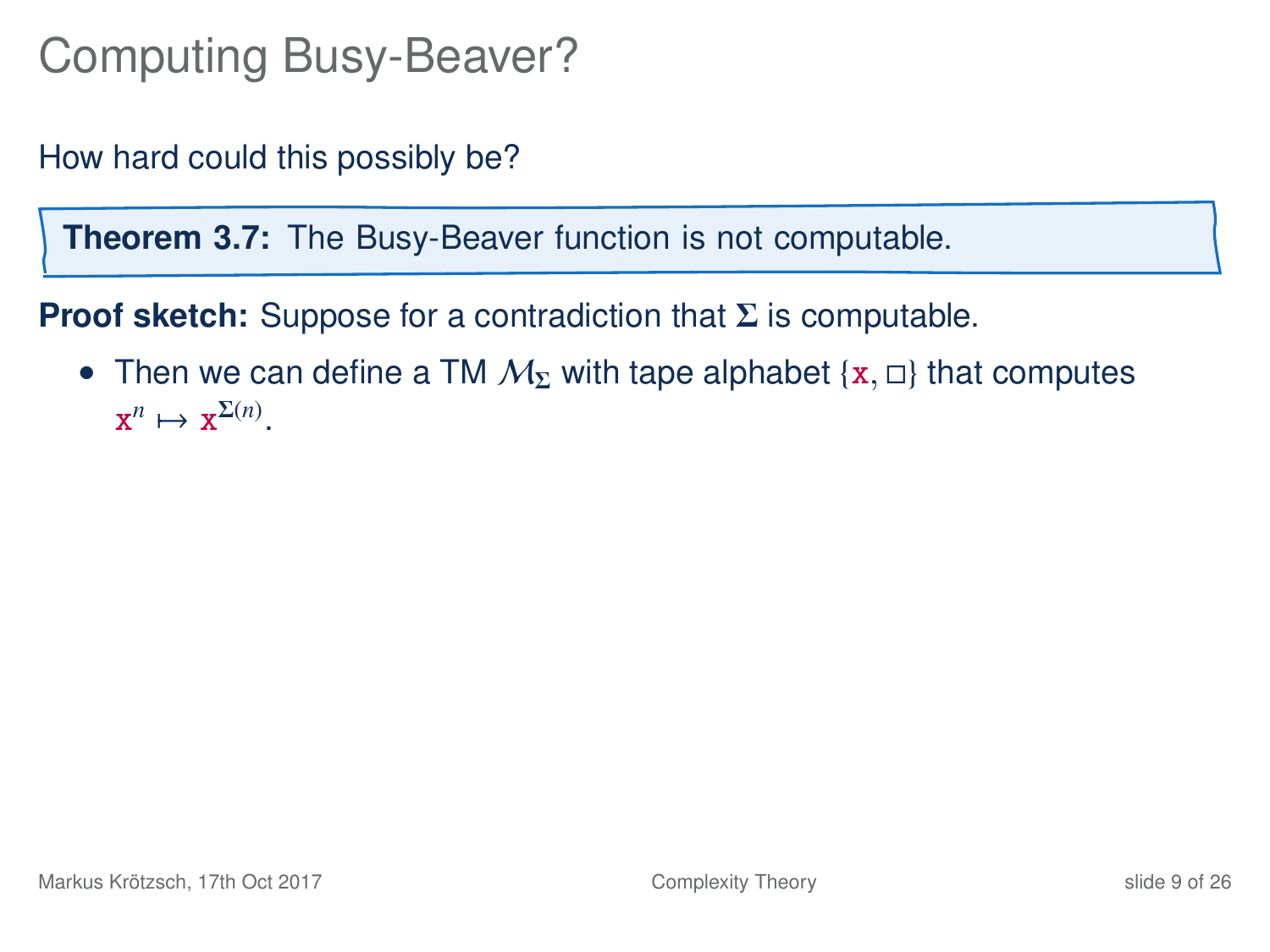How hard could this possibly be?

**Theorem 3.7:** The Busy-Beaver function is not computable.

- Then we can define a TM  $M_{\Sigma}$  with tape alphabet {x,  $\Box$ } that computes  $\mathbf{x}^n \mapsto \mathbf{x}^{\Sigma(n)}$ .
- Let  $M_{+1}$  be a TM that computes  $x^n \mapsto x^{n+1}$ .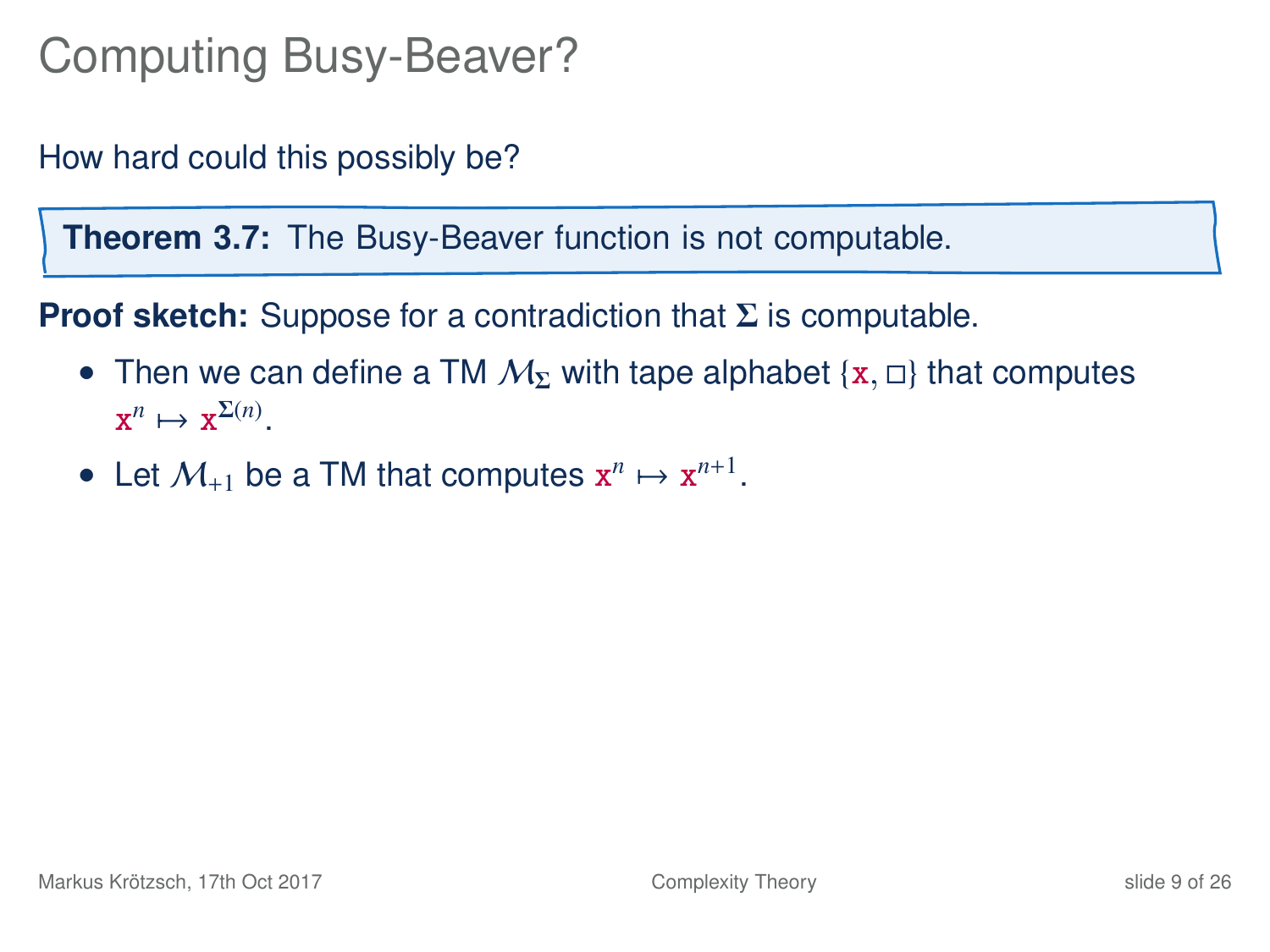How hard could this possibly be?

**Theorem 3.7:** The Busy-Beaver function is not computable.

- Then we can define a TM  $M_{\Sigma}$  with tape alphabet {x,  $\Box$ } that computes  $\mathbf{x}^n \mapsto \mathbf{x}^{\Sigma(n)}$ .
- Let  $M_{+1}$  be a TM that computes  $x^n \mapsto x^{n+1}$ .
- Let  $M_{\times 2}$  be a TM that computes  $x^n \mapsto x^{2n}$ .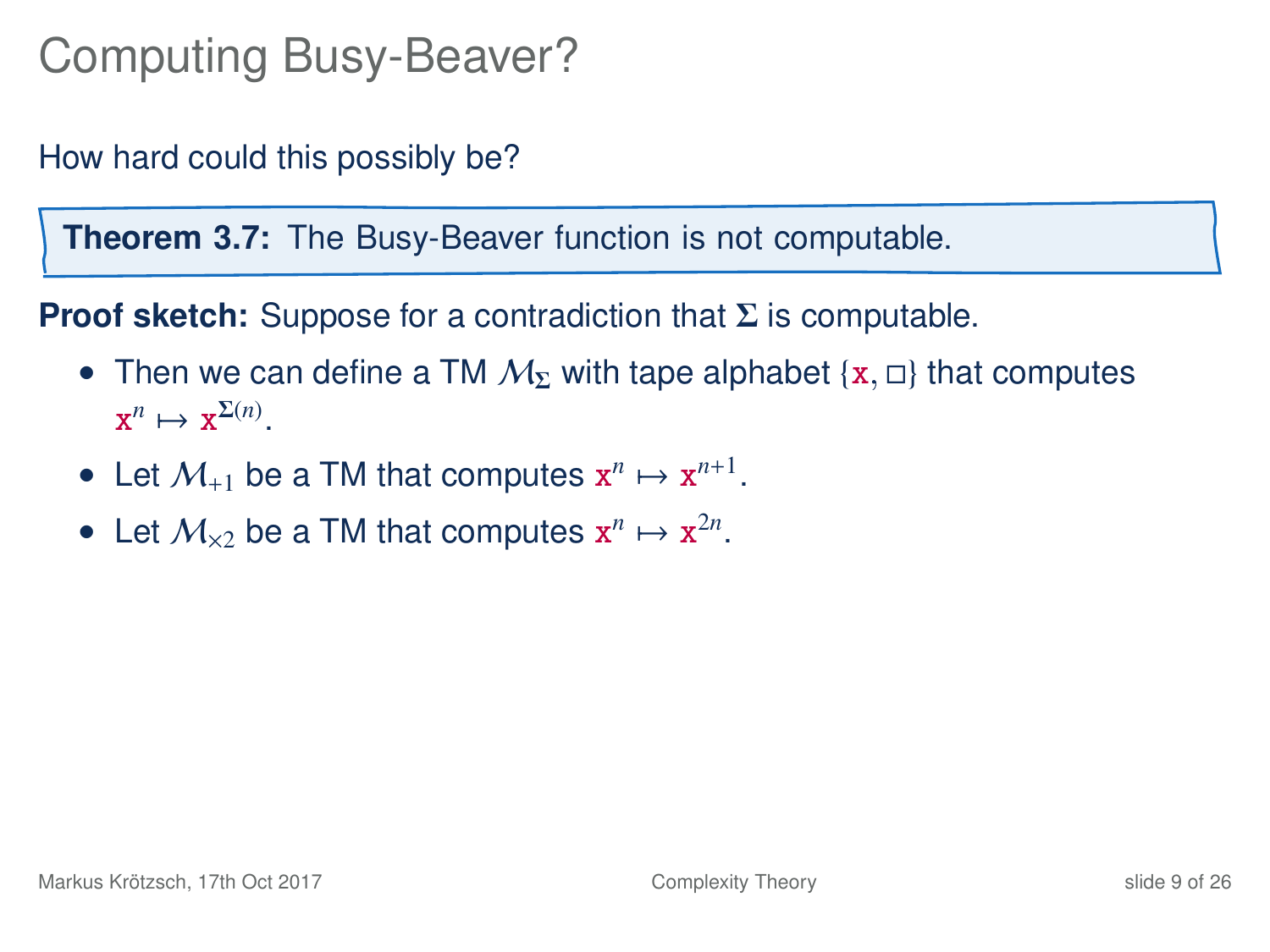How hard could this possibly be?

**Theorem 3.7:** The Busy-Beaver function is not computable.

- Then we can define a TM  $M_{\Sigma}$  with tape alphabet {x,  $\Box$ } that computes  $\mathbf{x}^n \mapsto \mathbf{x}^{\Sigma(n)}$ .
- Let  $M_{+1}$  be a TM that computes  $x^n \mapsto x^{n+1}$ .
- Let  $M_{\times 2}$  be a TM that computes  $x^n \mapsto x^{2n}$ .
- Let *k* be the total number of states in  $M_{\Sigma}$ ,  $M_{+1}$ , and  $M_{\times 2}$ . There is a TM  $I_k$ with  $k$  states that writes the word  $\mathbf{x}^k$  to the empty tape.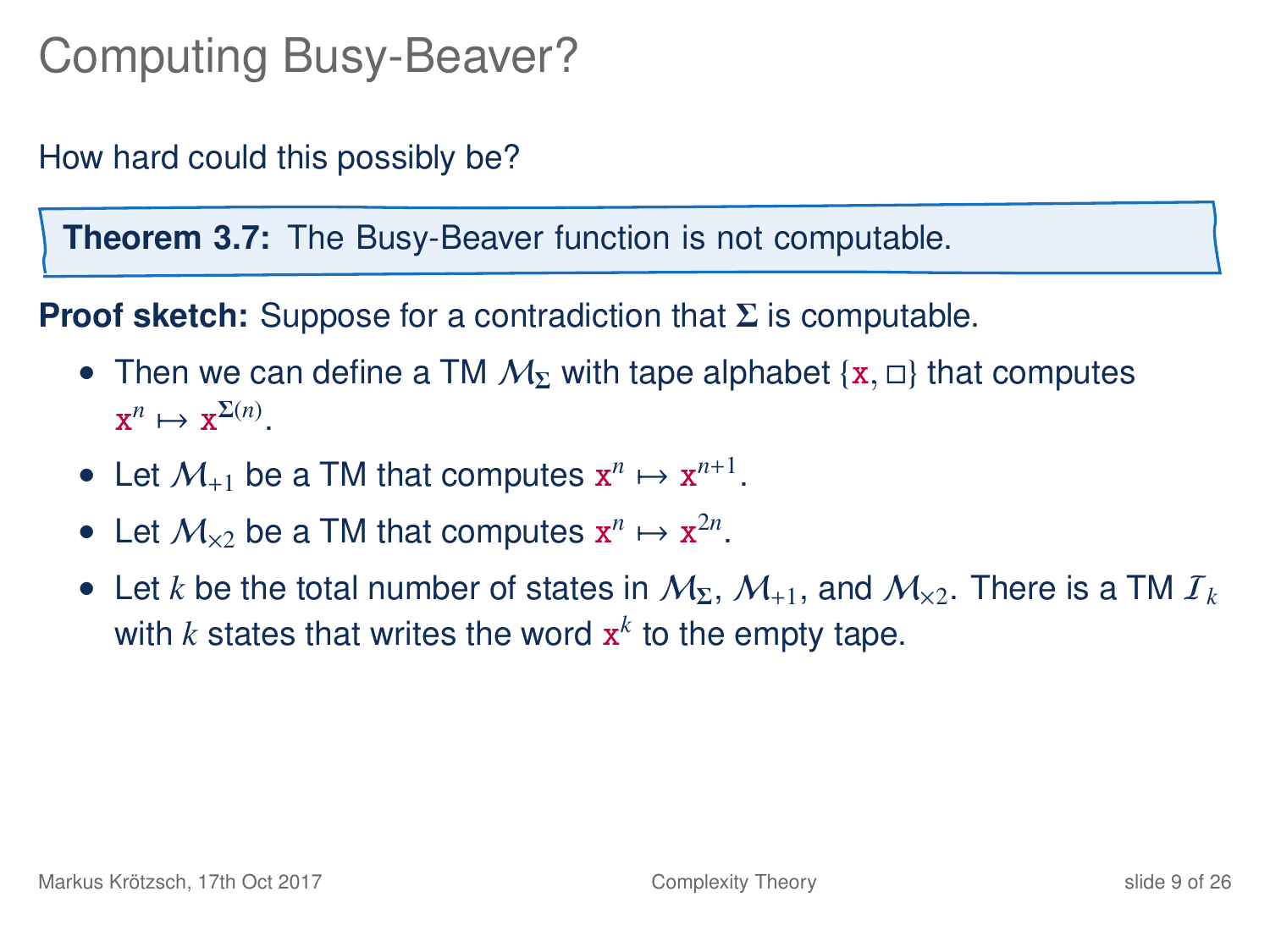How hard could this possibly be?

**Theorem 3.7:** The Busy-Beaver function is not computable.

- Then we can define a TM  $M_{\Sigma}$  with tape alphabet {x,  $\Box$ } that computes  $\mathbf{x}^n \mapsto \mathbf{x}^{\Sigma(n)}$ .
- Let  $M_{+1}$  be a TM that computes  $x^n \mapsto x^{n+1}$ .
- Let  $M_{\times 2}$  be a TM that computes  $x^n \mapsto x^{2n}$ .
- Let *k* be the total number of states in  $M_{\Sigma}$ ,  $M_{+1}$ , and  $M_{\times 2}$ . There is a TM  $I_k$ with  $k$  states that writes the word  $\mathbf{x}^k$  to the empty tape.
- When executing  $T_k$ ,  $M_{\rm x2}$ ,  $M_{\rm \Sigma}$ , and  $M_{\rm +1}$  after another, the result is a TM with 2*k* states that writes  $\Sigma(2k) + 1$  times x before halting.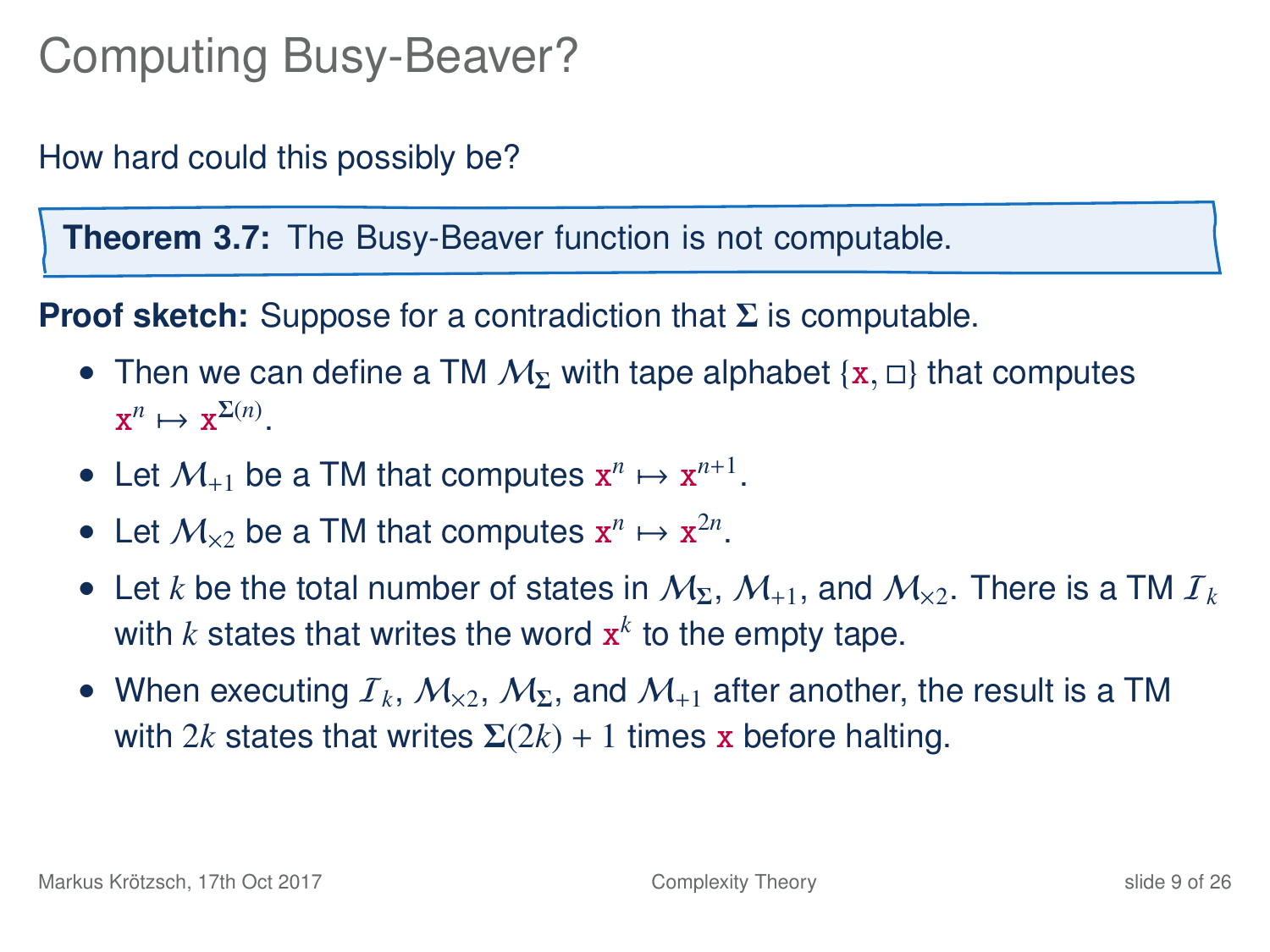How hard could this possibly be?

**Theorem 3.7:** The Busy-Beaver function is not computable.

- Then we can define a TM  $M_{\Sigma}$  with tape alphabet {x,  $\Box$ } that computes  $\mathbf{x}^n \mapsto \mathbf{x}^{\Sigma(n)}$ .
- Let  $M_{+1}$  be a TM that computes  $x^n \mapsto x^{n+1}$ .
- Let  $M_{\times 2}$  be a TM that computes  $x^n \mapsto x^{2n}$ .
- Let *k* be the total number of states in  $M_{\Sigma}$ ,  $M_{+1}$ , and  $M_{\times 2}$ . There is a TM  $I_k$ with  $k$  states that writes the word  $\mathbf{x}^k$  to the empty tape.
- When executing  $T_k$ ,  $M_{\rm x2}$ ,  $M_{\rm \Sigma}$ , and  $M_{\rm +1}$  after another, the result is a TM with 2*k* states that writes  $\Sigma(2k) + 1$  times x before halting.
- Hence  $\Sigma(2k) \geq \Sigma(2k) + 1$  contradiction.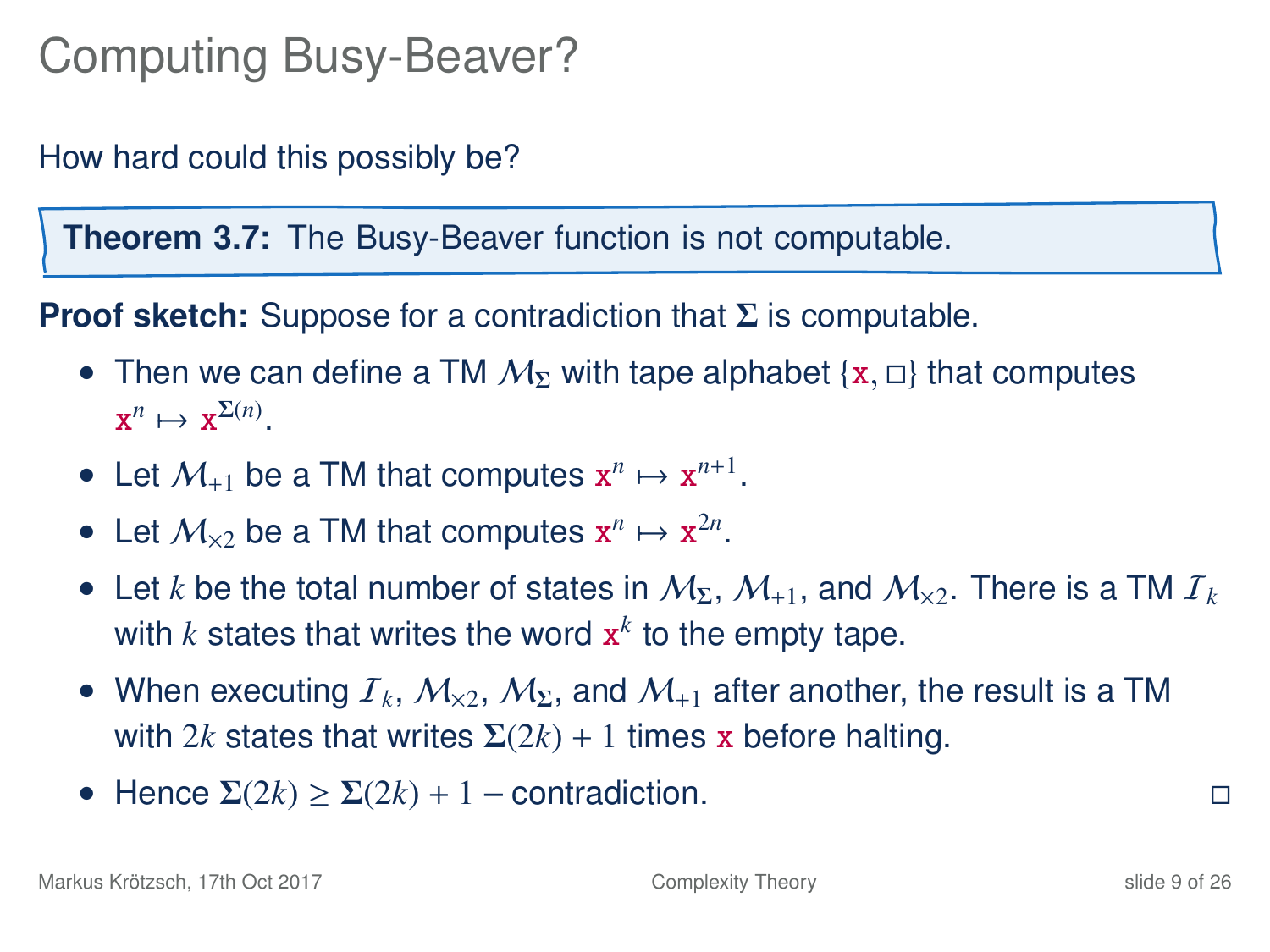**Note 1:** The proof involves an interesting idea of using TMs as "sub-routines" in other TMs. We will use this again later on.

**Note 2:** If a TM can compute  $f : \mathbb{N} \to \mathbb{N}$  in the usual inary encoding, it is not hard to get a TM for  $\mathbf{x}^n \mapsto \mathbf{x}^{f(n)}$  by just using unary encoding instead.

**Note 3:** Transforming an arbitrary TM into one that uses only symbols  $\{x, \Box\}$  on its tape is slightly more involved, but doable.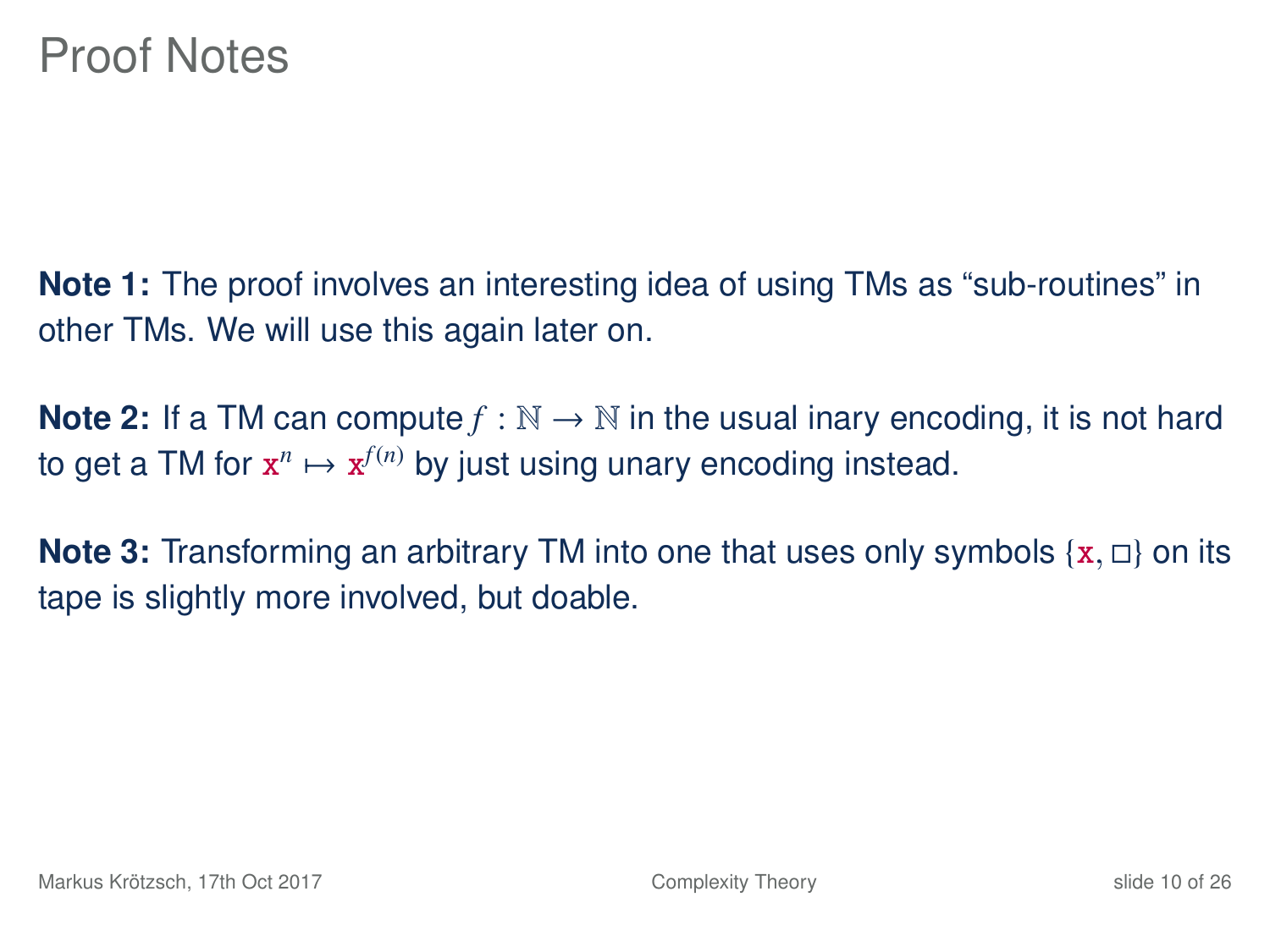"Maybe the theoretical uncomputability is not really relevant after all – in practice, we surely can find values for practically relevant sizes of TMs, no?"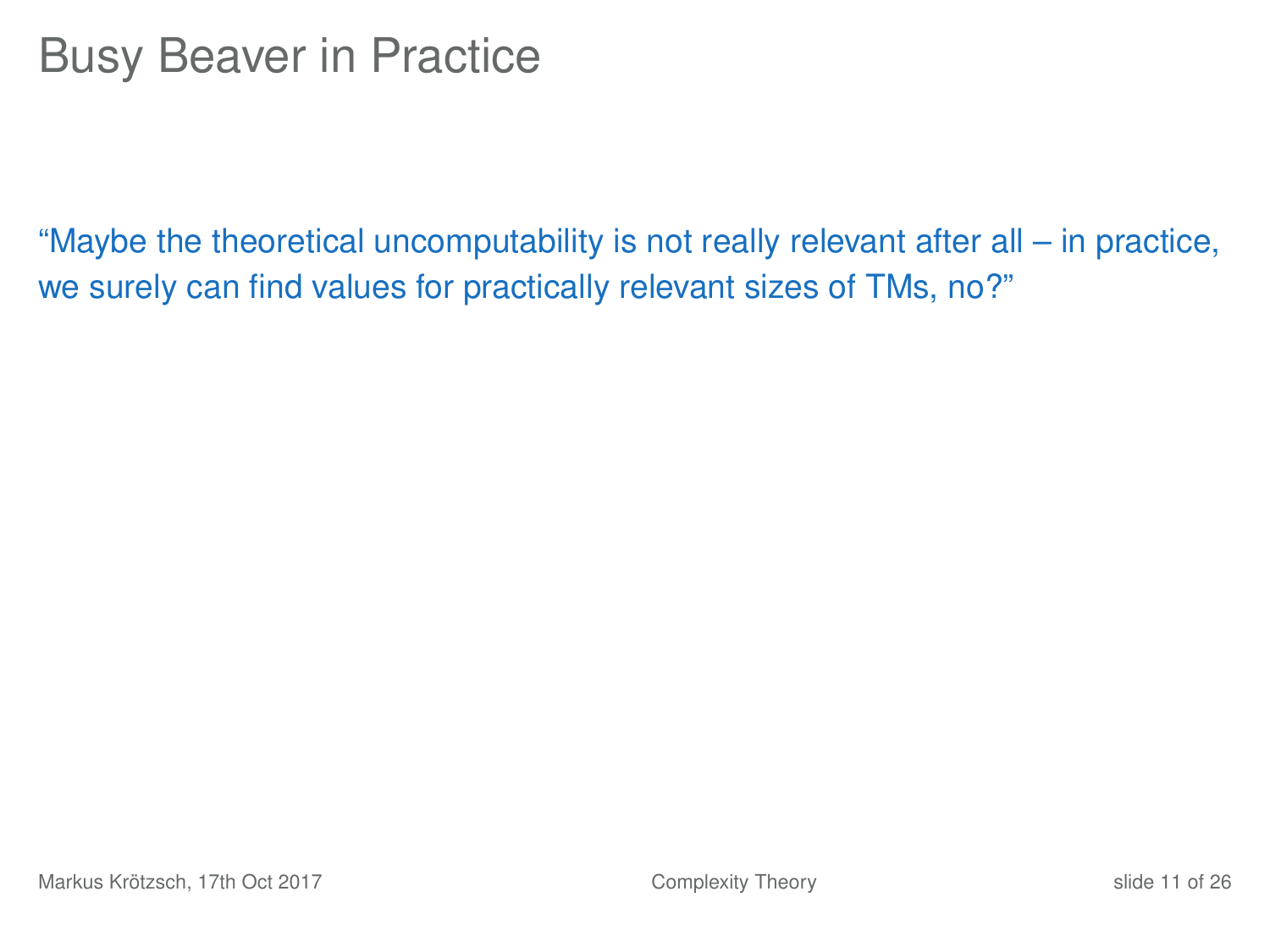"Maybe the theoretical uncomputability is not really relevant after all – in practice, we surely can find values for practically relevant sizes of TMs, no?"

Well, progress since the 1960s has been rather modest:

*n*: 1 2  $Σ(n):$  1 4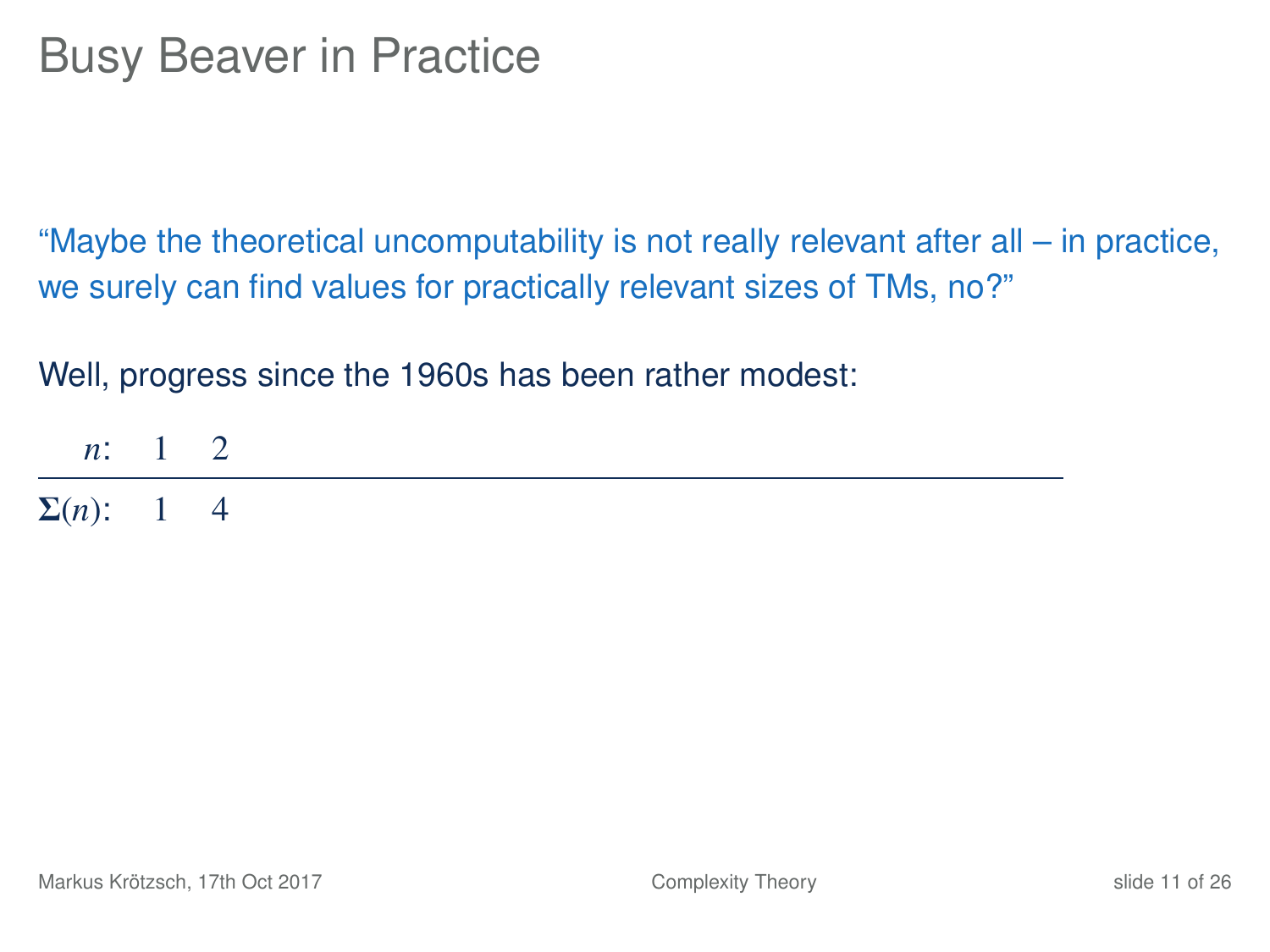"Maybe the theoretical uncomputability is not really relevant after all – in practice, we surely can find values for practically relevant sizes of TMs, no?"

| $n: 1 \t2 \t3$      |  |  |
|---------------------|--|--|
| $\Sigma(n)$ : 1 4 6 |  |  |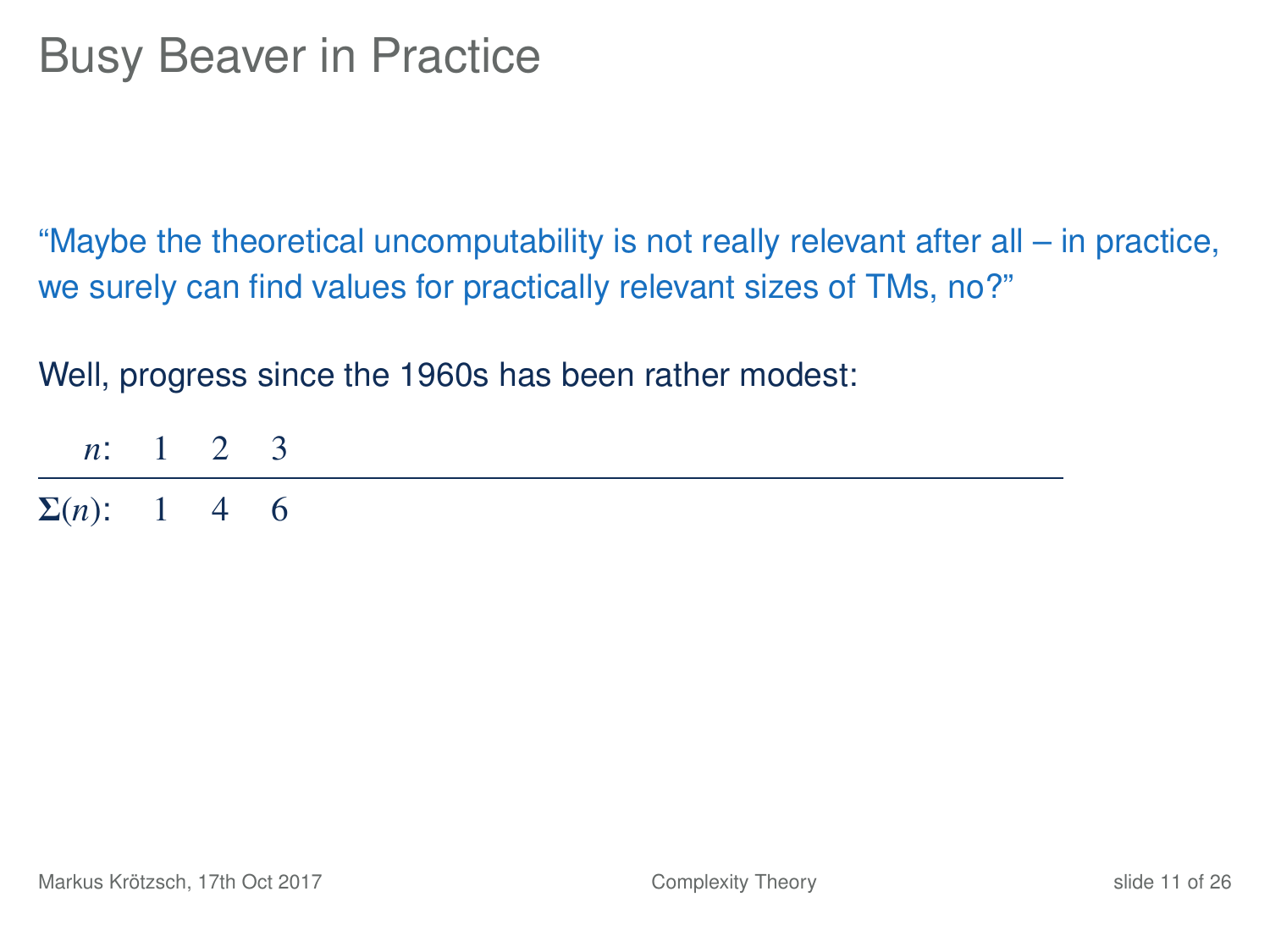"Maybe the theoretical uncomputability is not really relevant after all – in practice, we surely can find values for practically relevant sizes of TMs, no?"

| <i>n</i> : 1 2 3 4     |  |  |  |
|------------------------|--|--|--|
| $\Sigma(n)$ : 1 4 6 13 |  |  |  |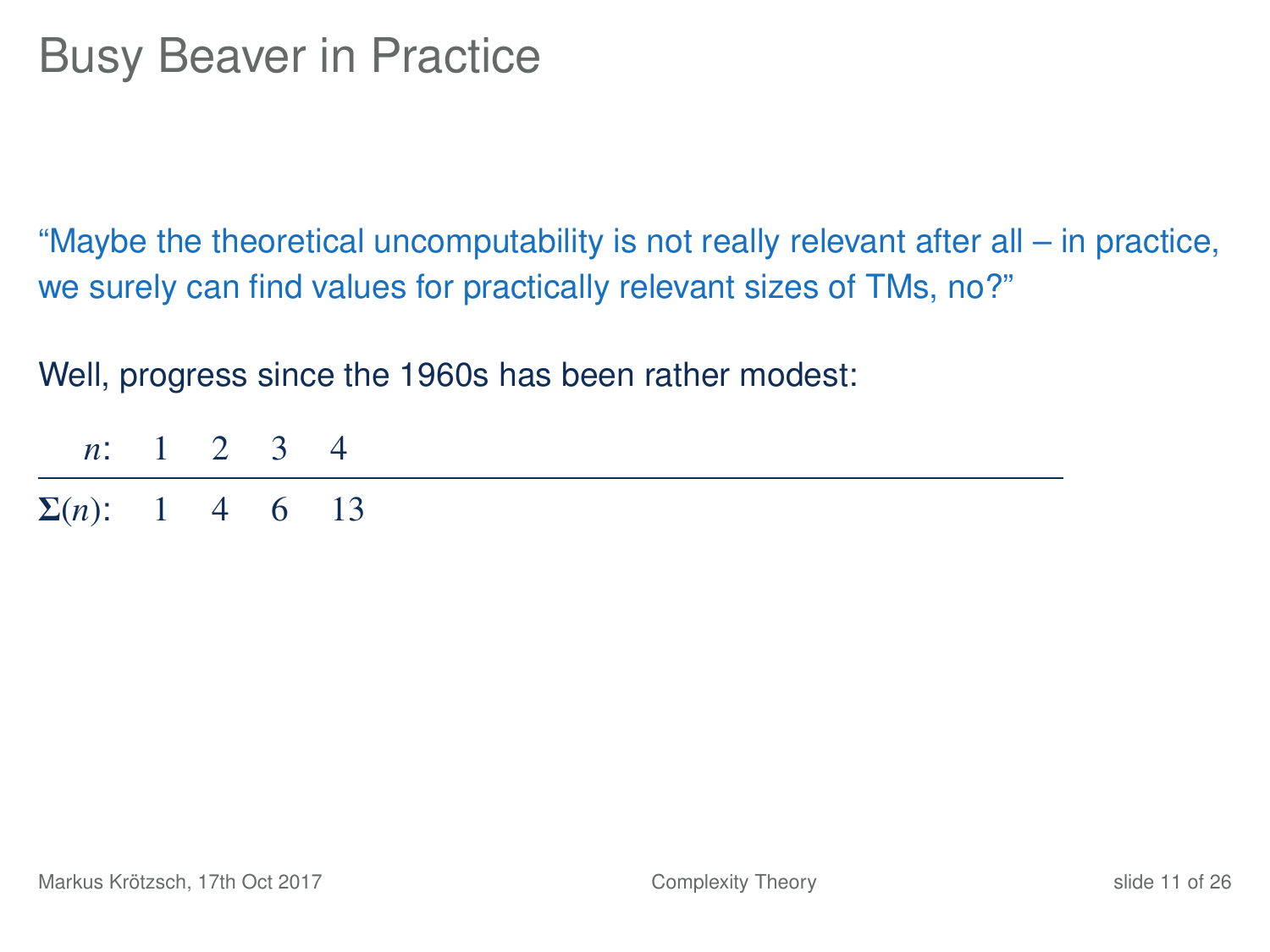"Maybe the theoretical uncomputability is not really relevant after all – in practice, we surely can find values for practically relevant sizes of TMs, no?"

| <i>n</i> : 1 2 3 4 5 |  |  |                                    |
|----------------------|--|--|------------------------------------|
|                      |  |  | $\Sigma(n)$ : 1 4 6 13 $\geq 4098$ |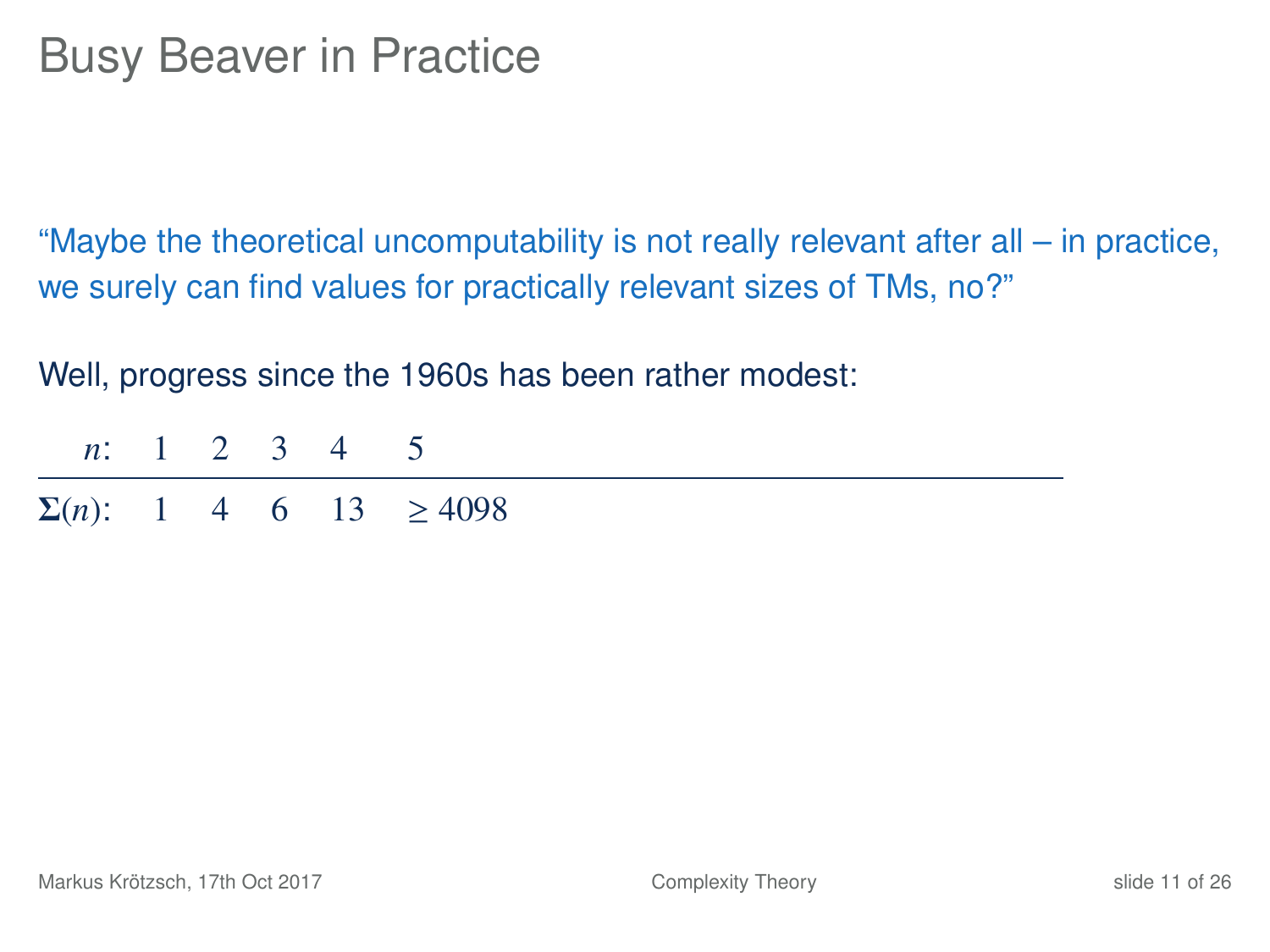"Maybe the theoretical uncomputability is not really relevant after all – in practice, we surely can find values for practically relevant sizes of TMs, no?"

|  |  | <i>n</i> : 1 2 3 4 5 6 |                                                                |
|--|--|------------------------|----------------------------------------------------------------|
|  |  |                        | $\Sigma(n)$ : 1 4 6 13 $\geq 4098 \geq 3, 5 \times 10^{18267}$ |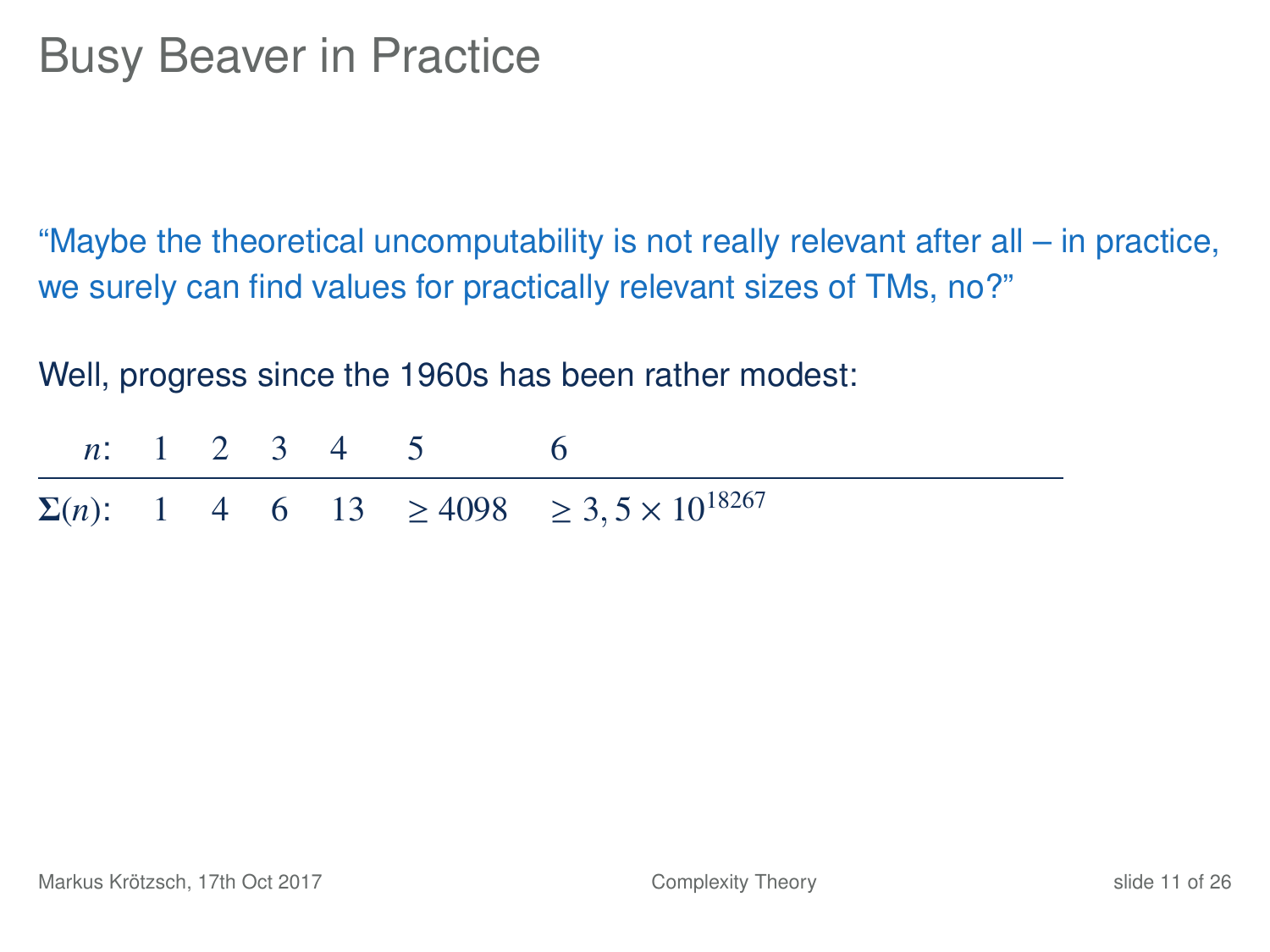"Maybe the theoretical uncomputability is not really relevant after all – in practice, we surely can find values for practically relevant sizes of TMs, no?"

| <i>n</i> : 1 2 3 4 5 |  |  |                                                                           |  |
|----------------------|--|--|---------------------------------------------------------------------------|--|
|                      |  |  | $\Sigma(n)$ : 1 4 6 13 $\geq 4098$ $\geq 3, 5 \times 10^{18267}$ gigantic |  |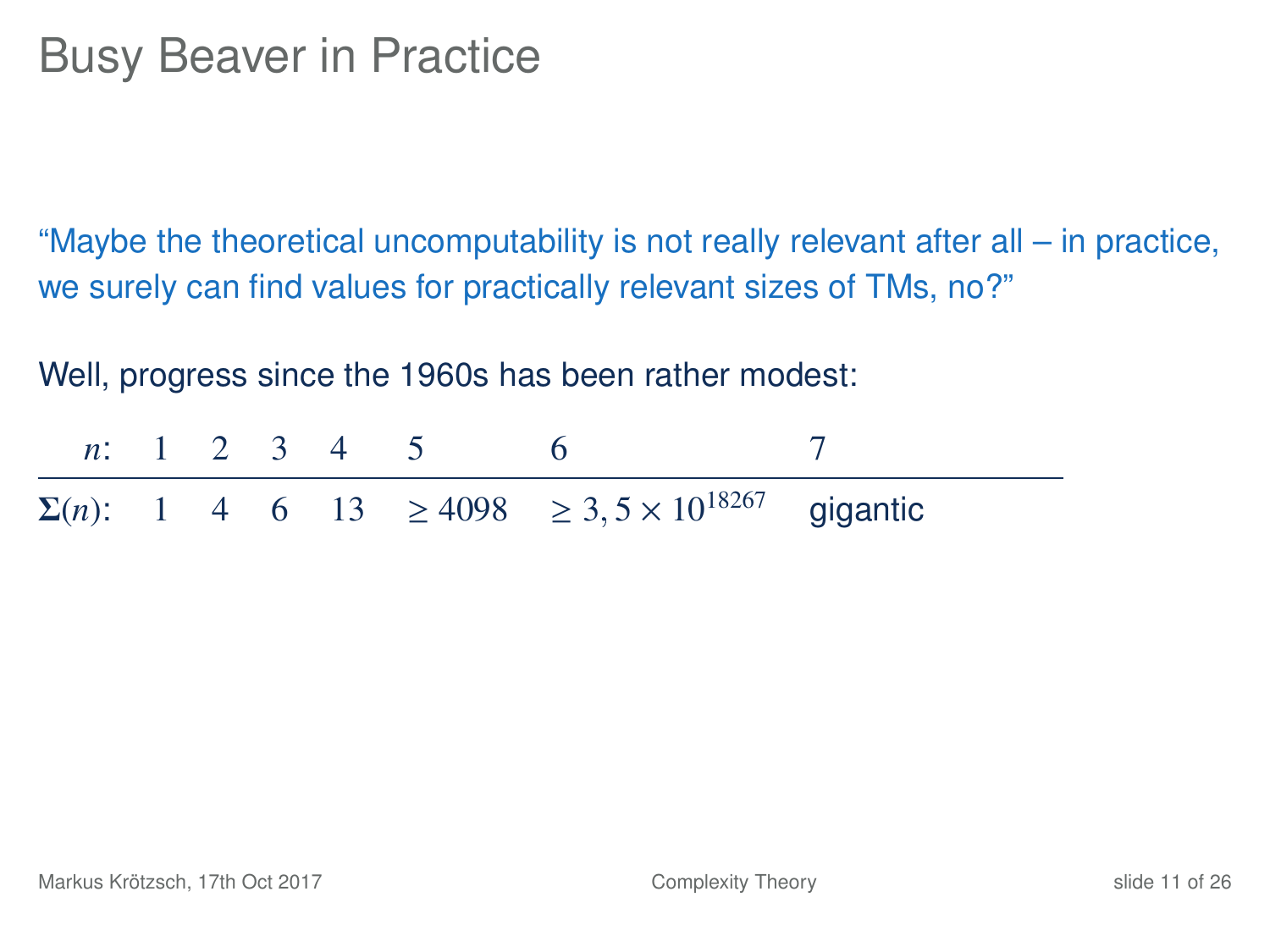"Maybe the theoretical uncomputability is not really relevant after all – in practice, we surely can find values for practically relevant sizes of TMs, no?"

|  |  | <i>n</i> : 1 2 3 4 5 6 | 7 8                                                                                  |  |
|--|--|------------------------|--------------------------------------------------------------------------------------|--|
|  |  |                        | $\Sigma(n)$ : 1 4 6 13 $\geq$ 4098 $\geq$ 3, 5 × 10 <sup>18267</sup> gigantic insane |  |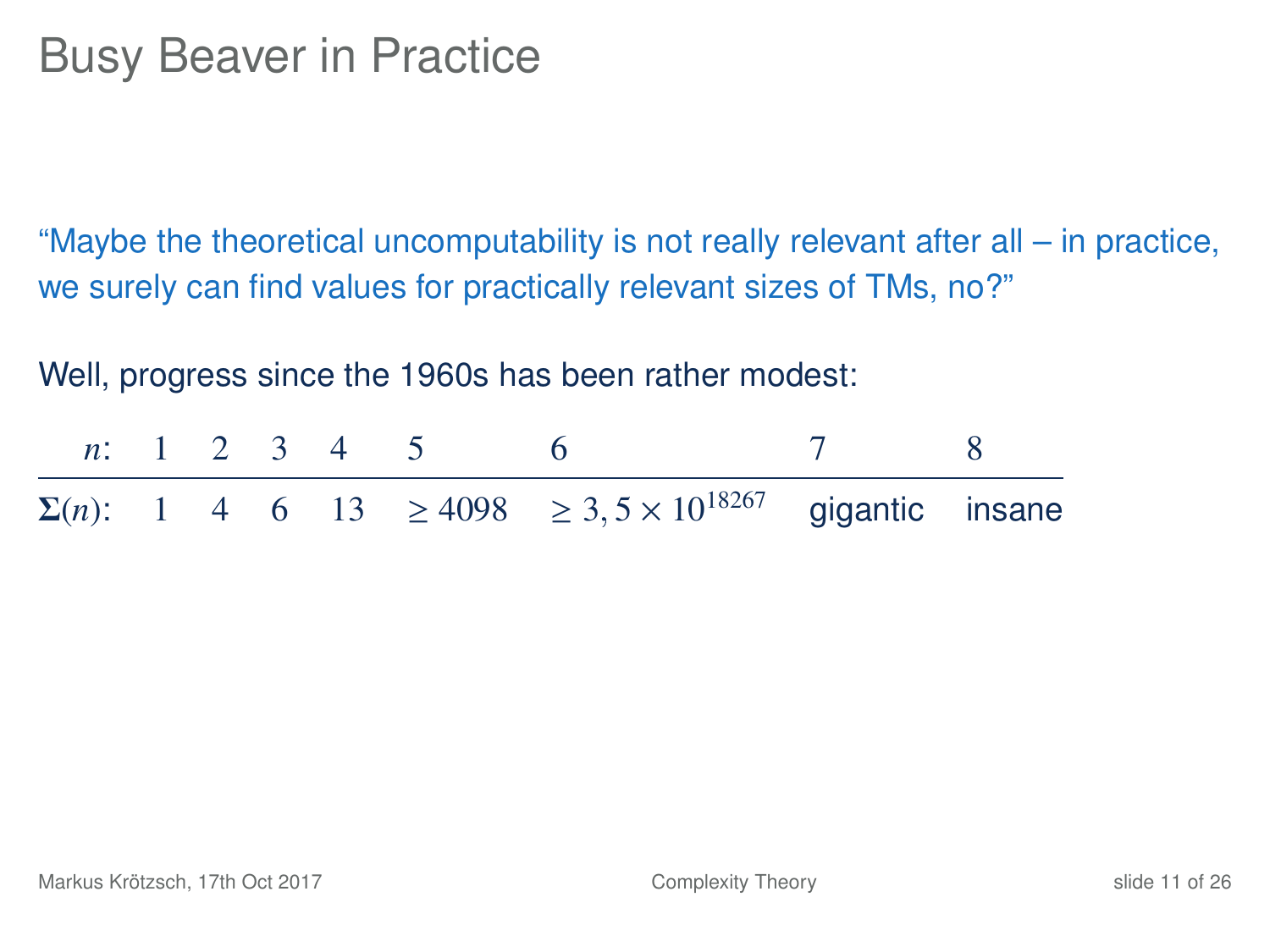"Maybe the theoretical uncomputability is not really relevant after all – in practice, we surely can find values for practically relevant sizes of TMs, no?"

Well, progress since the 1960s has been rather modest:

*n*: 1 2 3 4 5 6 7 8  $\Sigma(n)$ : 1 4 6 13  $\geq 4098$   $\geq 3.5 \times 10^{18267}$  gigantic insane For  $n = 10$ , one has found a lower bound of the form  $\Sigma(10) > 3^{33}$ , where the complete expression has more than  $7.6 \times 10^{12}$  occurrences of the number 3.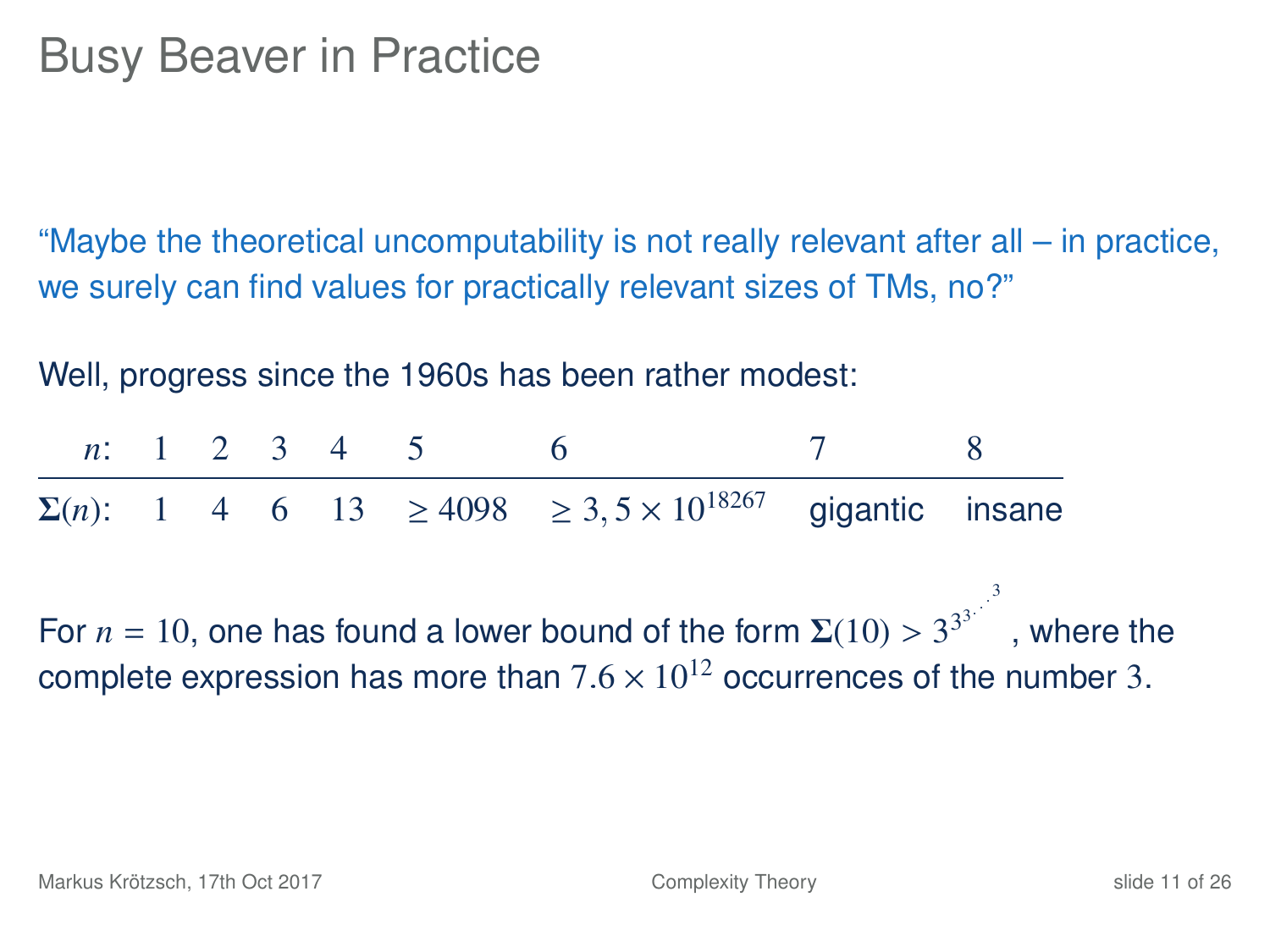# **Universality**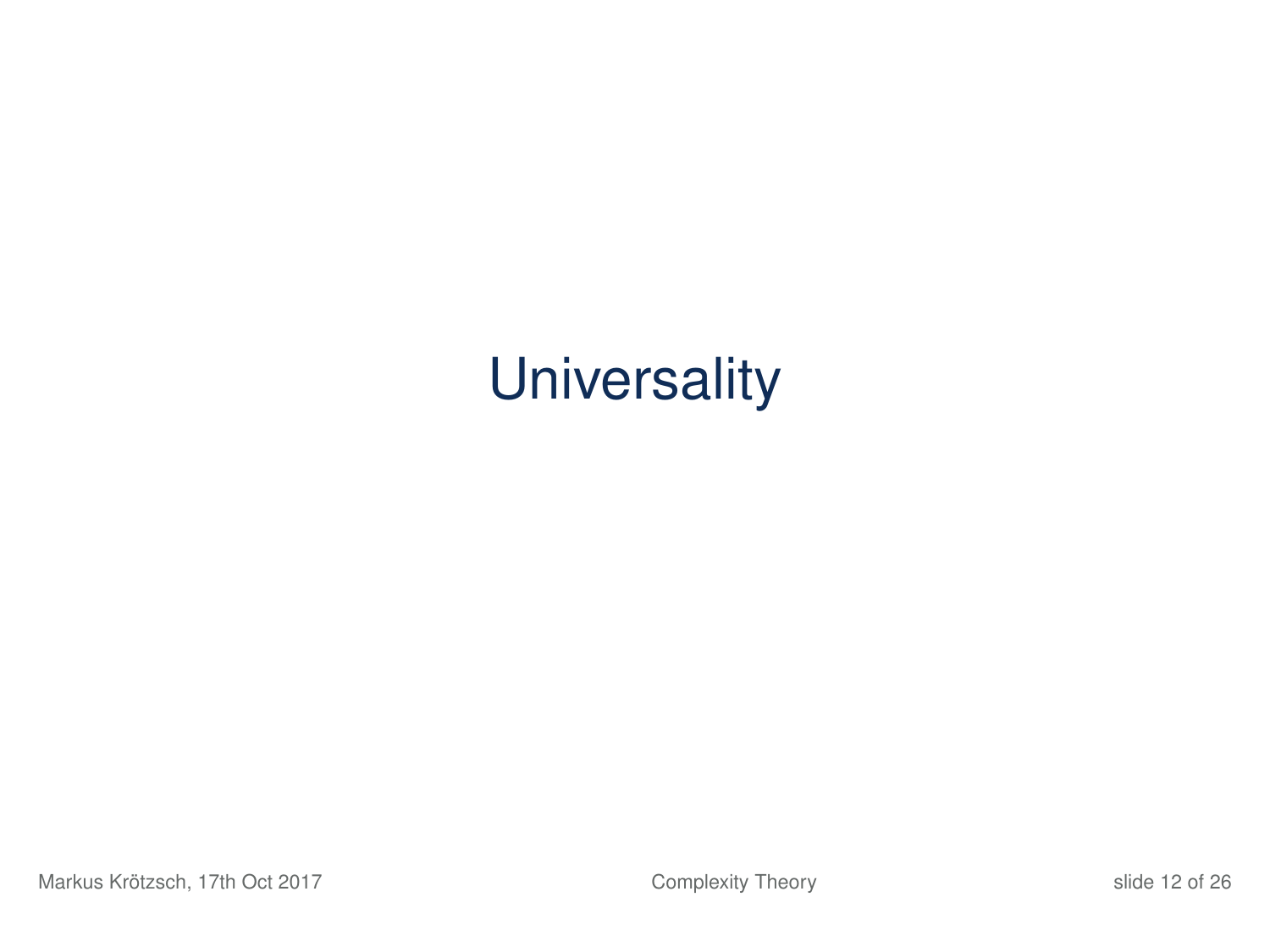A first important observation of Turing was that TMs are powerful enough to simluate other TMs:

- Step 1: Encode Turing Machines M as words  $\langle M \rangle$
- Step 2: Construct a universal Turing Machine  $\mathcal{U}$ , which gets  $\langle \mathcal{M} \rangle$  as input and then simulates M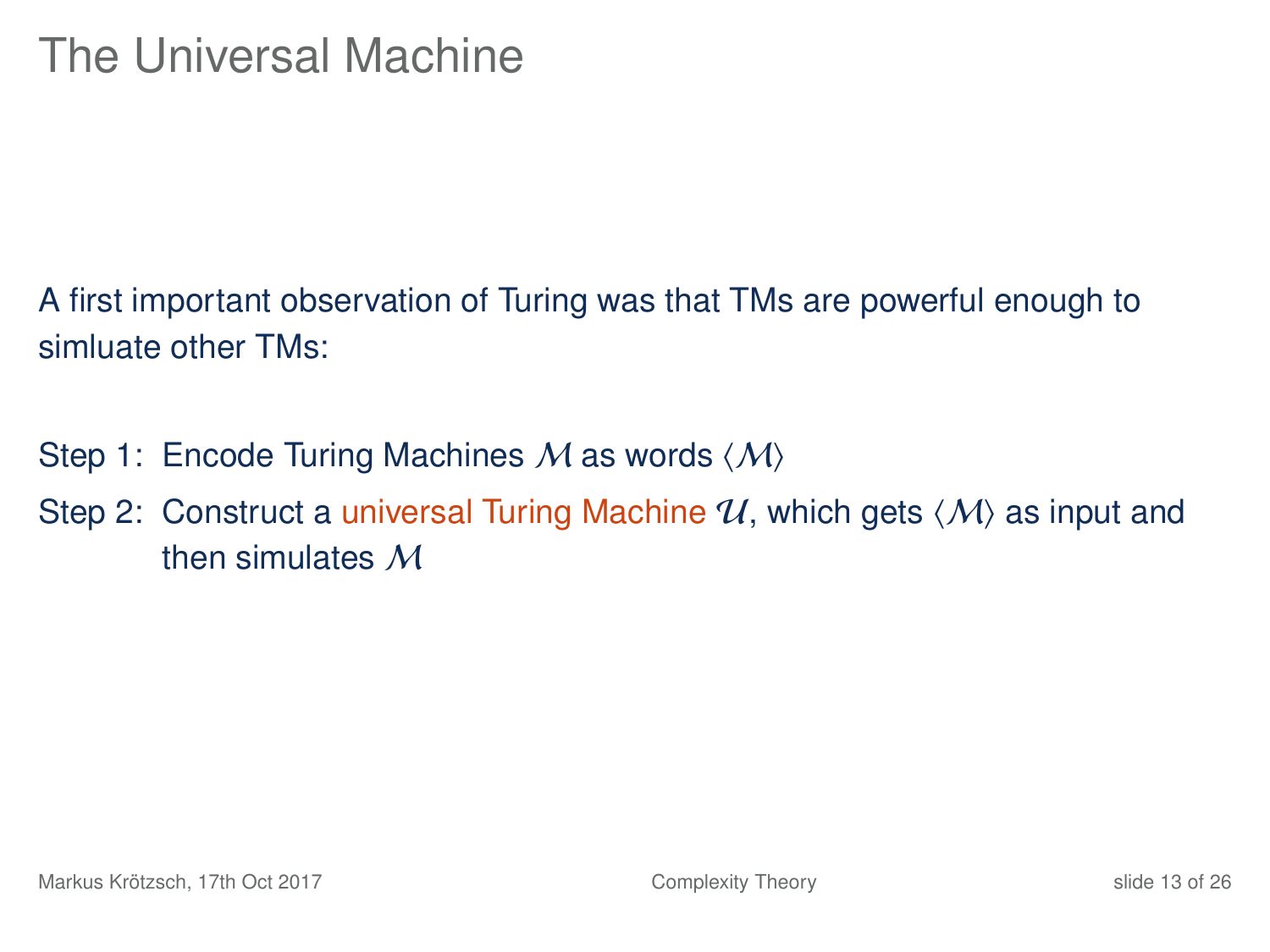## Step 1: encoding Turing Machines

Any reasonable encxoding of a TM  $M = \langle Q, \Sigma, \Gamma, \delta, q_0, q_{\text{accept}}, q_{\text{reject}} \rangle$  is usable, e.g., the following (for DTMs):

- We use an alphabet  $\{0, 1, # \}$
- States are enumerated in any order (beginning with  $q_0$ ), and encoded in binary:

 $Q = \{q_0, \ldots, q_n\} \rightsquigarrow \langle Q \rangle = \text{bin}(0) \# \cdots \# \text{bin}(n)$ 

- We also encode <sup>Γ</sup> and the directions {*R*, *<sup>L</sup>*} in binary
- A transition  $\delta(q_i, \sigma_n) = \langle q_j, \sigma_m, D \rangle$  is encoded as 5-tuple:<br>enc $(a, \sigma)$  = hin(*i*)#hin(*i*)#hin(*i*)#hin(*i*)#hin(*i*) enc(*q<sup>i</sup>* ,σ*<sup>n</sup>*) <sup>=</sup> bin(*i*)#bin(*n*)#bin(*j*)#bin(*m*)#bin(*D*)
- The transition function is encoded as a list of all these tuples, separated with  $\#\colon \langle \delta \rangle = (\text{enc}(q_i, \sigma_n) \# )_{q_i \in Q, \sigma_i \in \Gamma}$
- Combining everything, we set  $\langle M \rangle = \langle Q \rangle$ ## $\langle \Sigma \rangle$ ## $\langle \delta \rangle$ ## $\langle q_{\text{accept}} \rangle$ ## $\langle q_{\text{reject}} \rangle$

#### We can also encode arbitrary words to match this encoding:

• For a word  $w = a_1 \cdots a_\ell$  we define  $\langle w \rangle = \text{bin}(a_1) \# \cdots \# \text{bin}(a_\ell)$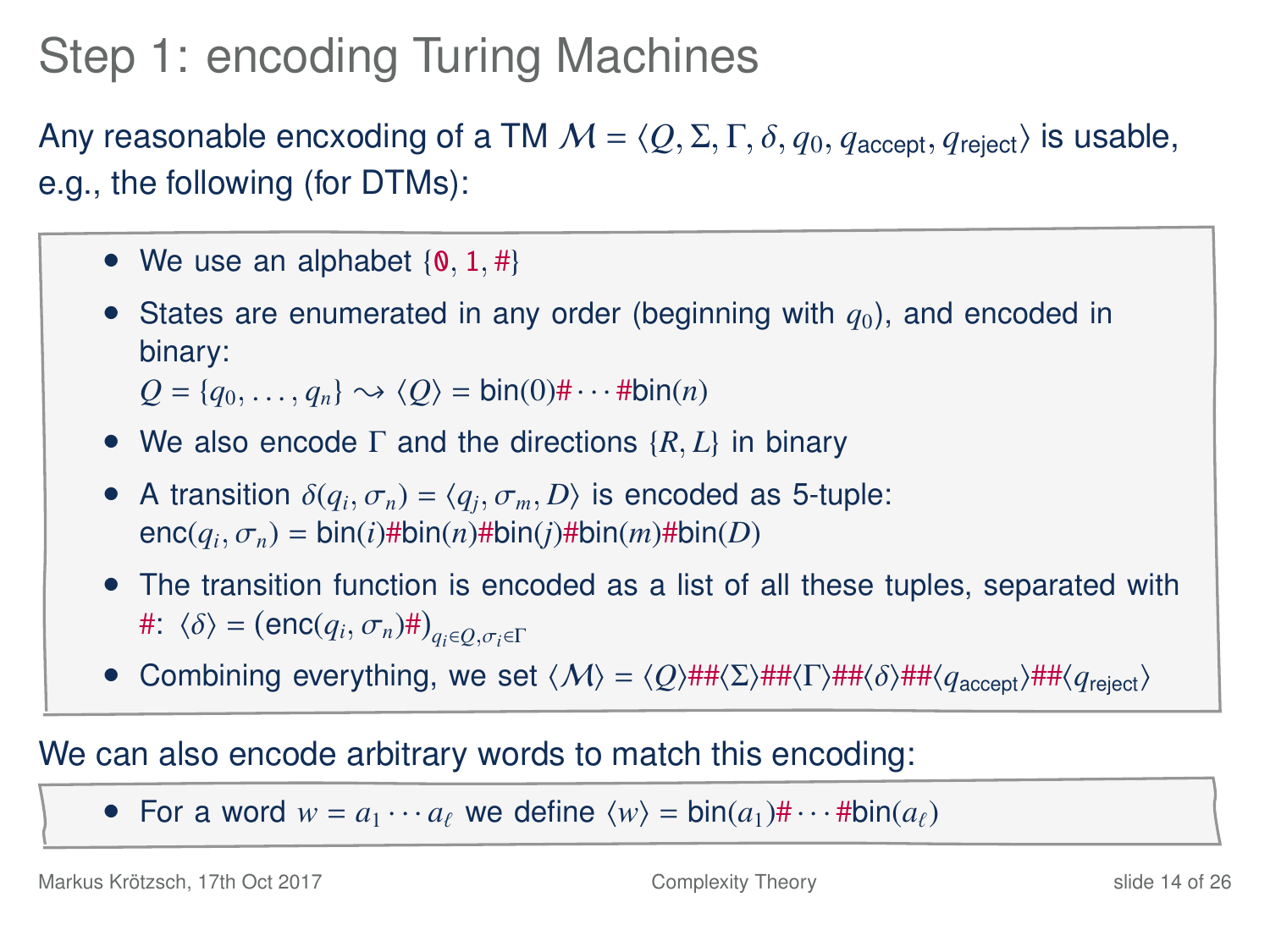# Step 2: The Universal Turing Machine

We define the universal TM  $\mathcal U$  as multi-tape TM:

- Tape 1: Input tape of  $\mathcal{U}$ : contains  $\langle \mathcal{M} \rangle$ ## $\langle w \rangle$
- Tape 2: Working tape of  $\mathcal U$
- Tape 3: Stores the state of the simulated TM
- Tape 4: Working tape of the simulated TM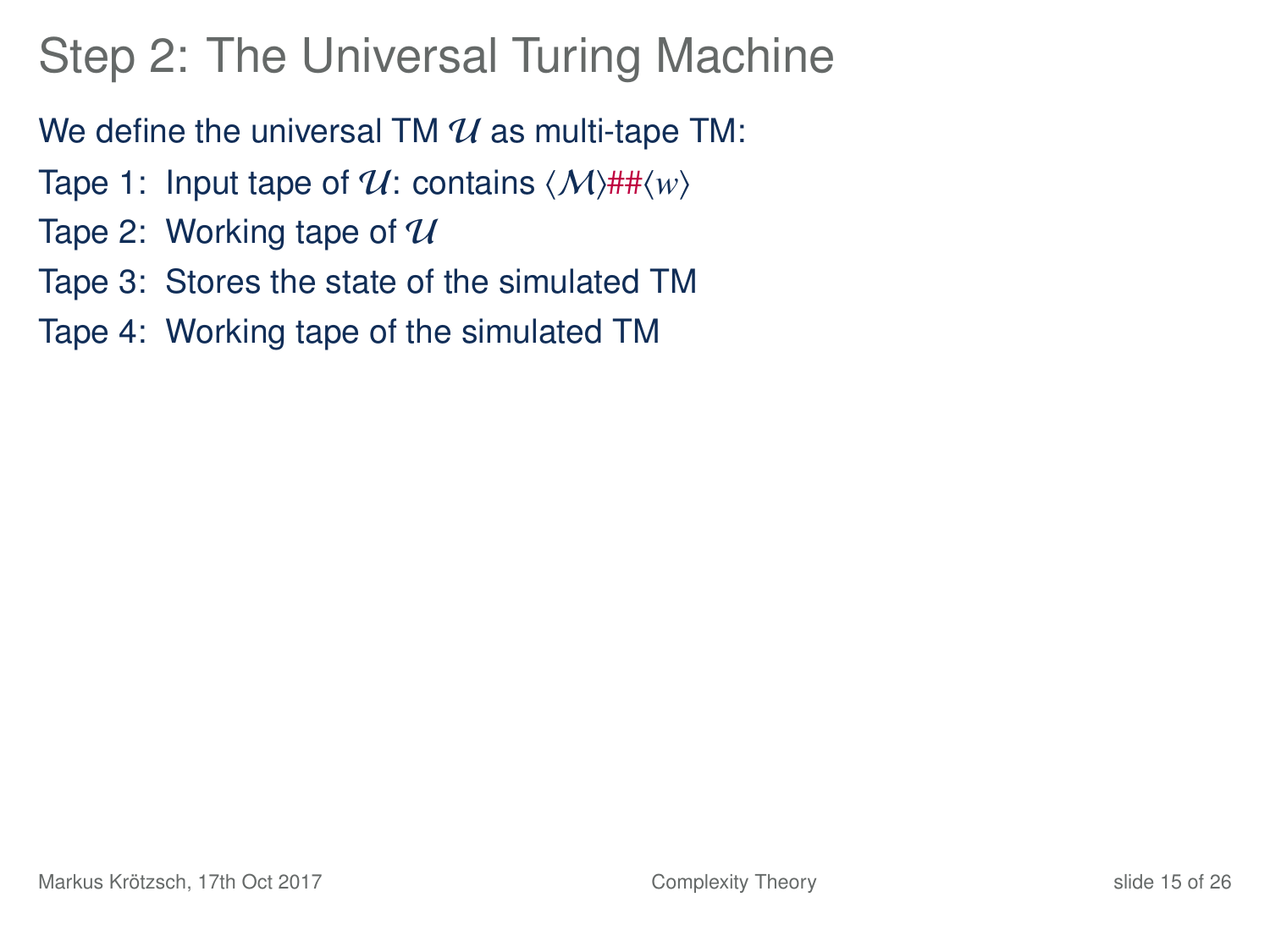# Step 2: The Universal Turing Machine

We define the universal TM  $\mathcal U$  as multi-tape TM:

- Tape 1: Input tape of  $\mathcal{U}$ : contains  $\langle \mathcal{M} \rangle$ ## $\langle w \rangle$
- Tape 2: Working tape of  $\mathcal U$
- Tape 3: Stores the state of the simulated TM
- Tape 4: Working tape of the simulated TM

The working principle of  $\mathcal U$  is easily sketched:

- *U* validates the inpurt, copies  $\langle w \rangle$  to Tape 4, moves the head on Tape 4 to the start and initialises Tape 3 with bin(0) (i.e.,  $\langle q_0 \rangle$ ).
- In each step  $U$  reads an (encoded) symbol from the head position on Tape 4, and searches for the simulated state (Tape 3) a matching transition in  $\langle \mathcal{M} \rangle$  ON Tape 1 (w.l.o.g. assume that the final states of the encoded TM have no transitions):
	- Transition found: update state on Tape 3; replace the encoded symbol on Tape 4 by the new symbol; move the head on Tape 4 accordingly
	- Transition not found: if the state on Tape 3 is  $q_{\text{accept}}$ , then go to the final accepting state; else go to the final rejecting state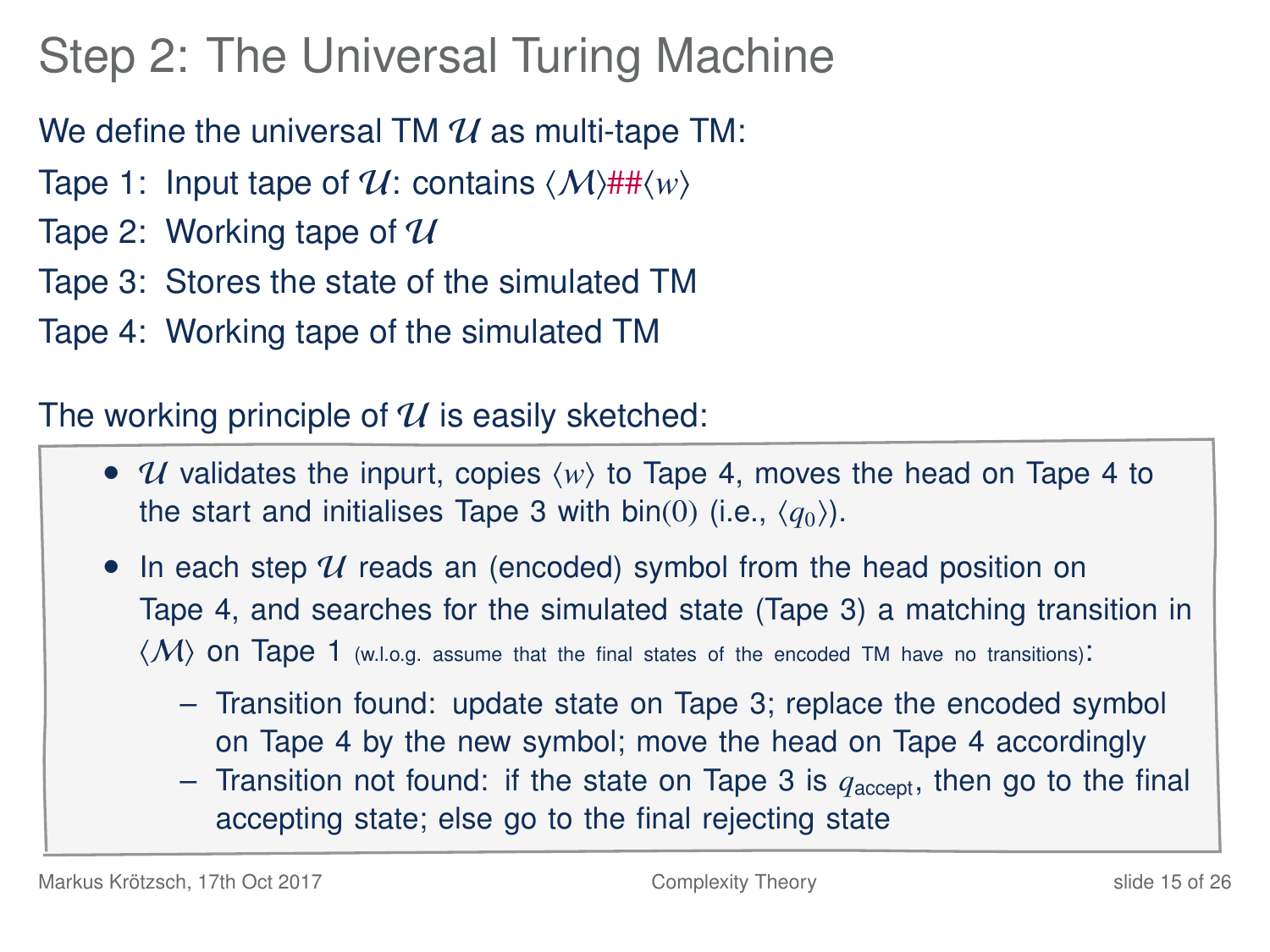#### The Theory of Software

**Theorem 3.8:** There is a universal Turing Machine  $\mathcal{U}$ , that, when given an input  $\langle M \rangle$ ## $\langle w \rangle$ , simulates the behaviour of a DTM M on *w*:

- If M halts on w, then U halts on  $\langle M \rangle$ ## $\langle w \rangle$  with the same result
- If M does not halt on w, then U does not halt on  $\langle M \rangle$ ## $\langle w \rangle$  either

Our construction is for DTMs that recognise languages ("Turing acceptors") – DTMs that compute partila functions can be simulated in a similar fashion.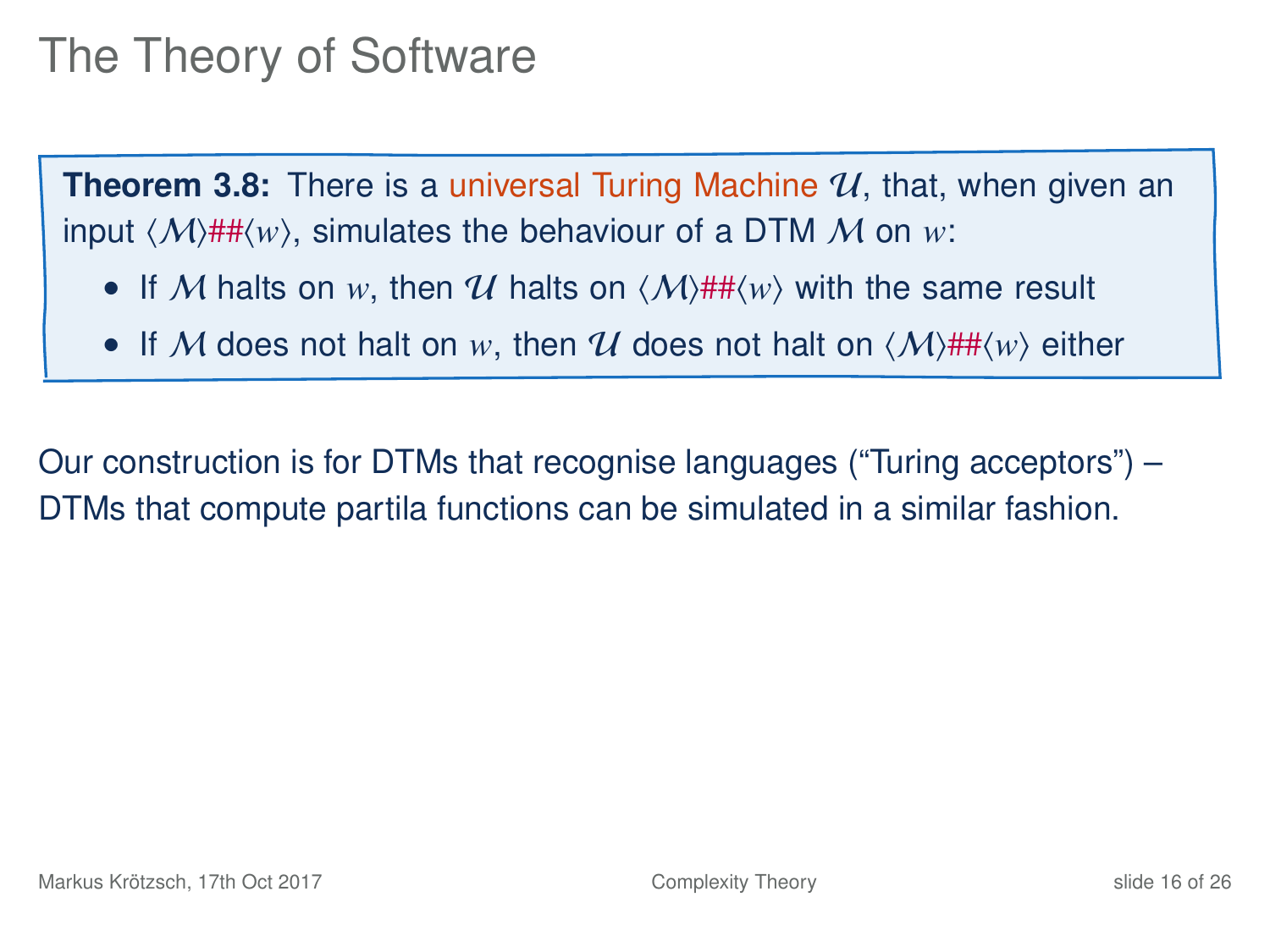#### The Theory of Software

**Theorem 3.8:** There is a universal Turing Machine  $\mathcal{U}$ , that, when given an input  $\langle M \rangle$ ## $\langle w \rangle$ , simulates the behaviour of a DTM M on *w*:

- If M halts on w, then U halts on  $\langle M \rangle$ ## $\langle w \rangle$  with the same result
- If M does not halt on w, then U does not halt on  $\langle M \rangle$ ## $\langle w \rangle$  either

Our construction is for DTMs that recognise languages ("Turing acceptors") – DTMs that compute partila functions can be simulated in a similar fashion.

Practical consequences:

- Universal computers are possible
- We don't have to buy a new computer for every application
- Software exists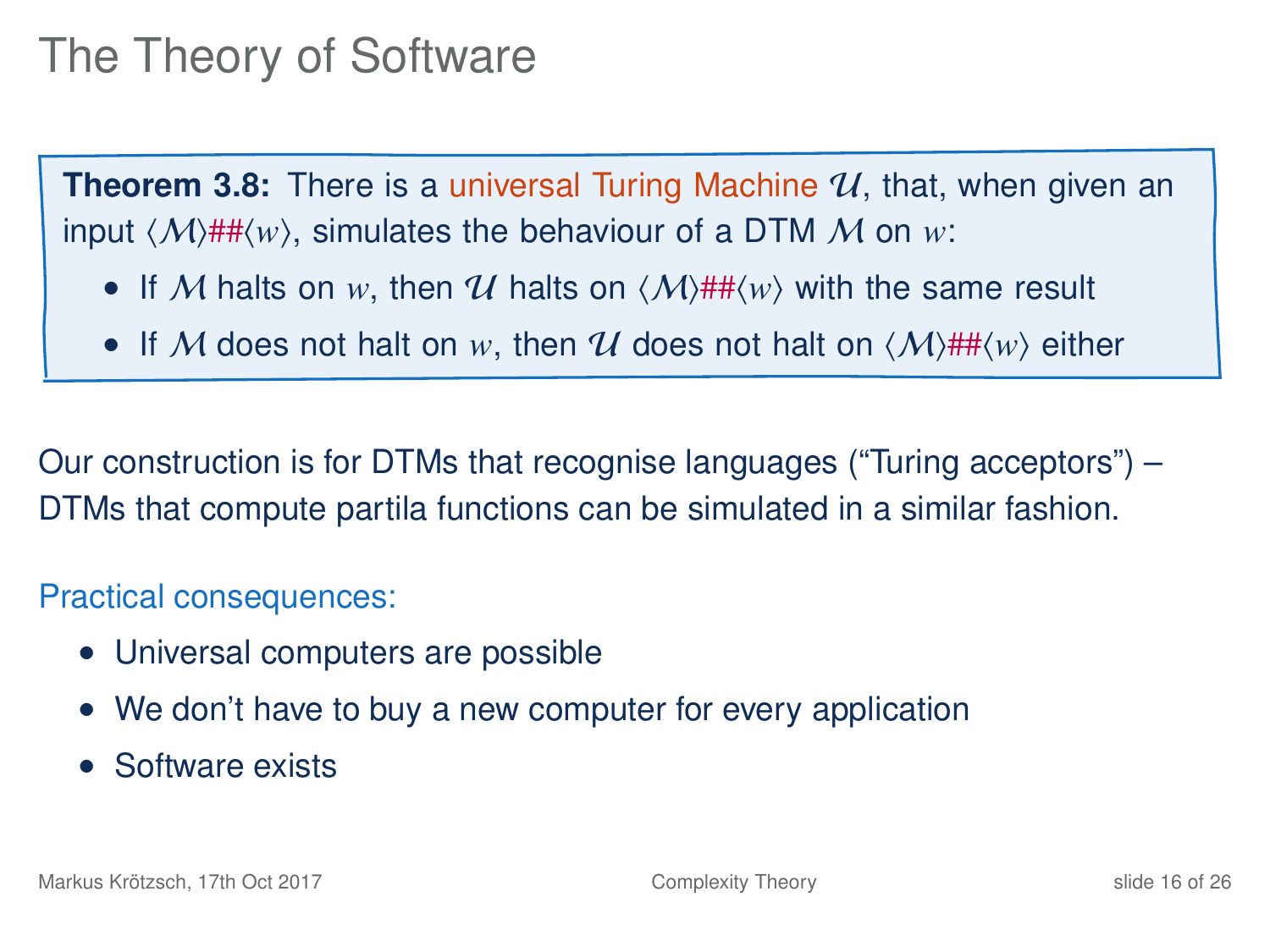# Undecidable Problems and Reductions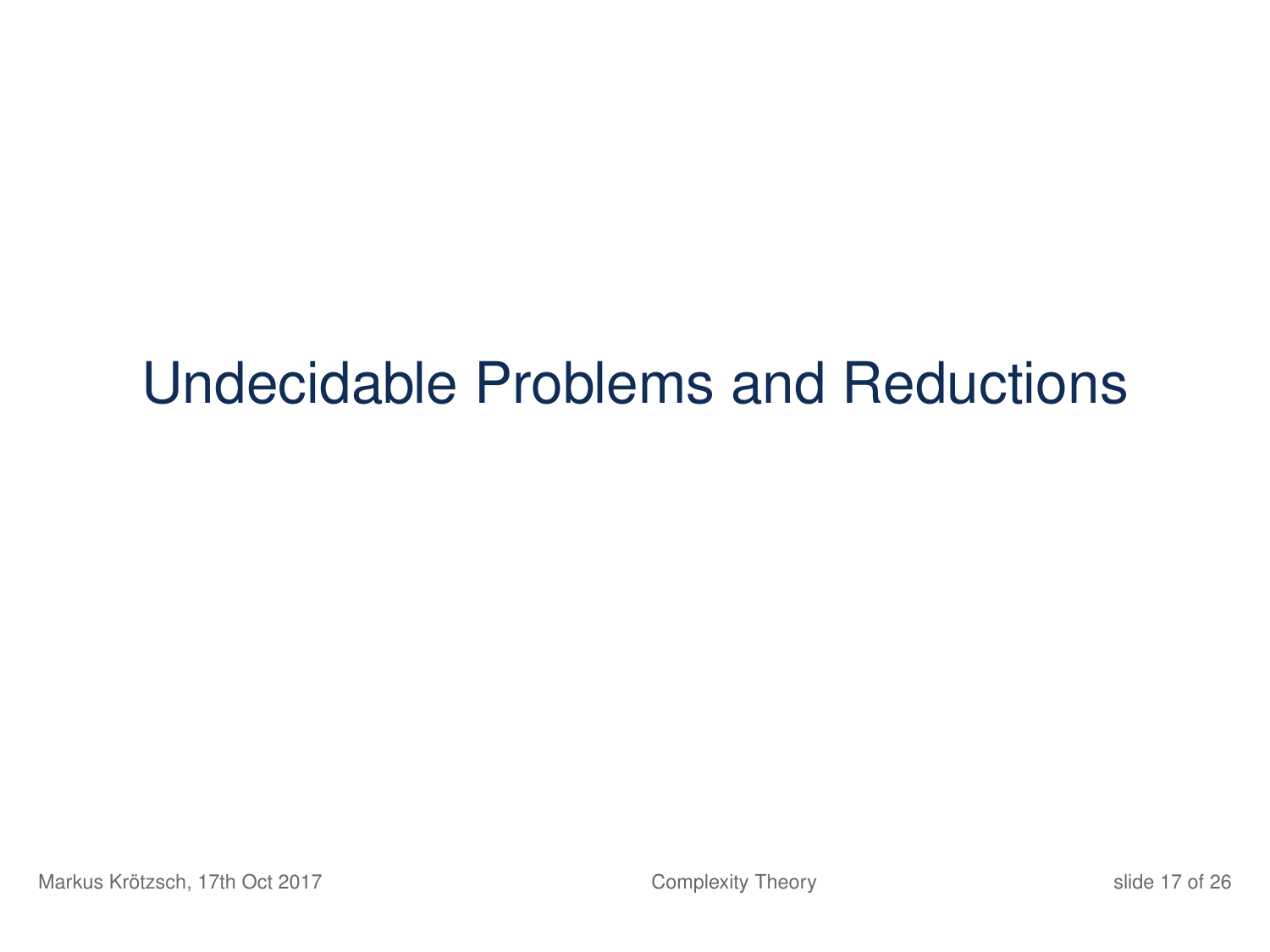### The Halting Problem

A classical undecidable problem:

**Definition 3.9:** The Halting Problem consists in the following question: Given a TM M and a word *w*, will M ever halt on input *w*?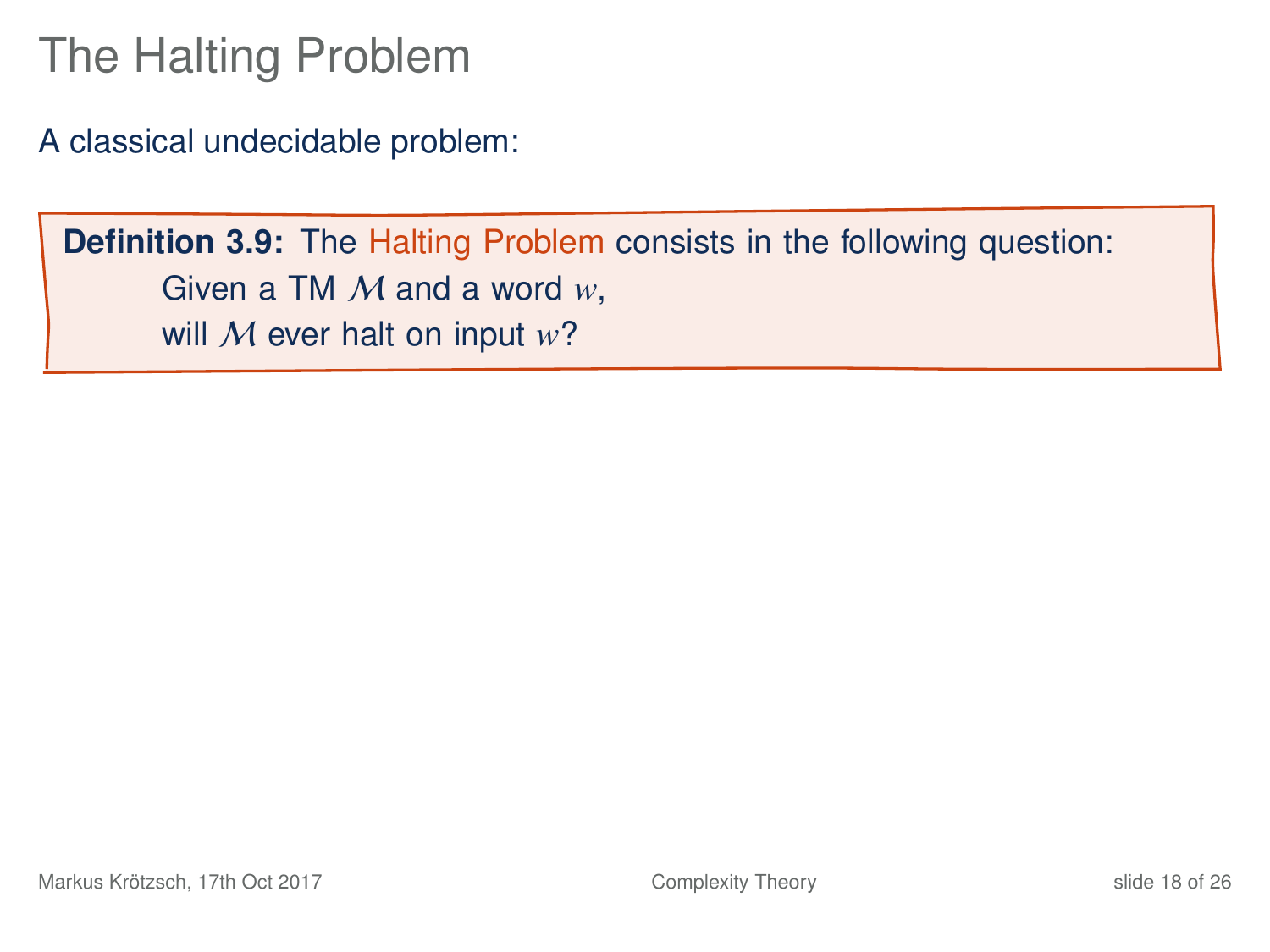#### The Halting Problem

A classical undecidable problem:

**Definition 3.9:** The Halting Problem consists in the following question: Given a TM M and a word *w*, will M ever halt on input *w*?

We can fomulate the Halting Problem as a word problem by encoding M and *w*:

**Definition 3.10:** The Halting Problem is the word problem for the language  $P_{\text{Halt}} = \{ \langle \mathcal{M} \rangle \# \# \langle w \rangle \mid \mathcal{M} \text{ halts on input } w \},\$ 

where  $\langle M \rangle$  und  $\langle w \rangle$  are suitable encodings of M and w, for which ## can be used as separator.

Remark: Wrongly encoded inputs are rejected.

Markus Krötzsch, 17th Oct 2017 [Complexity Theory](#page-0-0) slide 18 of 26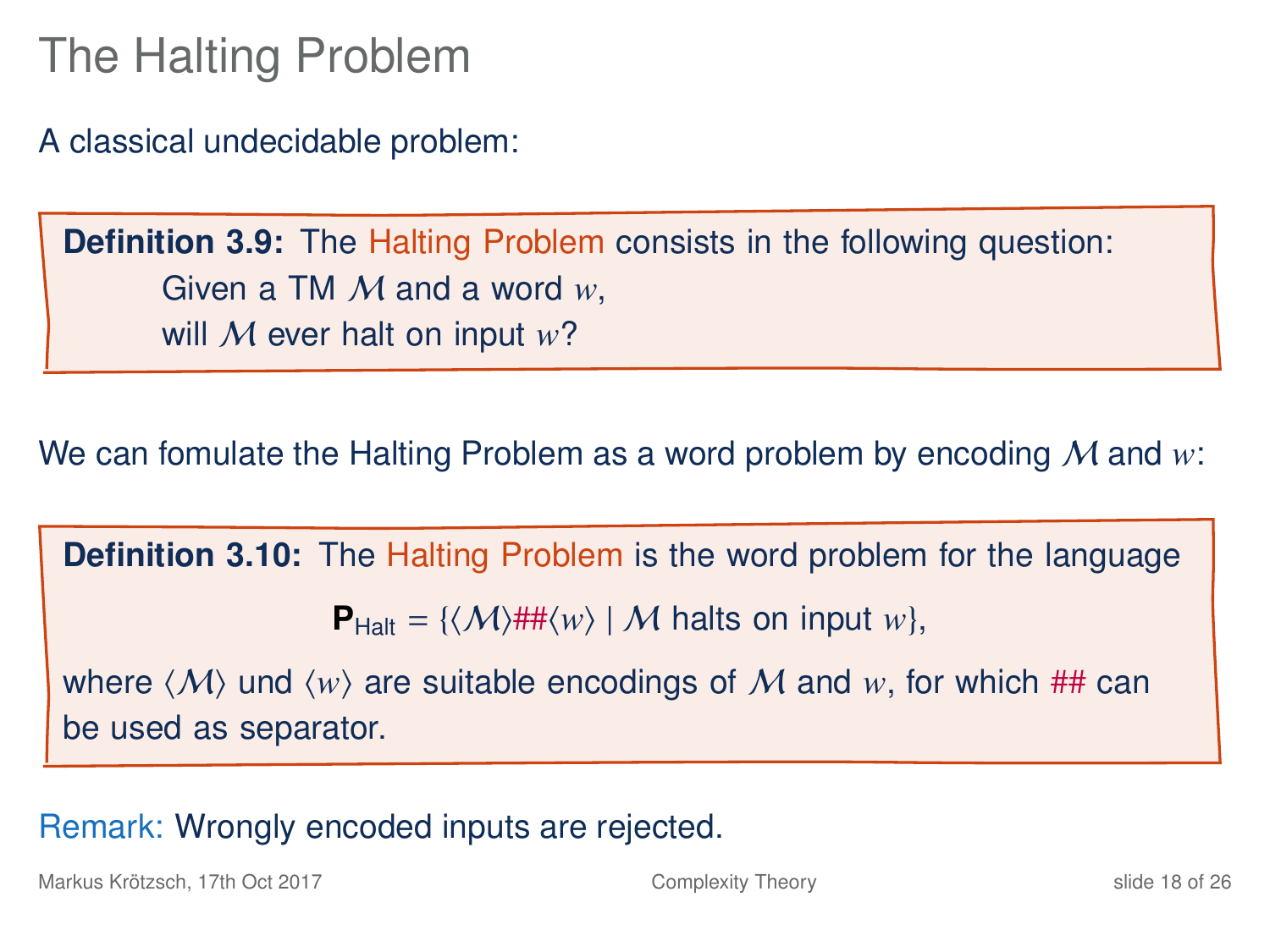#### "'Proof"' by Intuition

<span id="page-46-0"></span>**Theorem 3.11:** The Halting Problem **P**<sub>Halt</sub> is undecidable.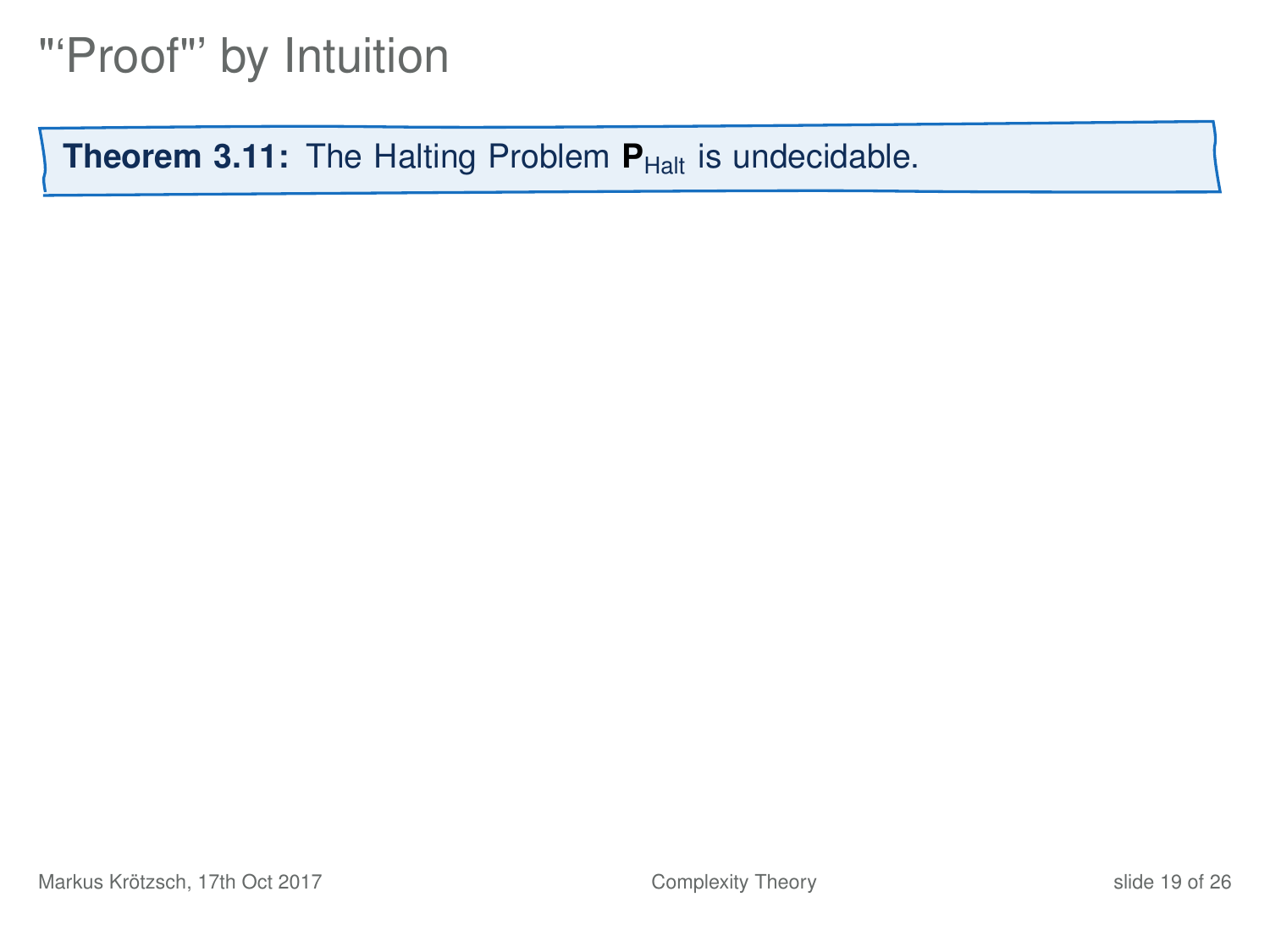**Theorem 3.11:** The Halting Problem **P**<sub>Halt</sub> is undecidable.

**"Proof:"** The opposite would be too good to be true. Many unsolved problems could then be solved immediately.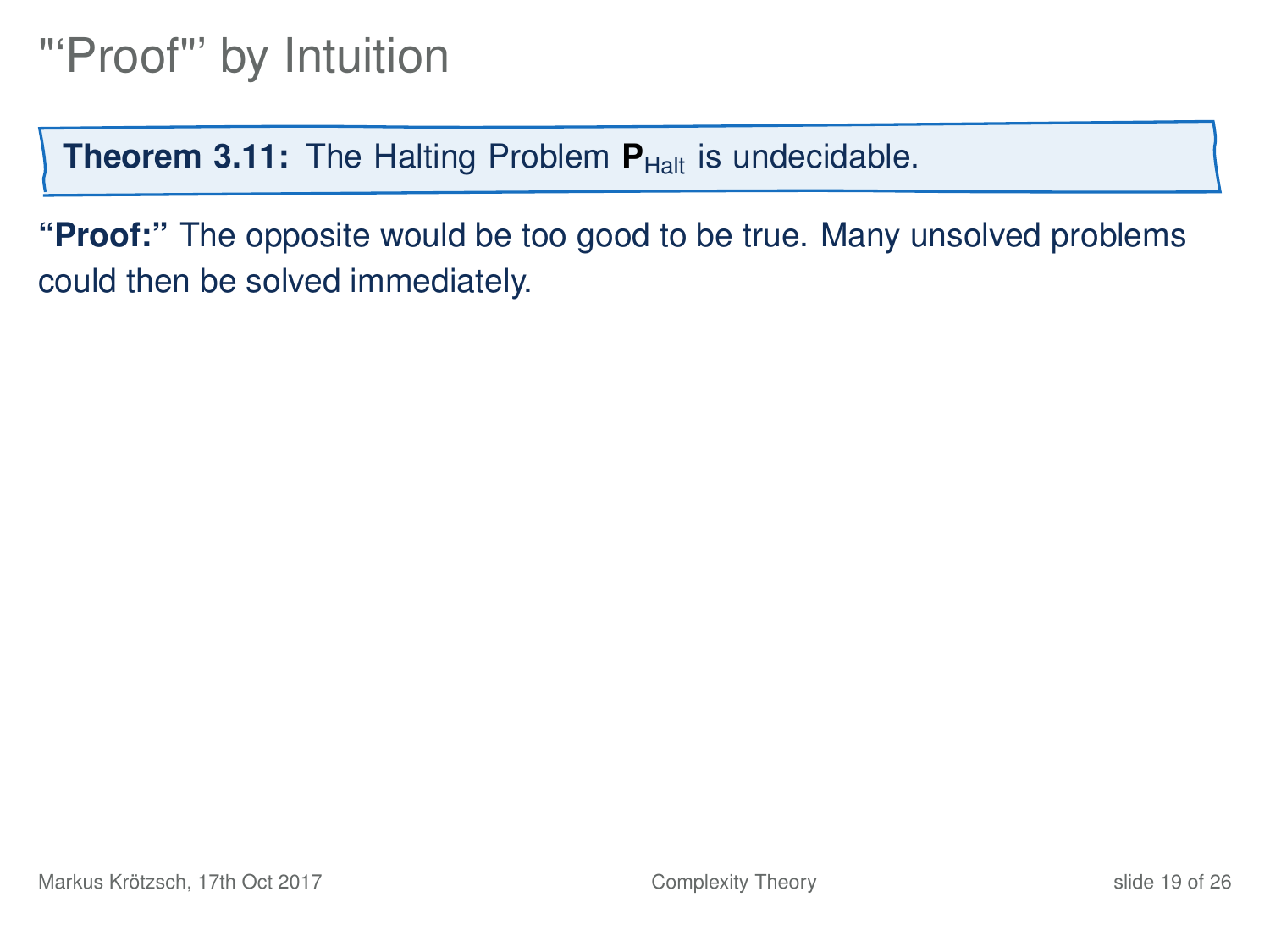**Theorem 3.11:** The Halting Problem **P**<sub>Halt</sub> is undecidable.

**"Proof:"** The opposite would be too good to be true. Many unsolved problems could then be solved immediately.

**Example 3.12:** Goldbach's Conjecture (Christian Goldbach, 1742) states that every even number  $n \geq 4$  is the sum of two primes. For instance,  $4 =$  $2 + 2$  and  $100 = 47 + 53$ .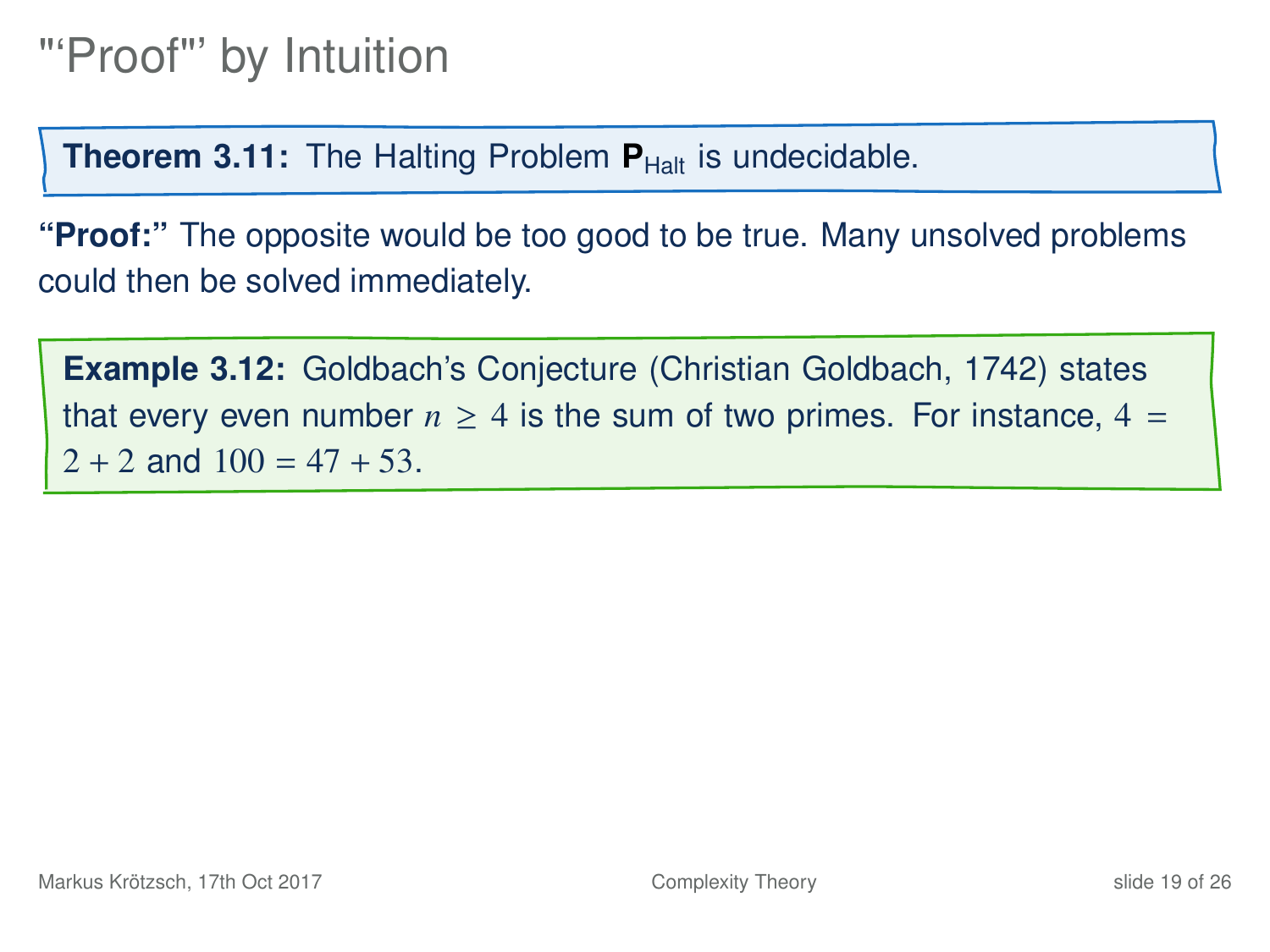**Theorem 3.11:** The Halting Problem **P**<sub>Halt</sub> is undecidable.

**"Proof:"** The opposite would be too good to be true. Many unsolved problems could then be solved immediately.

**Example 3.12:** Goldbach's Conjecture (Christian Goldbach, 1742) states that every even number  $n \geq 4$  is the sum of two primes. For instance,  $4 =$  $2 + 2$  and  $100 = 47 + 53$ .

On can easily give an algorithm  $A$  that verifies Goldbach's conjecture systematically by testing it for every even number starting with 4:

- Success: Test the next even number
- Failure: Terminate with output "Goldbach was wrong!"
- The question "Will  $\mathcal A$  halt?" therefore is equivalent ot the question "Is Goldbach's conjecture wrong?"

Many other important open problems could be solved in this way.

Markus Krötzsch, 17th Oct 2017 [Complexity Theory](#page-0-0) slide 19 of 26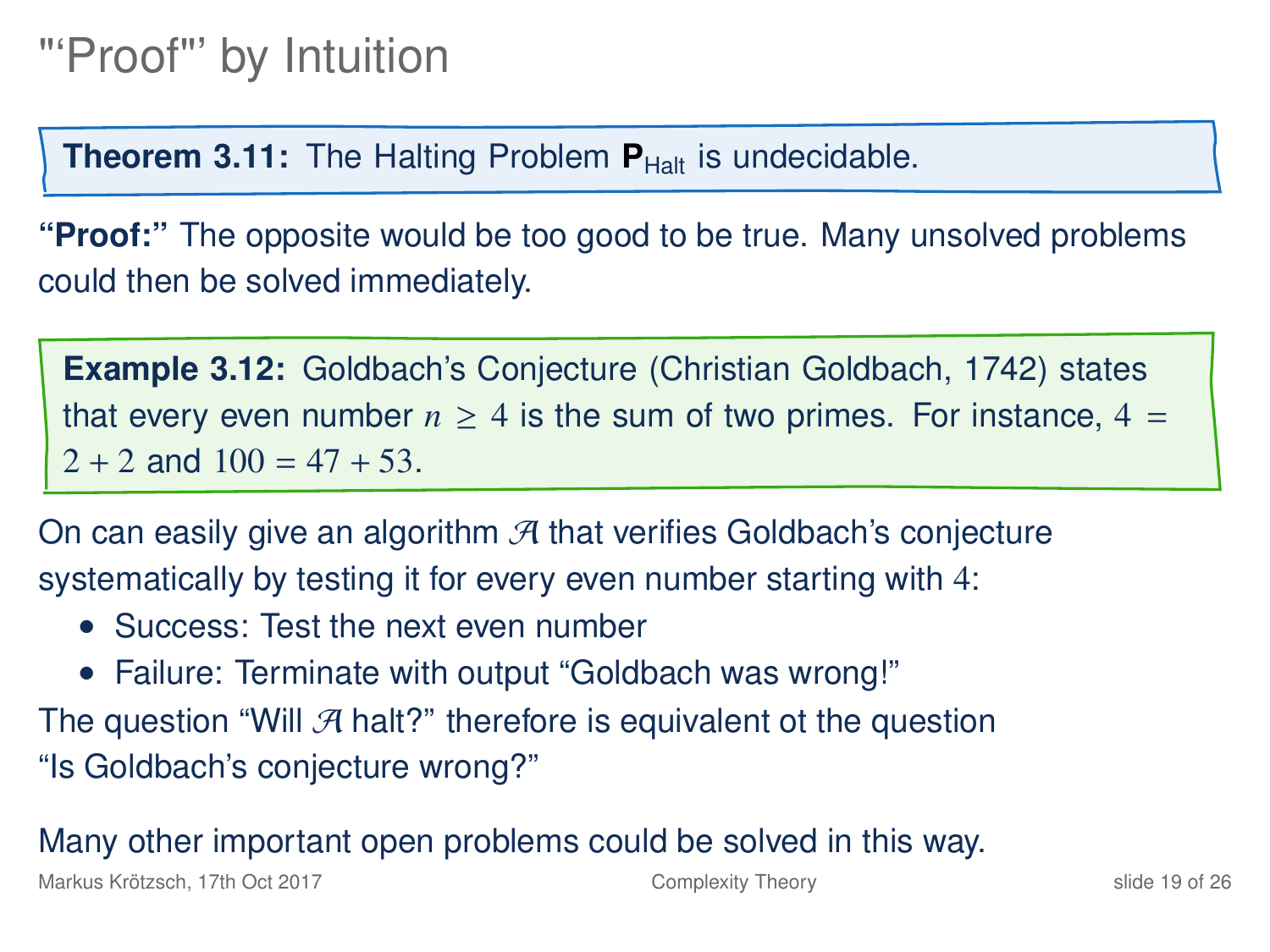#### Proof by "Diagonalisation"

**Theorem 3[.11:](#page-46-0)** The Halting Problem  $P_{\text{Half}}$  is undecidable.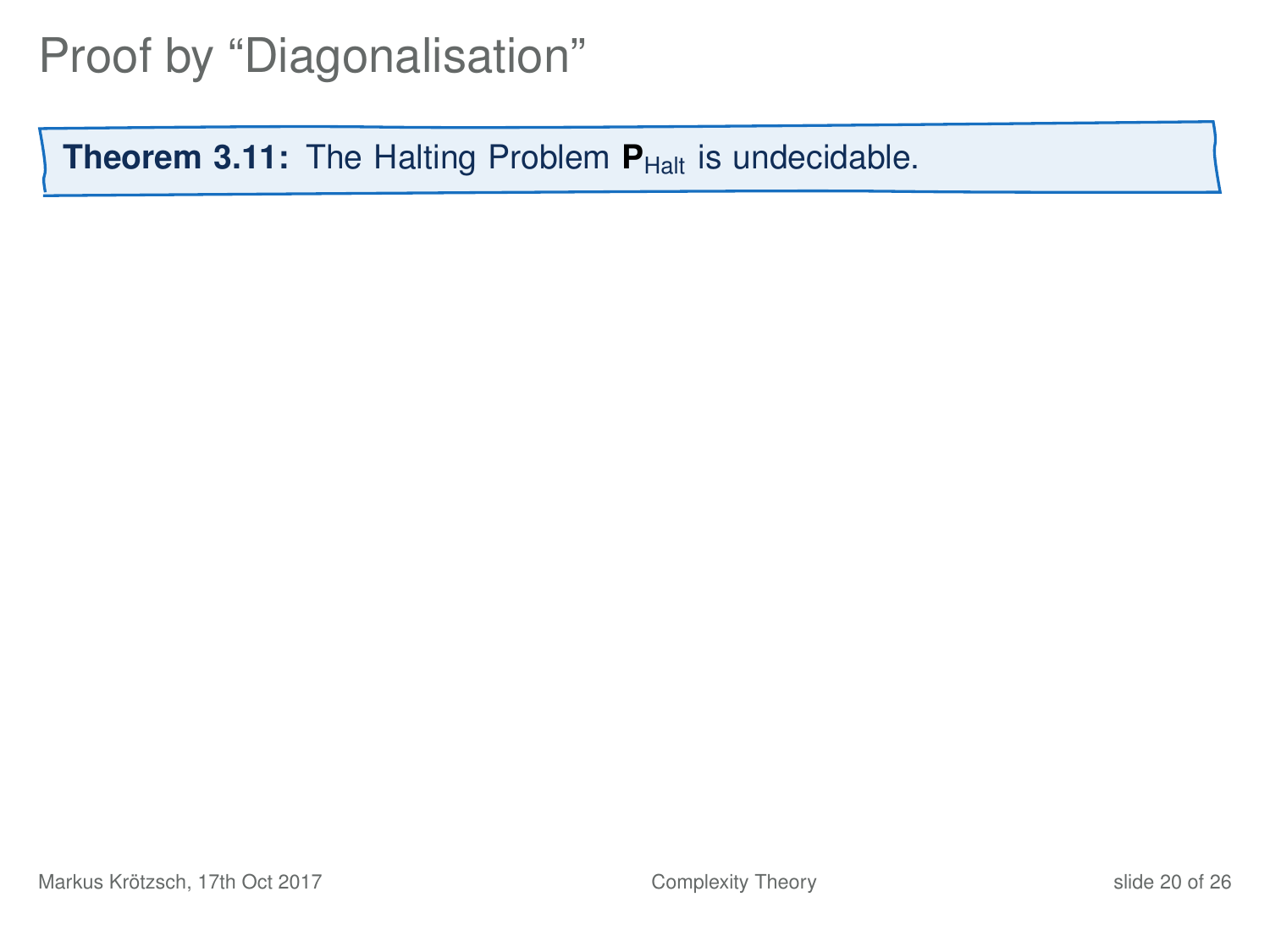**Theorem 3[.11:](#page-46-0)** The Halting Problem  $P_{Halt}$  is undecidable.

**Proof:** By contradiction: Suppose there is a decider  $H$  for the Halting Problem.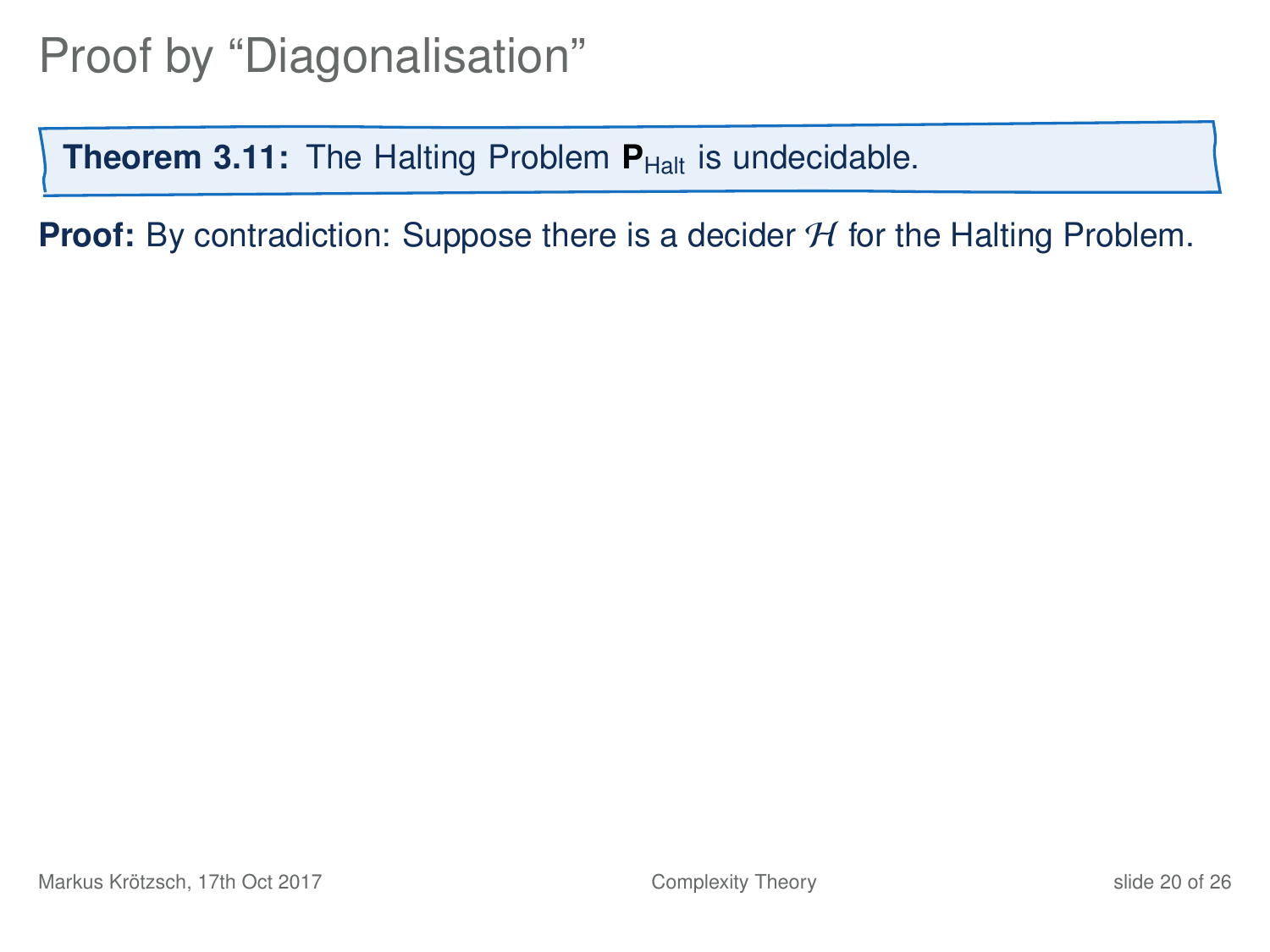**Theorem 3[.11:](#page-46-0)** The Halting Problem **P**<sub>Halt</sub> is undecidable.

**Proof:** By contradiction: Suppose there is a decider H for the Halting Problem.

Then one can construct a TM  $\mathcal D$  that does the following:

- (1) Check if the given input is a TM encoding  $\langle M \rangle$
- (2) Simulate H on input  $\langle M \rangle$ ## $\langle \langle M \rangle$ , that is, check if M halts on  $\langle M \rangle$
- (3) If yes, enter an infinite loop; if no, halt and accept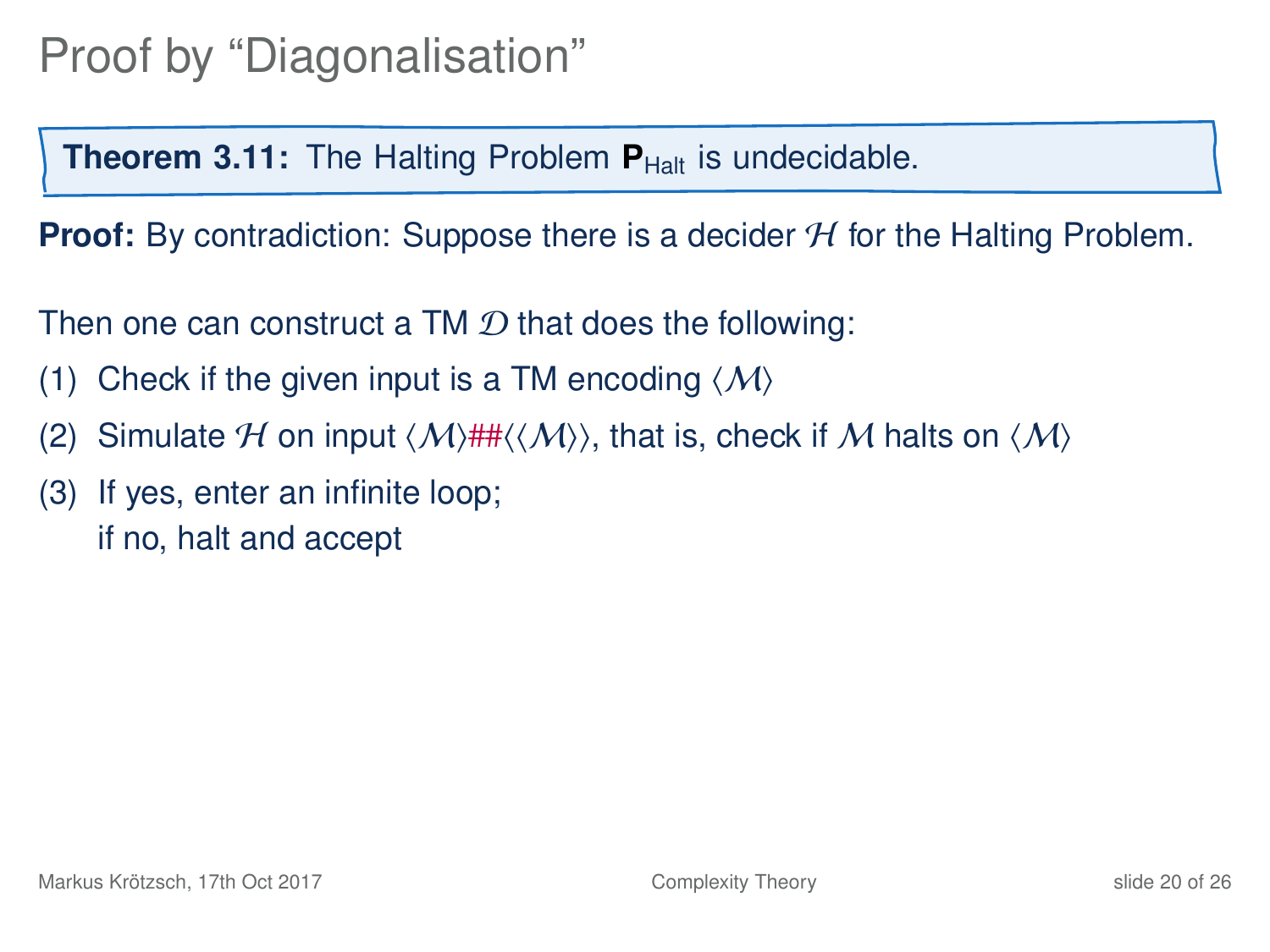**Theorem 3[.11:](#page-46-0)** The Halting Problem **P**<sub>Halt</sub> is undecidable.

**Proof:** By contradiction: Suppose there is a decider H for the Halting Problem.

Then one can construct a TM  $\mathcal D$  that does the following:

- (1) Check if the given input is a TM encoding  $\langle M \rangle$
- (2) Simulate H on input  $\langle M \rangle$ ## $\langle \langle M \rangle$ , that is, check if M halts on  $\langle M \rangle$
- (3) If yes, enter an infinite loop; if no, halt and accept

Will  $\mathcal D$  accept the input  $\langle \mathcal D \rangle$ ?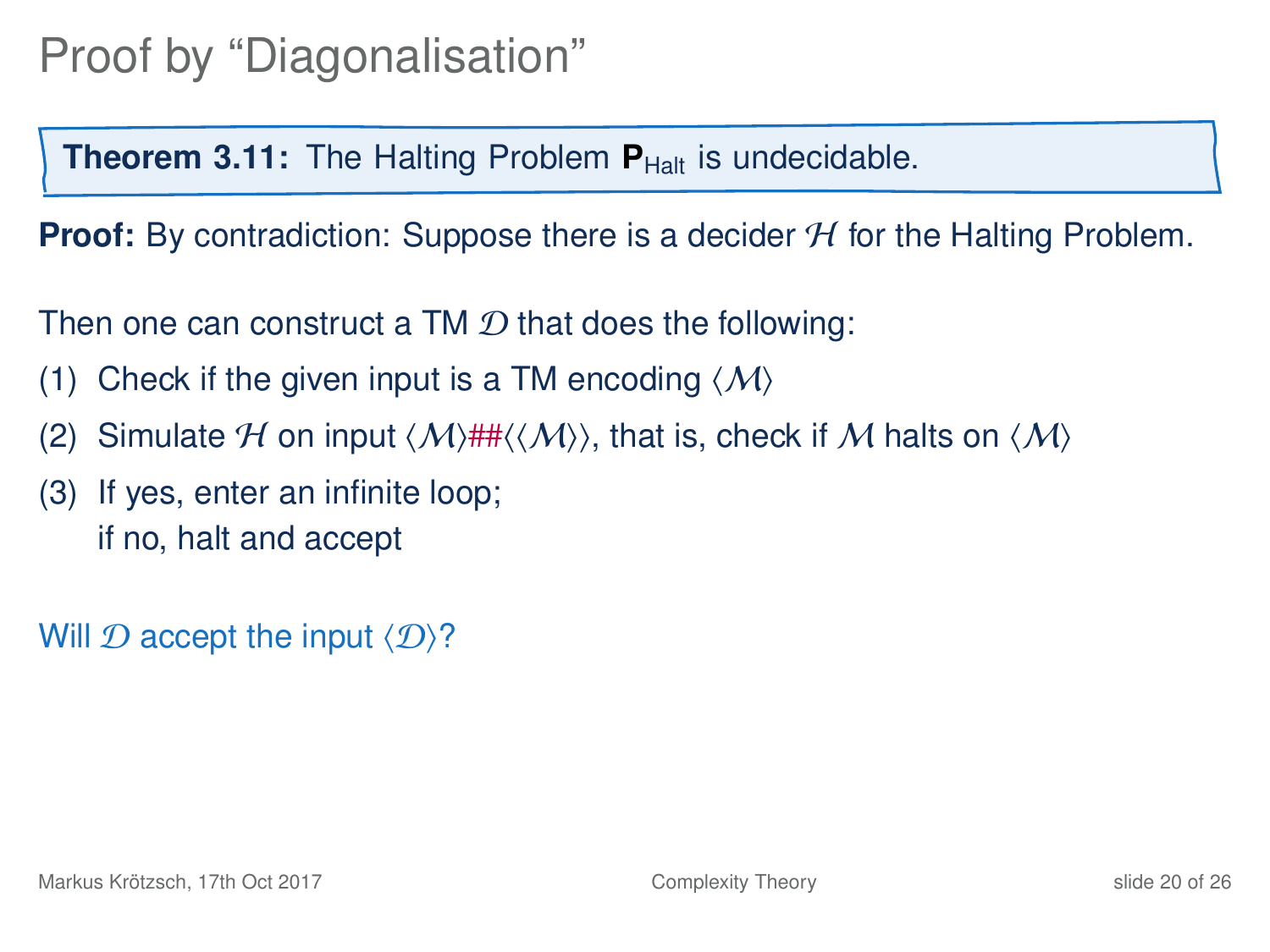**Theorem 3[.11:](#page-46-0)** The Halting Problem **P**<sub>Halt</sub> is undecidable.

**Proof:** By contradiction: Suppose there is a decider H for the Halting Problem.

Then one can construct a TM  $\mathcal D$  that does the following:

- (1) Check if the given input is a TM encoding  $\langle M \rangle$
- (2) Simulate H on input  $\langle M \rangle$ ## $\langle \langle M \rangle$ , that is, check if M halts on  $\langle M \rangle$
- (3) If yes, enter an infinite loop; if no, halt and accept

Will  $\mathcal D$  accept the input  $\langle \mathcal D \rangle$ ?

 $D$  halts and accepts if and only if  $D$  does not halt  $\Box$  Contradiction.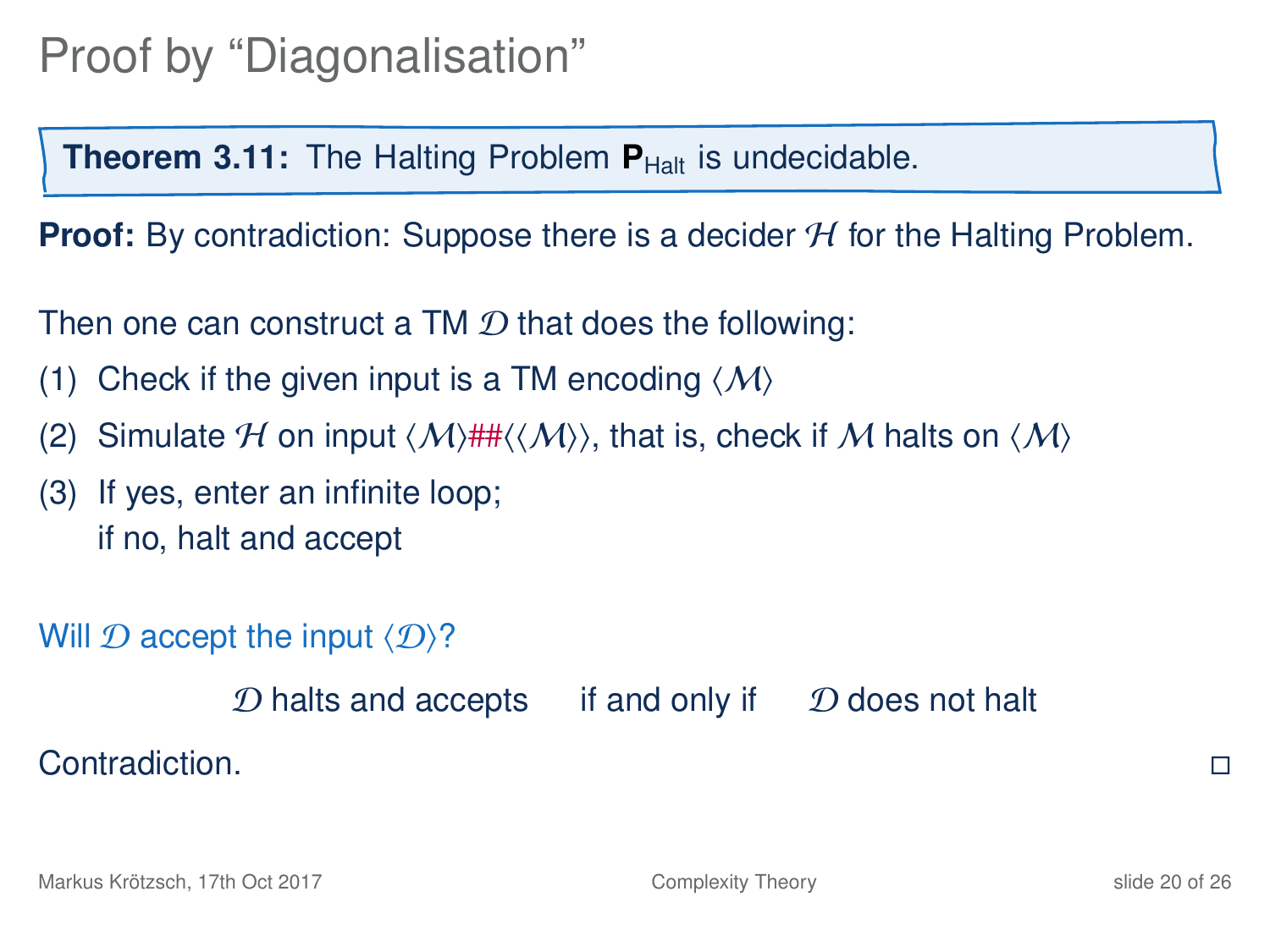**Theorem 3[.11:](#page-46-0)** The Halting Problem  $P_{\text{Half}}$  is undecidable.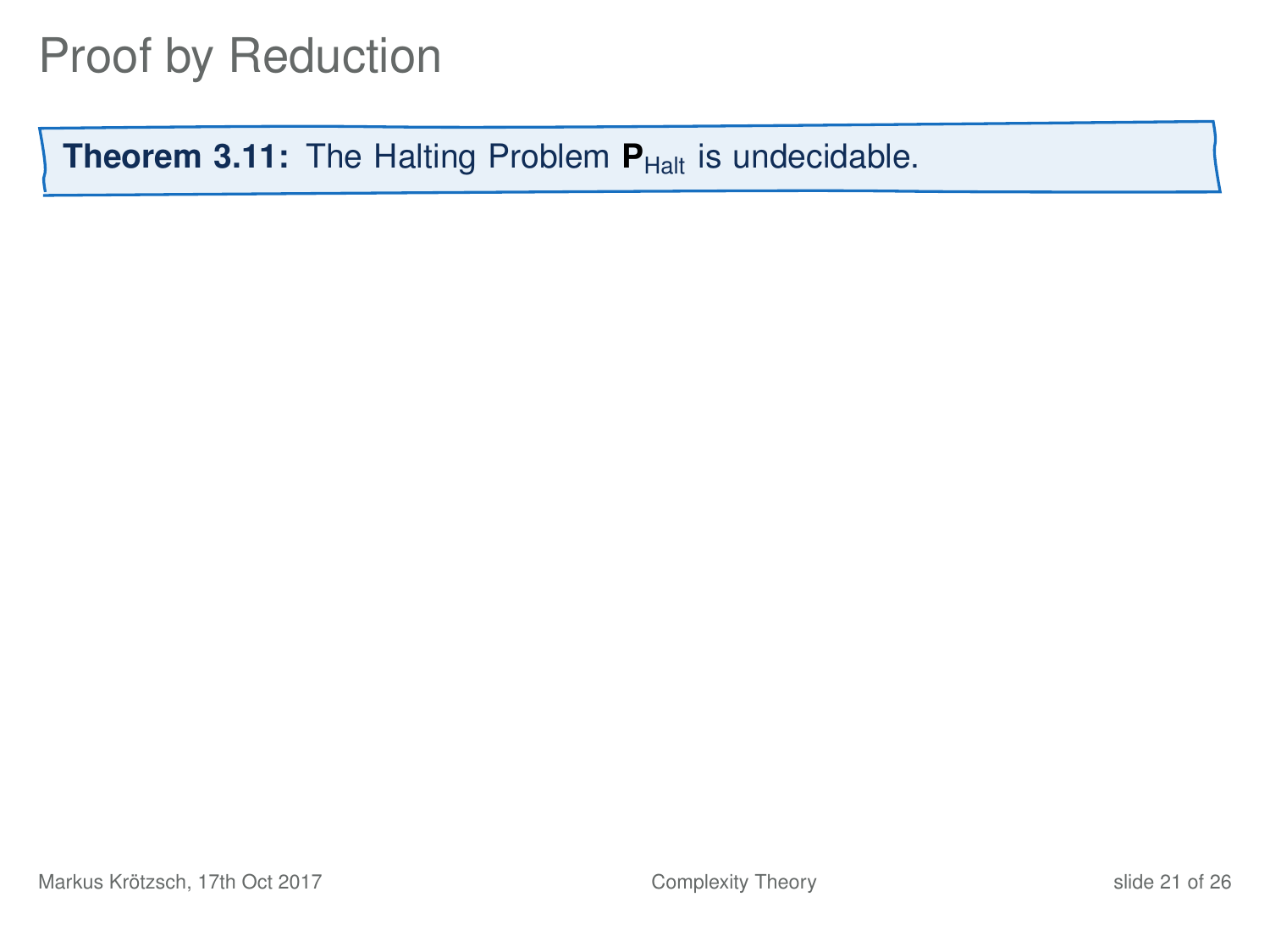**Theorem 3[.11:](#page-46-0)** The Halting Problem  $P_{\text{Half}}$  is undecidable.

**Proof:** Suppose that the Halting Problem is decidable.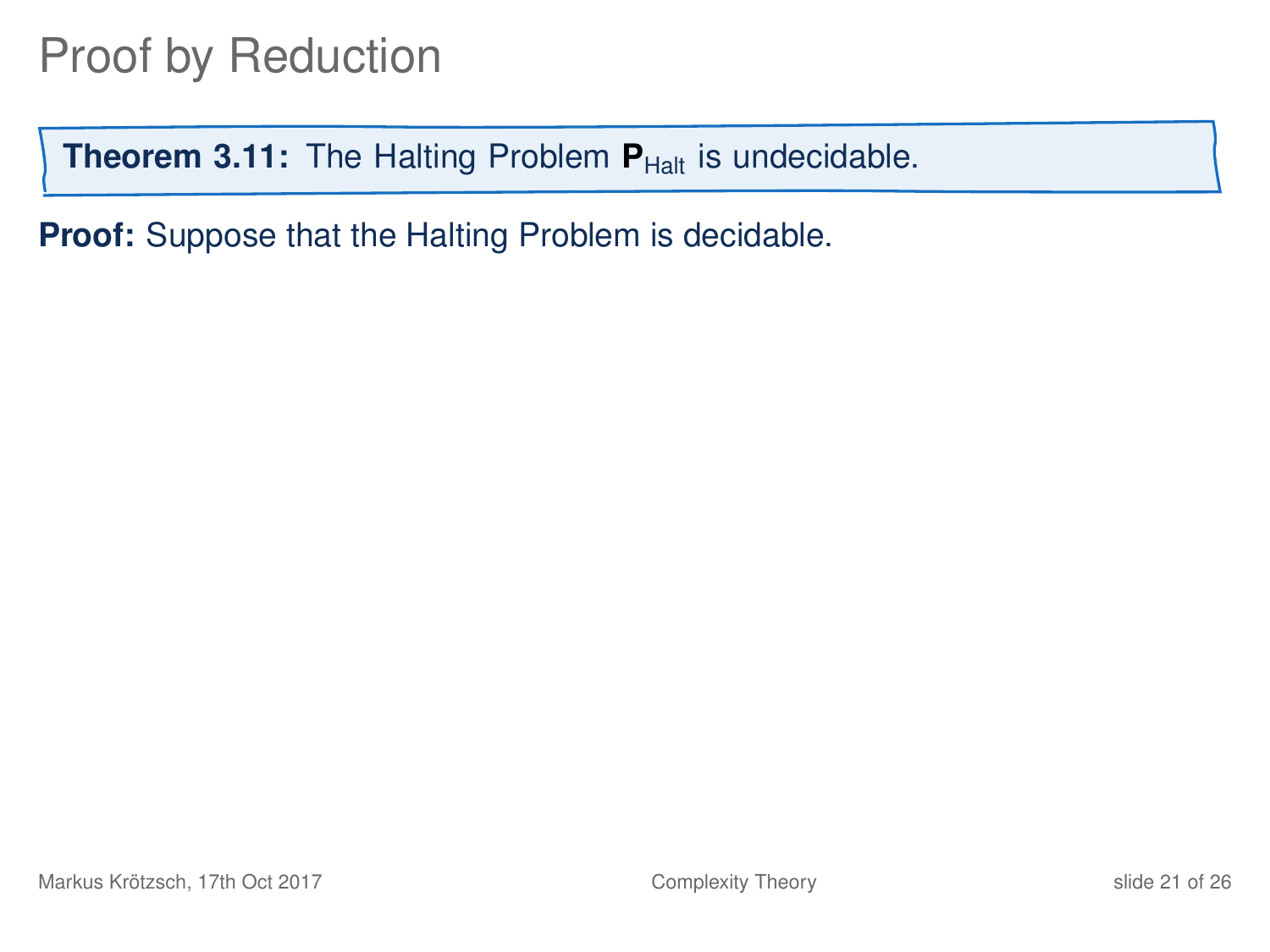**Theorem 3[.11:](#page-46-0)** The Halting Problem **P**<sub>Halt</sub> is undecidable.

**Proof:** Suppose that the Halting Problem is decidable.

An algorithm:

- Input: natural number *k* (in binary)
- Iterate over all Turing machines M that have *k* states and tape alphabet  $\{x, \Box\}$ :
	- Decide if M halts on the empty input  $\varepsilon$ (possible if the Halting problem is decidable)
	- If yes, then simulate M on the empty input and, when M has halted, count the number of x on the tape (possible, since there are universal TMs)
- Output: the maximal number of x written.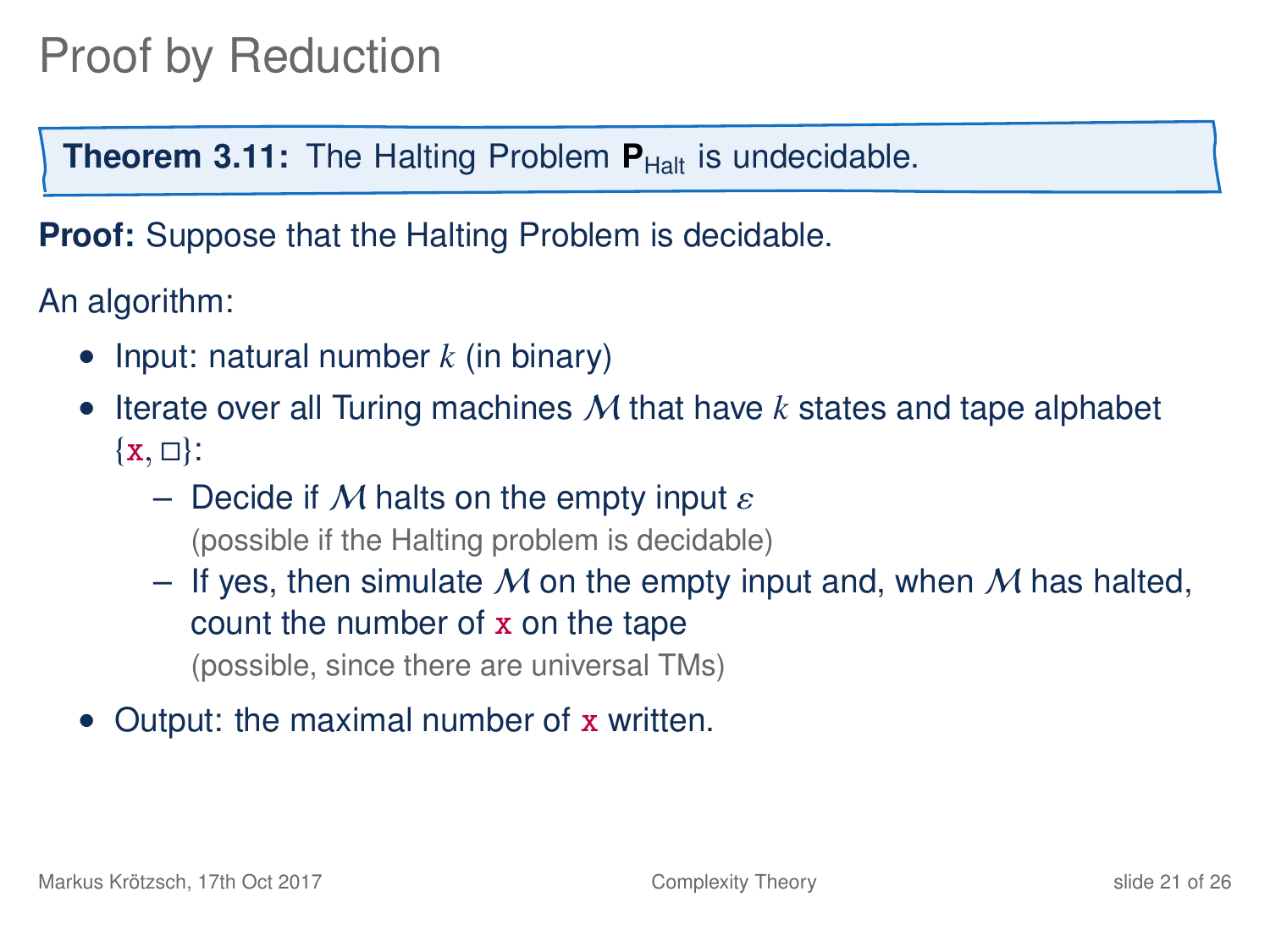**Theorem 3[.11:](#page-46-0)** The Halting Problem **P**<sub>Halt</sub> is undecidable.

**Proof:** Suppose that the Halting Problem is decidable.

An algorithm:

- Input: natural number *k* (in binary)
- Iterate over all Turing machines M that have *k* states and tape alphabet  $\{x, \Box\}$ :
	- Decide if M halts on the empty input  $\varepsilon$ (possible if the Halting problem is decidable)
	- If yes, then simulate M on the empty input and, when M has halted, count the number of x on the tape (possible, since there are universal TMs)
- Output: the maximal number of x written.

This algorithm would compute the Busy-Beaver funktion  $\Sigma : \mathbb{N} \to \mathbb{N}$ .

We have already shown that this is impossible – contradiction.  $\Box$ 

Markus Krötzsch, 17th Oct 2017 [Complexity Theory](#page-0-0) slide 21 of 26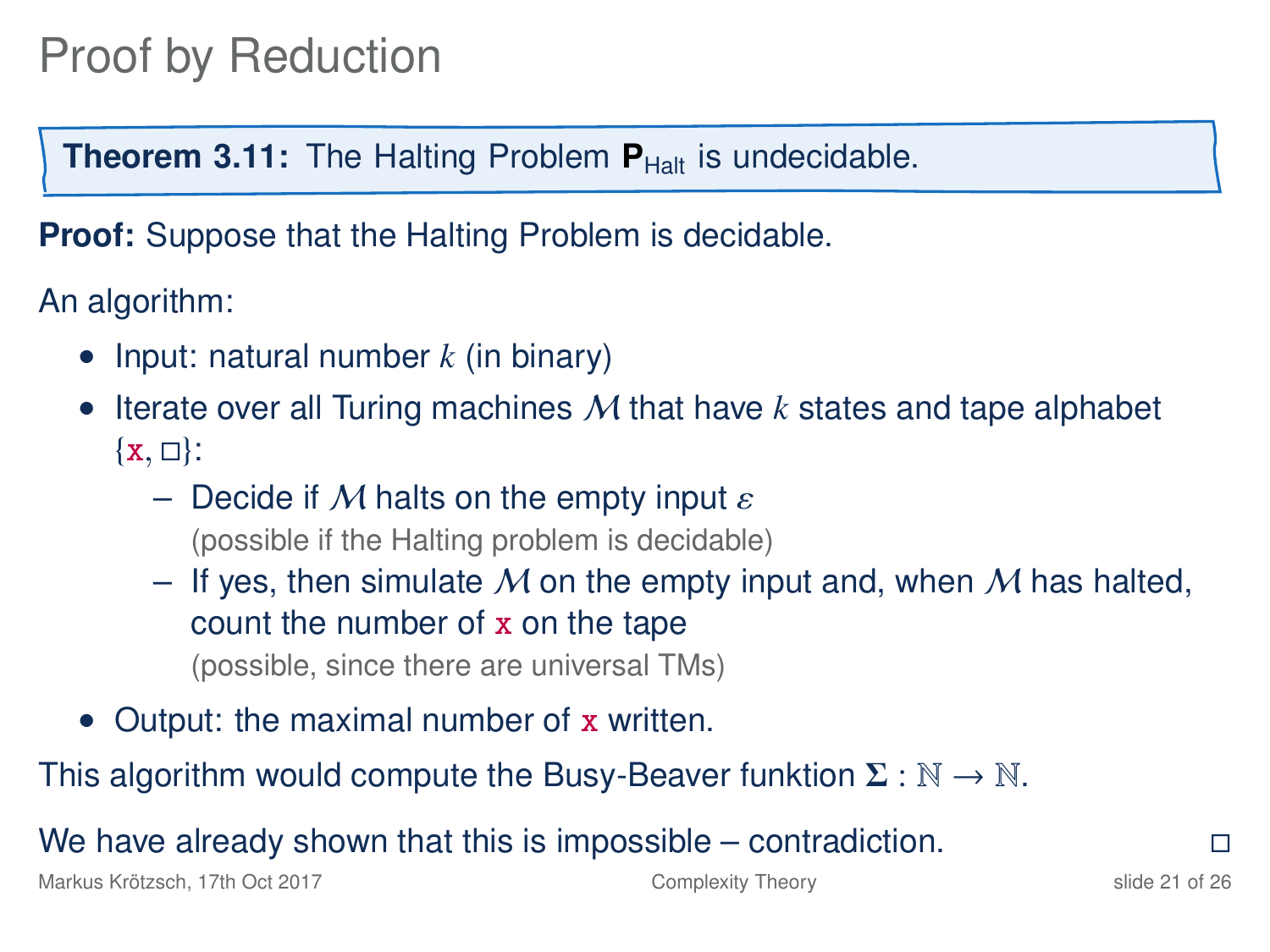#### Turing Reductions

Our previous proof constructs an algorithm for one task (Busy Beaver) by calling subroutines for another task (the Halting Problem)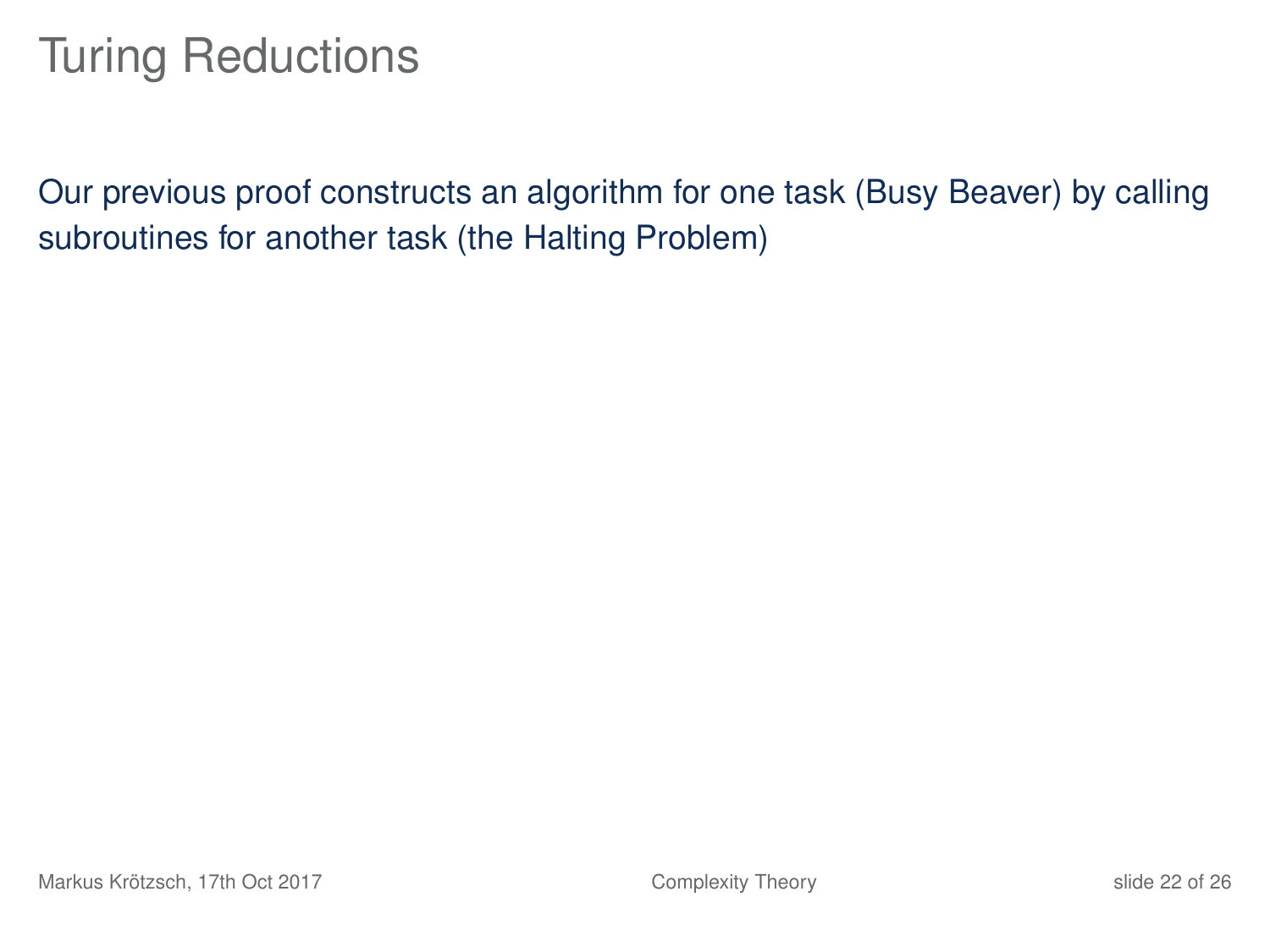#### Turing Reductions

Our previous proof constructs an algorithm for one task (Busy Beaver) by calling subroutines for another task (the Halting Problem)

This idea can be generalised:

**Informal Definition 3.13:** A problem **P** is Turing reducible to a problem **Q** (in Symbols:  $P \leq_T Q$ ), if **P** can be solved by a program that may call **Q** as a sub-program.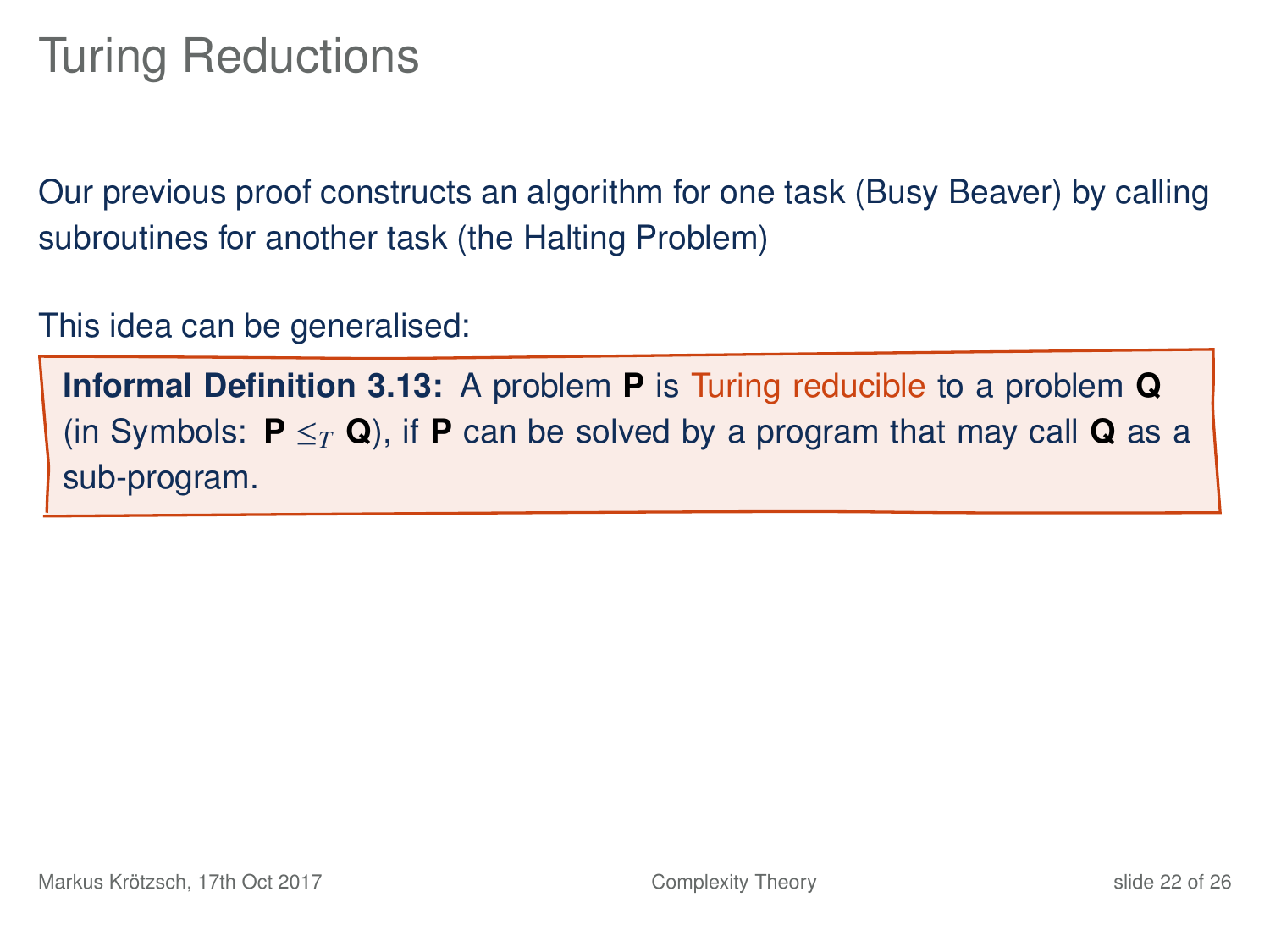#### Turing Reductions

Our previous proof constructs an algorithm for one task (Busy Beaver) by calling subroutines for another task (the Halting Problem)

This idea can be generalised:

**Informal Definition 3.13:** A problem **P** is Turing reducible to a problem **Q** (in Symbols:  $P \leq_T Q$ ), if **P** can be solved by a program that may call **Q** as a sub-program.

**Example 3.14:** Our proof uses a reduction of the Busy-Beaver computation to the Halting problem. Note that the subroutine might be called exponentially many times here.

To make this more formal, we need orcales.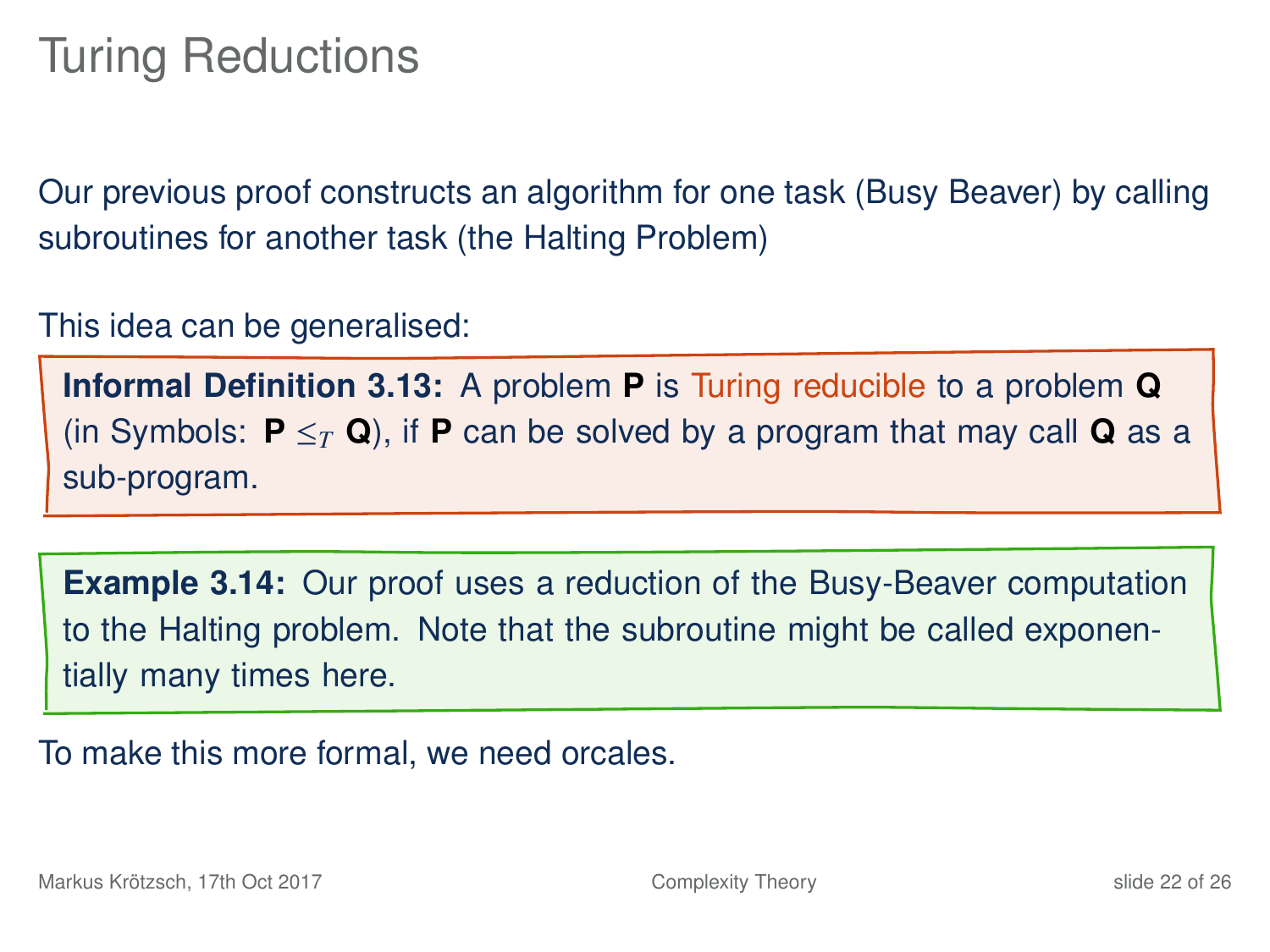#### Oracles

**Definition 3.15:** An Oracle Turing Machine (OTM) is a Turing machine M with a special tape, called the oracle tape, and distinguished states  $q_2$ ,  $q_{\text{ves}}$ , and  $q_{\text{no}}$ . For a language **O**, the oracle machine  $M^{\circ}$  can, in addition to the normal TM operations, do the following:

Whenever  $M^{\mathbf{0}}$  reaches  $q_2$ , its next state is  $q_{\text{yes}}$  if the content of the oracle tape is in  $\bullet$ , and  $q_{\text{no}}$  otherwise.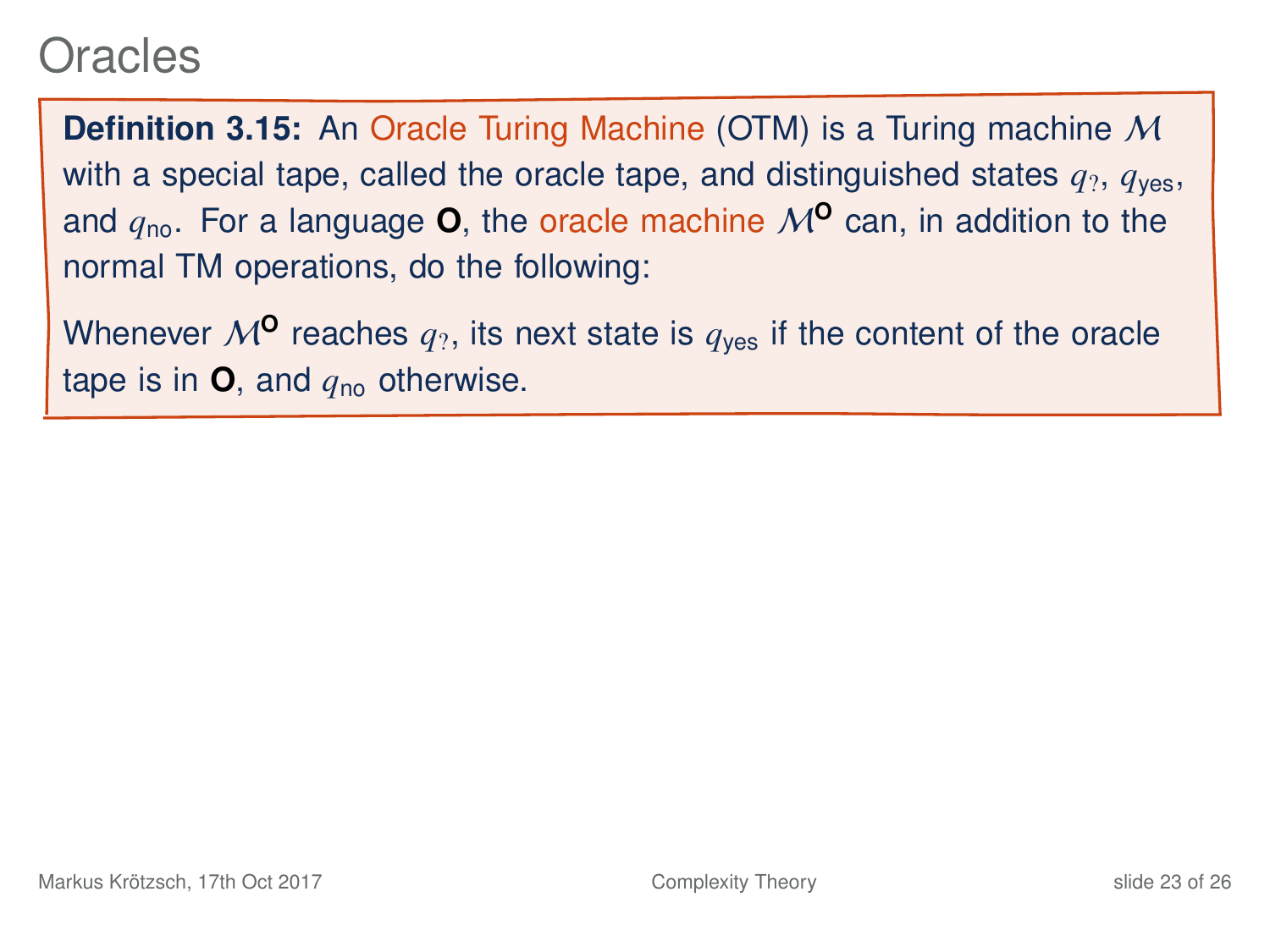#### Oracles

**Definition 3.15:** An Oracle Turing Machine (OTM) is a Turing machine M with a special tape, called the oracle tape, and distinguished states  $q_2$ ,  $q_{\text{ves}}$ , and  $q_{\text{no}}$ . For a language **O**, the oracle machine  $M^{\circ}$  can, in addition to the normal TM operations, do the following:

Whenever  $M^{\mathbf{0}}$  reaches  $q_2$ , its next state is  $q_{\text{yes}}$  if the content of the oracle tape is in  $\mathbf{O}$ , and  $q_{\text{no}}$  otherwise.

- The word problem for **O** might be very hard or even undecidable
- Nevertheless, asking the oracle always takes just one step
- For dramatic effect, we might assert that the contents of the oracle tape is consumed (emptied) during this mysterious operation. However, this does not usually make a difference to our results.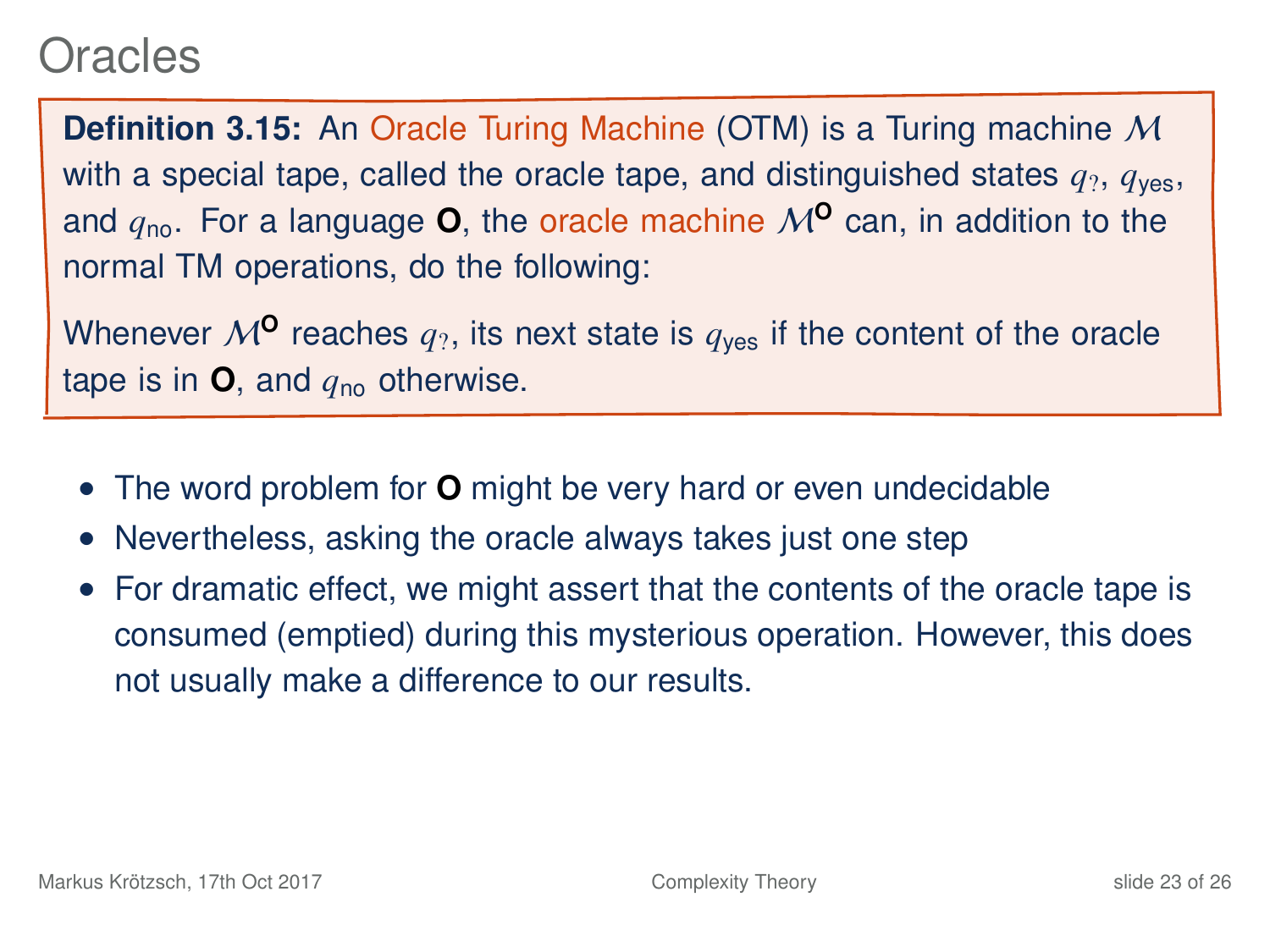#### **Oracles**

**Definition 3.15:** An Oracle Turing Machine (OTM) is a Turing machine M with a special tape, called the oracle tape, and distinguished states  $q_2$ ,  $q_{\text{ves}}$ , and  $q_{\text{no}}$ . For a language **O**, the oracle machine  $M^{\circ}$  can, in addition to the normal TM operations, do the following:

Whenever  $M^{\mathbf{0}}$  reaches  $q_2$ , its next state is  $q_{\text{yes}}$  if the content of the oracle tape is in  $\mathbf{O}$ , and  $q_{\text{no}}$  otherwise.

- The word problem for **O** might be very hard or even undecidable
- Nevertheless, asking the oracle always takes just one step
- For dramatic effect, we might assert that the contents of the oracle tape is consumed (emptied) during this mysterious operation. However, this does not usually make a difference to our results.

**Definition 3.16:** A problem **P** is Turing reducible to a problem **Q** (in Symbols:  $P \leq_T Q$ ), if **P** is decided by an OTM  $M^Q$  with oracle **Q**.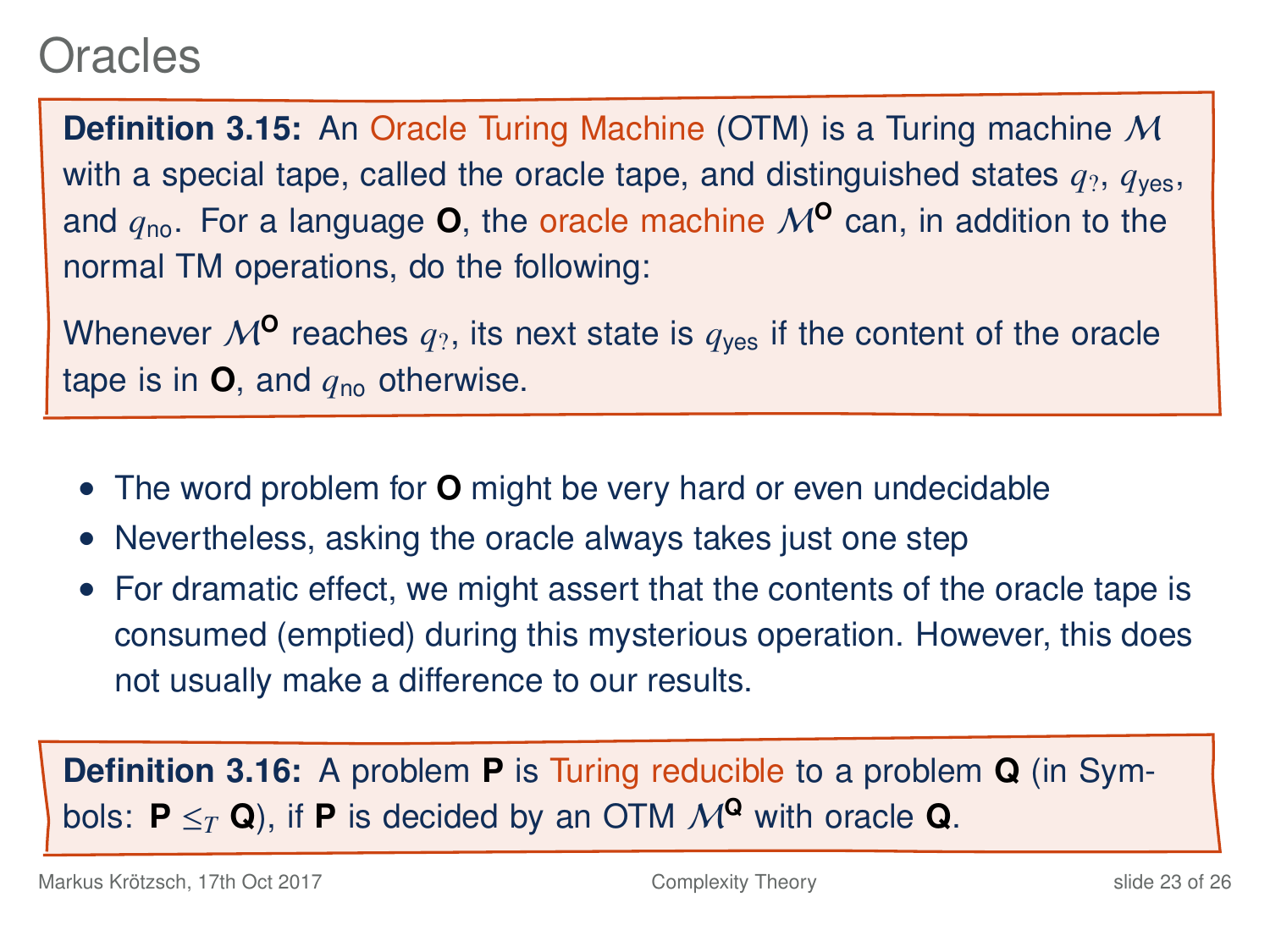# Undecidability via Turing Reductions

One can use Turing recductions to show undecidability:

**Theorem 3.17:** If **P** is undecidable and  $P \leq_T Q$ , then **Q** is undecidable.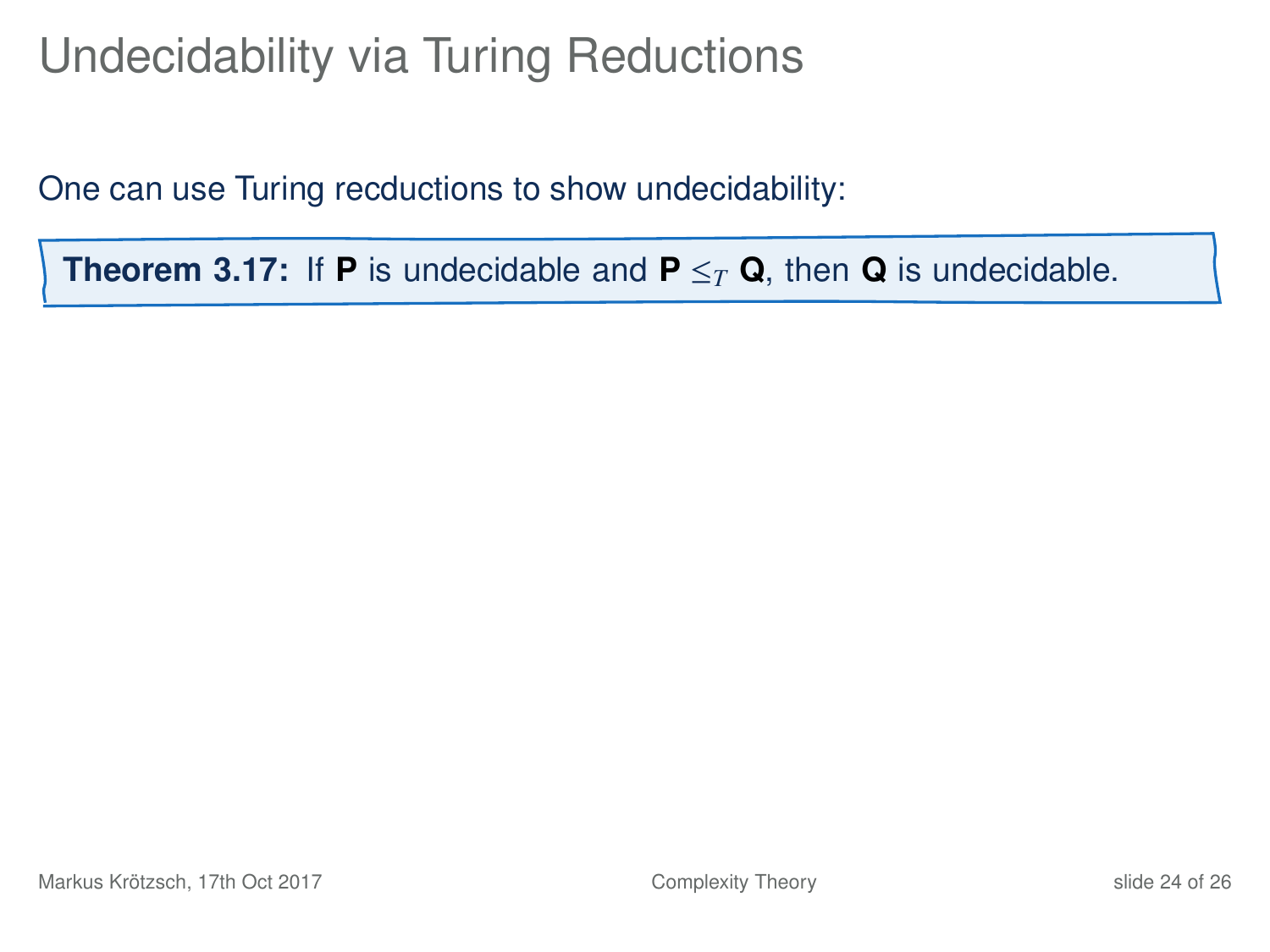# Undecidability via Turing Reductions

One can use Turing recductions to show undecidability:

**Theorem 3.17:** If **P** is undecidable and  $P \leq_T Q$ , then **Q** is undecidable.

**Proof:** Via contrapositive: If  $P \leq_T Q$  and Q is decidable, then we can implement the OTM that shows  $P \leq_T Q$  as a regular TM, which shows that P is decidable.  $\Box$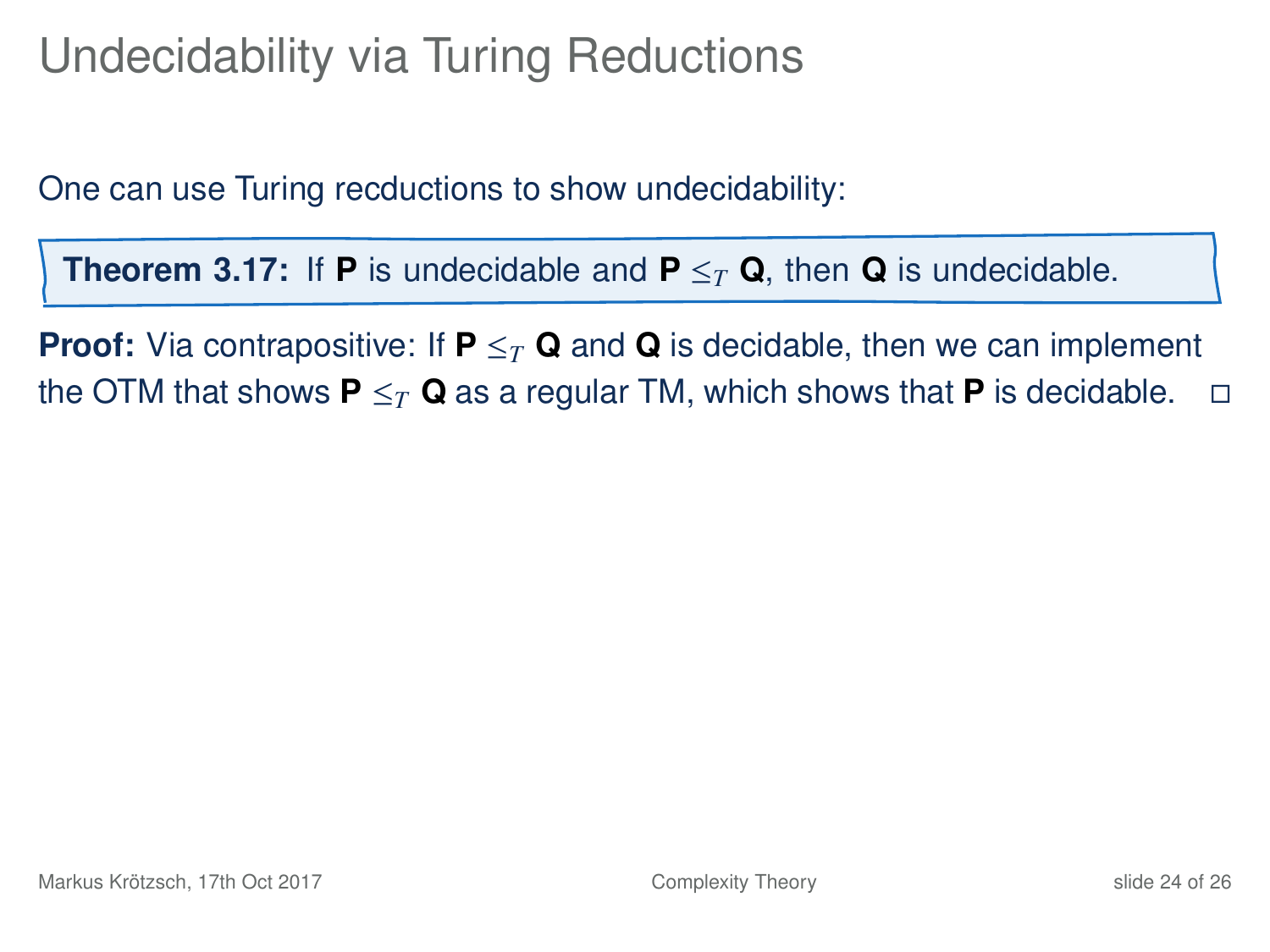# Undecidability via Turing Reductions

One can use Turing recductions to show undecidability:

**Theorem 3.17:** If **P** is undecidable and  $P \leq_T Q$ , then **Q** is undecidable.

**Proof:** Via contrapositive: If  $P \leq_T Q$  and Q is decidable, then we can implement the OTM that shows  $P \leq_T Q$  as a regular TM, which shows that **P** is decidable.  $\Box$ 

Here is a small application:

**Theorem 3.18:** The language  $P_{\text{Halt}} = \{ \langle \mathcal{M} \rangle \# \# \langle w \rangle \mid \mathcal{M} \text{ does not halt on } w \}$ (the "Non-Halting Problem") is undecidable.

**Proof sketch:** Decide Halting by using  $P_{\text{Halt}}$  as an oracle and inverting the result. Check TM encoding first (wrong encodings are rejected by Halting and Non-Halting).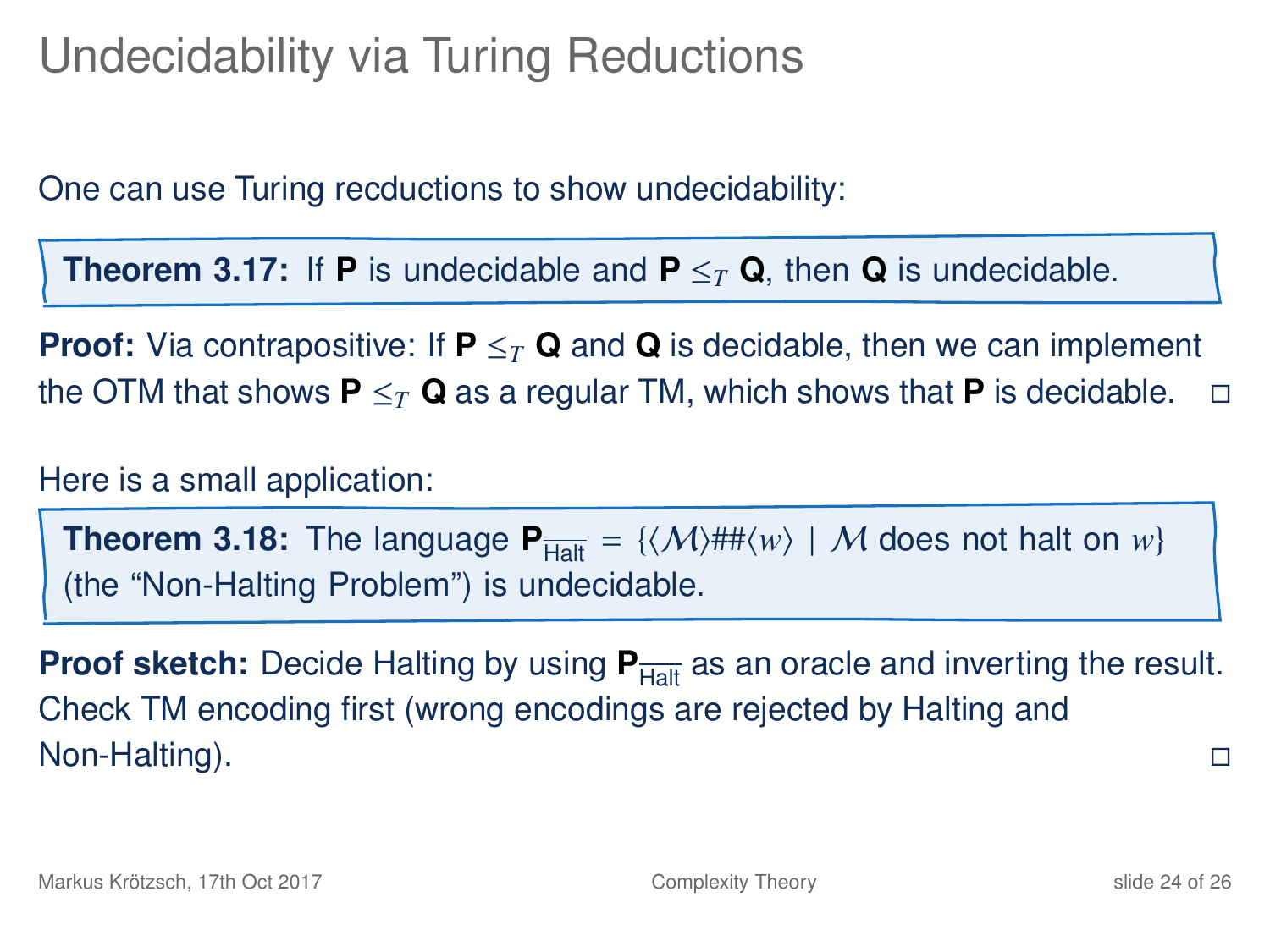#### $\varepsilon$ -Halting

Special cases of the Halting Problem are usually not simpler:

**Definition 3.19:** The ε-Halting Problem consists in the following question: Given a TM M, will M ever halt on the empty input  $\varepsilon$ ?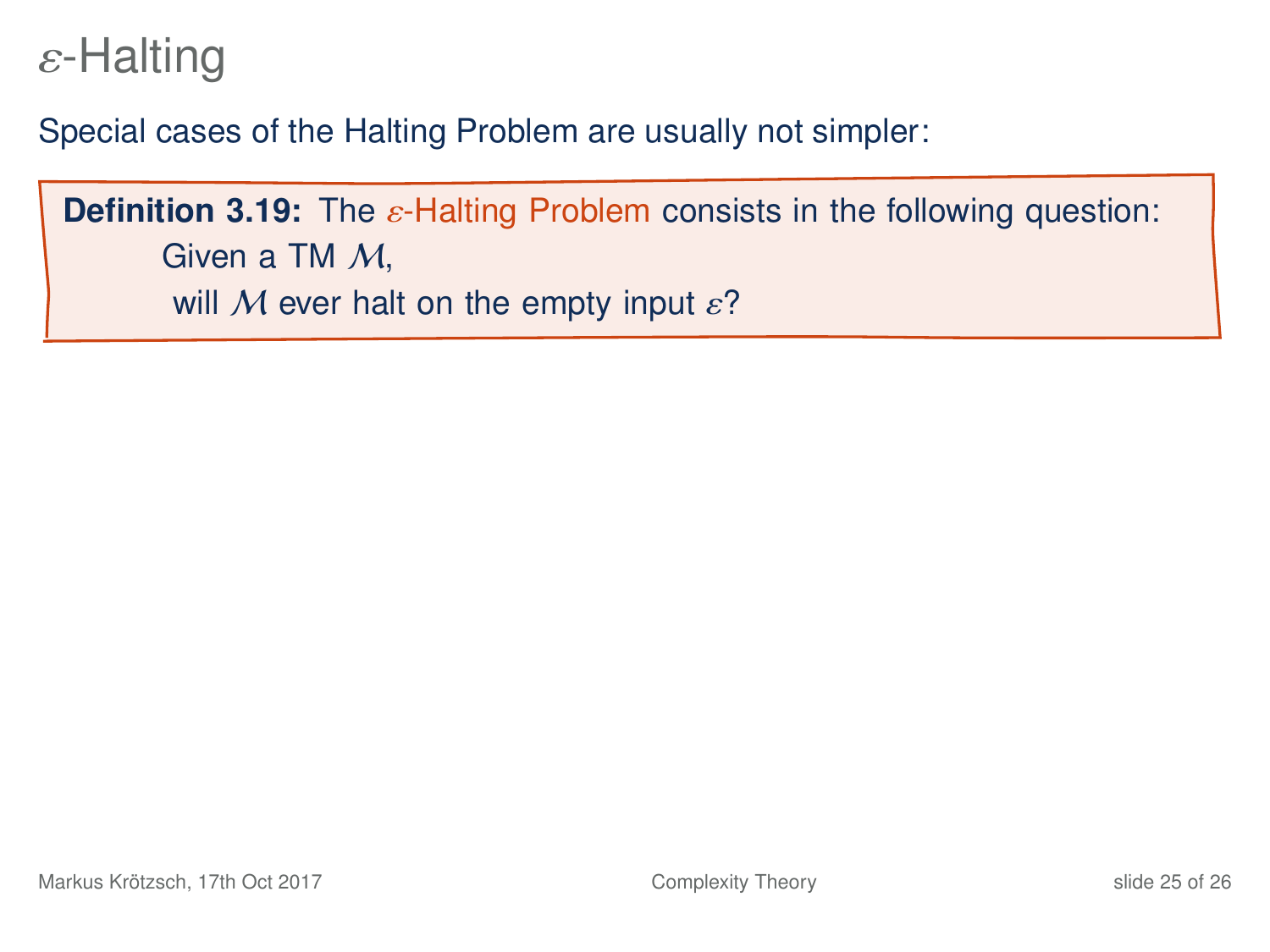#### $\varepsilon$ -Halting

Special cases of the Halting Problem are usually not simpler:

**Definition 3.19:** The ε-Halting Problem consists in the following question: Given a TM M, will M ever halt on the empty input  $\varepsilon$ ?

**Theorem 3.20:** The ε-Halting Problem is undecidable.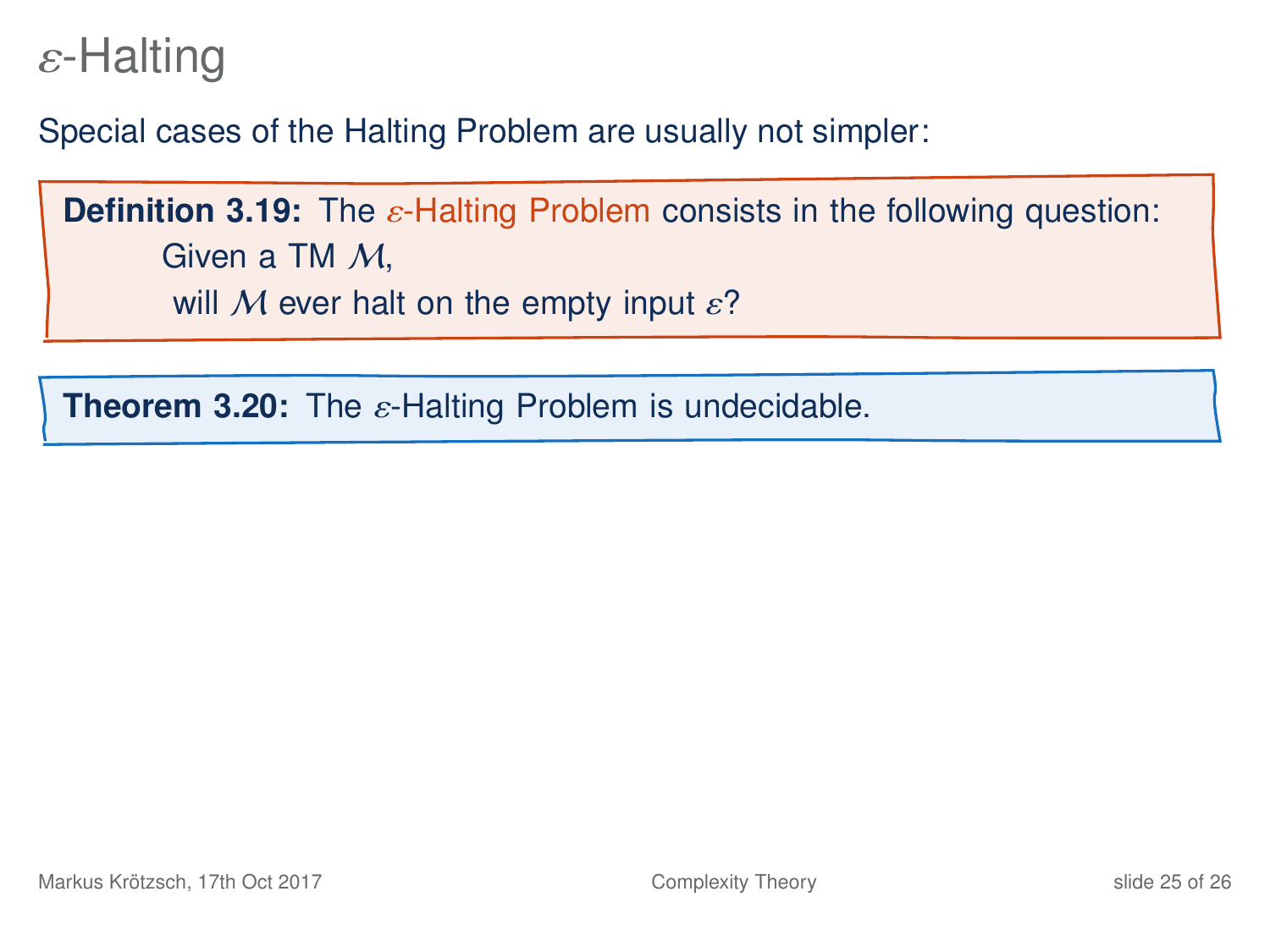#### ε-Halting

Special cases of the Halting Problem are usually not simpler:

**Definition 3.19:** The ε-Halting Problem consists in the following question: Given a TM M,

will M ever halt on the empty input  $\varepsilon$ ?

**Theorem 3.20:** The ε-Halting Problem is undecidable.

**Proof:** We define an oracle machine for deciding Halting:

- Input: A Turing machine M and a word *w*.
- Construct a TM  $\mathcal{M}_w$  that runs in two phases:
	- (1) Delete the input tape and write the word *w* instead
	- (2) Process the input like  $M$
- Solve the  $\varepsilon$ -Halting problem for  $\mathcal{M}_w$  (oracle).
- Output: output of the  $\varepsilon$ -Halting Problem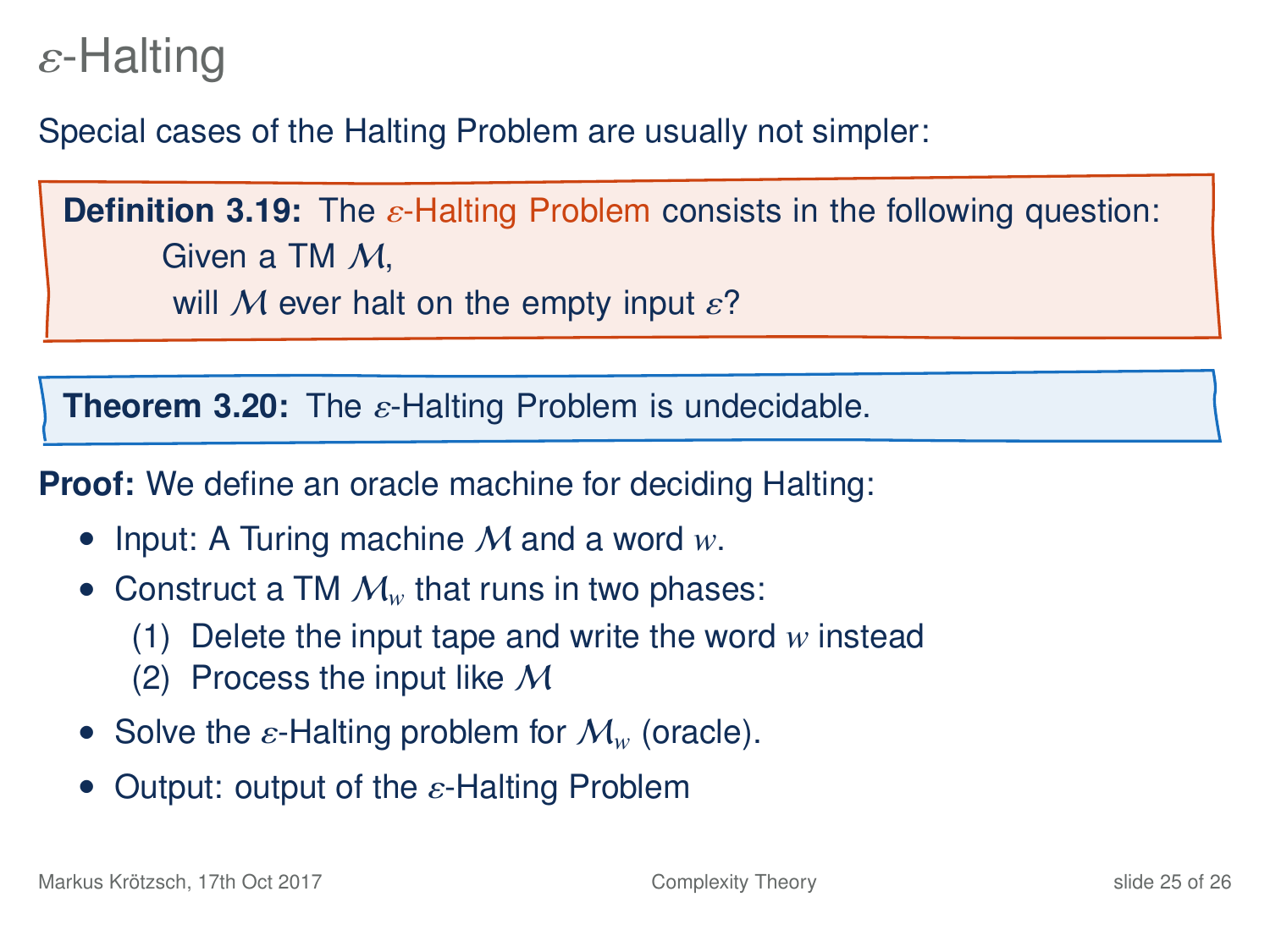#### ε-Halting

Special cases of the Halting Problem are usually not simpler:

**Definition 3.19:** The ε-Halting Problem consists in the following question: Given a TM M,

will M ever halt on the empty input  $\varepsilon$ ?

**Theorem 3.20:** The ε-Halting Problem is undecidable.

**Proof:** We define an oracle machine for deciding Halting:

- Input: A Turing machine M and a word *w*.
- Construct a TM  $\mathcal{M}_w$  that runs in two phases:
	- (1) Delete the input tape and write the word *w* instead
	- (2) Process the input like  $M$
- Solve the  $\varepsilon$ -Halting problem for  $\mathcal{M}_w$  (oracle).
- Output: output of the  $\varepsilon$ -Halting Problem

This Turing-reduces Halting to  $\varepsilon$ -halting, so the latter is also undecidable.  $\square$ <br>Markus Krõtzsch. 17th Oct 2017